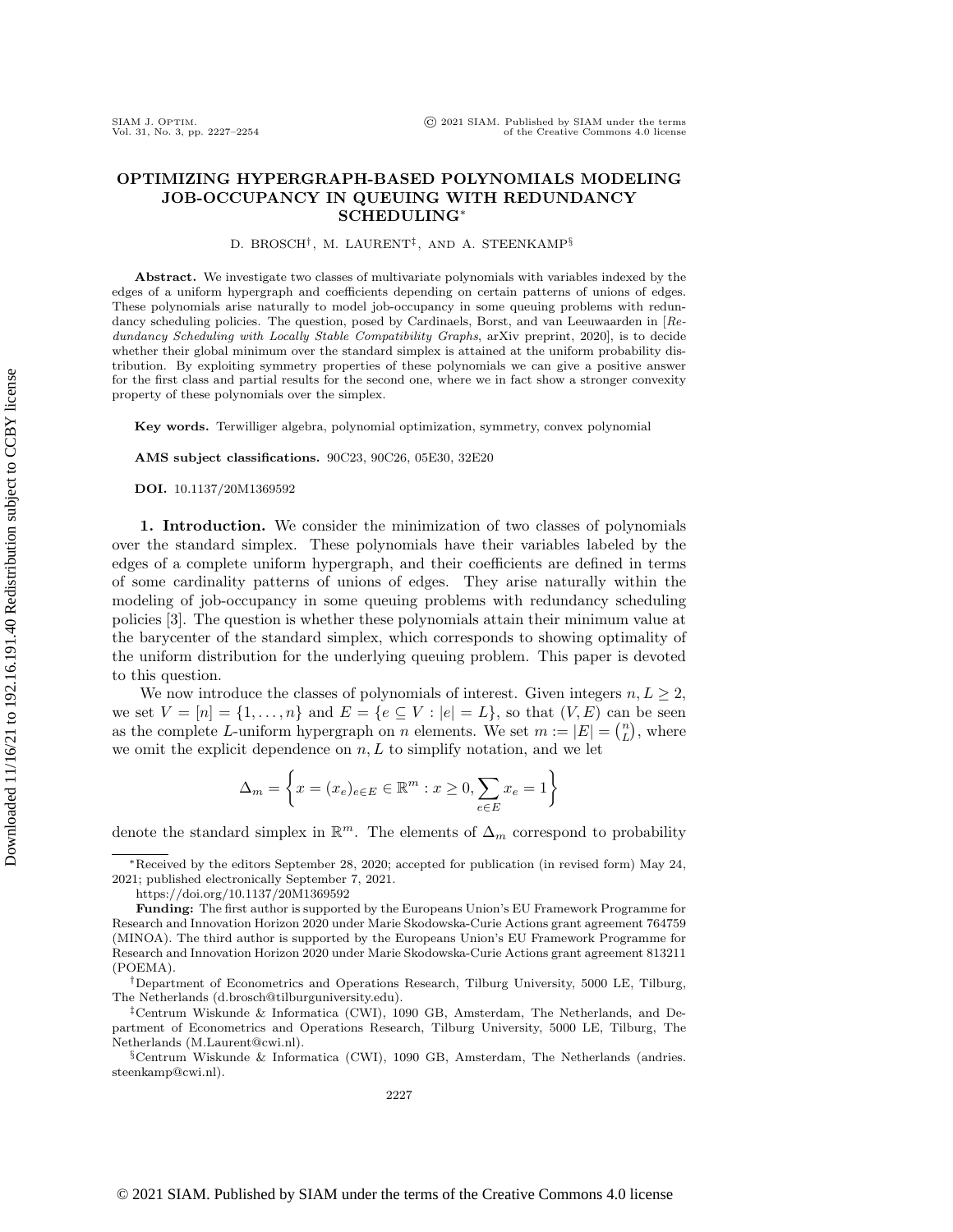vectors on m items, and the barycenter  $x^* = \frac{1}{m} (1, \ldots, 1)$  of  $\Delta_m$  corresponds to the uniform probability vector.

Given an integer  $d \geq 2$  we consider the following m-variate polynomial in the variables  $x = (x_e : e \in E)$ , which is a main player in the paper:

(1.1) 
$$
f_d(x) = \sum_{(e_1,...,e_d) \in E^d} \prod_{i=1}^d \frac{x_{e_i}}{|e_1 \cup \dots \cup e_i|}.
$$

So  $f_d$  is a homogeneous polynomial with degree d. We are interested in the optimization problem

<span id="page-1-0"></span>
$$
f_d^* := \min_{x \in \Delta_m} f_d(x),
$$

<span id="page-1-4"></span>asking to minimize the polynomial  $f_d$  over the simplex  $\Delta_m$ . The main question, which is posed in  $[3]$  (in the case  $L = 2$ ), is whether the minimum is attained at the uniform probability.

QUESTION 1. Given integers  $n, d, L \geq 2$ , is it true that the polynomial  $f_d(x)$  in [\(1.1\)](#page-1-0) attains its minimum over  $\Delta_m$  at the barycenter  $x^*$  of  $\Delta_m$ ?

As explained in [\[3\]](#page-26-0), the motivation for this question comes from its relevance to a problem in queuing theory, which we will briefly describe in the next section. In this paper we are only able to give a partial positive answer to this question, namely, in the case  $d = 2$  (which follows from Theorem [1.1](#page-1-1) below) and in the case  $d = 3$  and  $L = 2$  (Theorem [1.2](#page-1-2) below). As a first step toward understanding the polynomials  $f_d$ we investigate a related, easier-to-analyze class of polynomials.

<span id="page-1-3"></span>Given an integer  $d \geq 2$ , we consider the related class of polynomials

(1.2) 
$$
p_d(x) = \sum_{(e_1,...,e_d) \in E^d} \frac{1}{|e_1 \cup \dots \cup e_d|} x_{e_1} \cdots x_{e_d},
$$

which are also homogeneous with degree d. Note that, for degree  $d = 2$ , we have  $f_2 = \frac{1}{L}p_2$ . For degree  $d \geq 3$  the structure of the polynomials  $f_d$  is related to, but more complicated than, that of the polynomials  $p_d$  (see section [4](#page-15-0) for more details on the links between both classes). Here too we may ask whether the minimum of  $p_d$ over the standard simplex  $\Delta_m$  is attained at the uniform probability vector  $x^*$ . For the polynomials  $p_d$  we are able to give a positive answer in the general case. The following is the first main result of the paper.

<span id="page-1-1"></span>THEOREM 1.1. For any integers  $n, L, d \geq 2$ , the global minimum of the poly-nomial pd from [\(1.2\)](#page-1-3) over the standard simplex  $\Delta_m$  is attained at the barycenter  $x^* = \frac{1}{m}(1, \ldots, 1)$  of  $\Delta_m$ .

As noted above,  $f_2$  and  $p_2$  coincide up to positive scaling, and hence it follows directly that Question [1](#page-1-0) has a positive answer in the case  $d = 2$ . As a further partial result we give a positive answer for the case of degree  $d = 3$  and edge size  $L = 2$ . The following is the second main result.

<span id="page-1-2"></span>THEOREM 1.2. For  $n \geq 2$ ,  $d = 3$ , and  $L = 2$ , the global minimum of the polynomial  $f_d$  from [\(1.1\)](#page-1-0) over the standard simplex  $\Delta_m$  is attained at the barycenter  $x^* = \frac{1}{m}(1, \ldots, 1)$  of  $\Delta_m$ .

As we will see, the analysis of the polynomials  $f_d$  is technically much more involved than for the polynomials  $p_d$ , and we have only partial results so far. In both cases the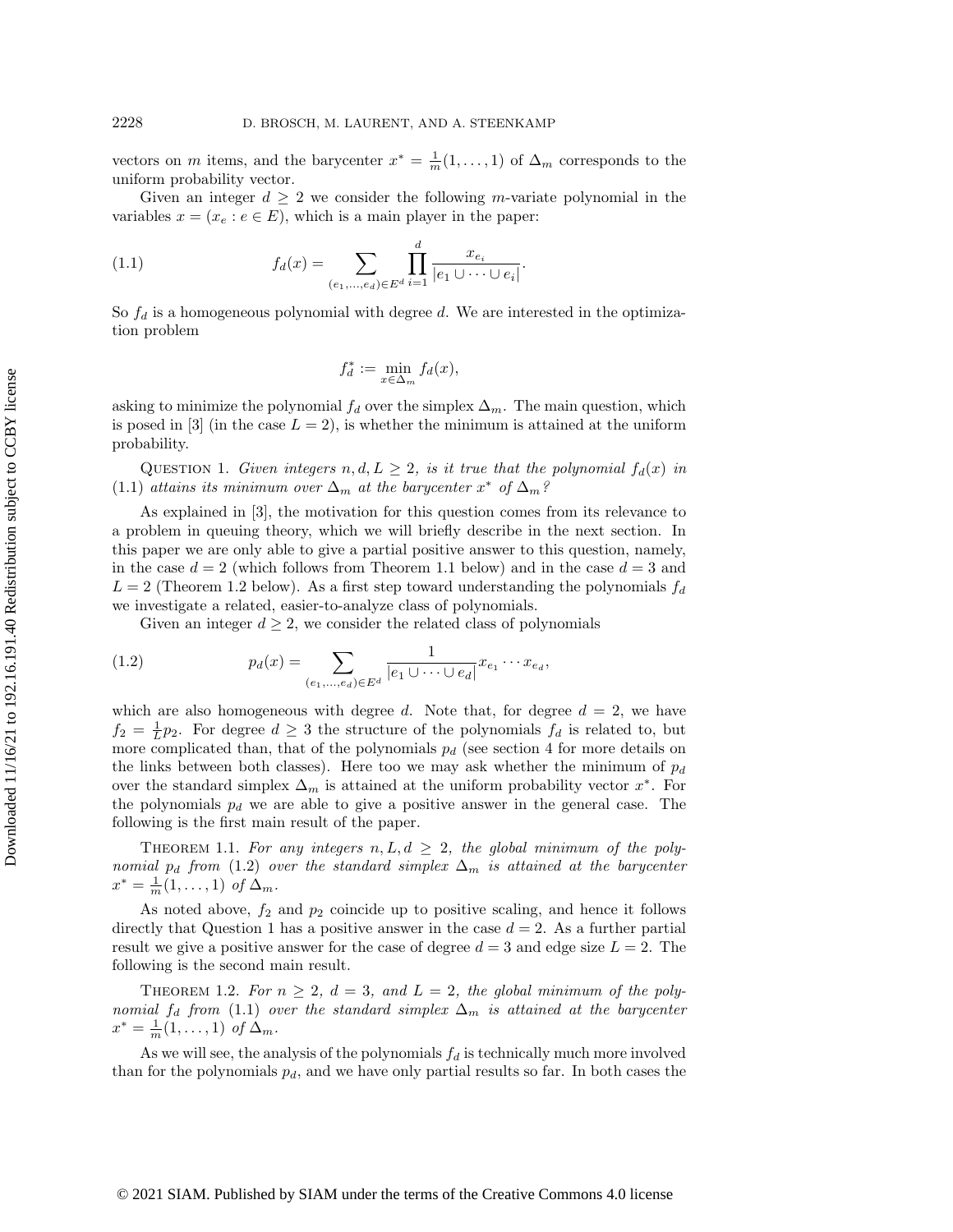key ingredient is showing that the polynomials are convex on the simplex, i.e., that they have positive semidefinite Hessians at any vector in  $\Delta_m$ . It turns out that the Hessian of the polynomial  $p_d$  enters in some way as a component of the Hessian of the polynomial  $f_d$ . So this forms a natural motivation for the study of the polynomials  $p_d$ , though they form a natural class of symmetric polynomials that are interesting in their own right.

Exploiting symmetry plays a central role in our proofs. Indeed the key idea is to show that the polynomials are convex, which, combined with their symmetry properties, implies that the global minimum is attained at the barycenter of the simplex. For this we show that their Hessian matrices are positive semidefinite at each point of the simplex, which we do through exploiting again their symmetry structure and links to Terwilliger algebras.

Symmetry is a widely used ingredient in optimization, in particular in semidefinite optimization and algebraic questions involving polynomials. We mention a few landmark examples as background information. Symmetry can indeed be used to formulate equivalent, more compact reformulations for semidefinite programs. The underlying mathematical fact is Artin--Wedderburn theory, which shows that matrix \ast -algebras can be block-diagonalized (see Theorem [2.3](#page-7-0) below). An early well-known example is the linear programming reformulation from  $[21]$  for the Lovász theta number of Hamming graphs, showing the link to the Delsarte bound and Bose--Mesner algebras of Hamming schemes [\[5,](#page-26-1) [6\]](#page-26-2). Symmetry is used more generally to give tractable reformulations for the semidefinite bounds arising from the next levels of Lasserre's hierarchy in [\[22\]](#page-27-1) (which gives the explicit block-diagonalization for the Terwilliger algebra of Hamming schemes; see Theorem [2.4](#page-8-0) below) and, e.g., in [\[9,](#page-26-3) [10,](#page-26-4) [12,](#page-26-5) [13\]](#page-26-6). For more examples and a broad exposition about the use of symmetry in semidefinite programming, we refer the reader to, e.g.,  $[1, 4]$  $[1, 4]$  and further references therein. Symmetry is also a crucial ingredient in the study of algebraic questions about polynomials, like representations in terms of sums of squares, and in polynomial optimization. We refer the reader to [\[8\]](#page-26-9) for a broad exposition and, e.g., to [\[20\]](#page-27-2) (for compact reformulations of Lasserre relaxations of symmetric polynomial optimization problems), [\[19\]](#page-27-3) (for methods to reduce the number of variables in programs involving symmetric polynomials), and the recent works [\[16,](#page-26-10) [17\]](#page-26-11) (which consider symmetric polynomials with variables indexed by the  $k$ -subsets hypercube (as in our case) and uncover links with the theory of flag algebras by Razborov [\[18\]](#page-27-4)).

<span id="page-2-0"></span>Example 1. As an illustration let us consider the polynomial  $p_d$  for edge size  $L = 2$ . Given a sequence  $\underline{e} = (e_1, \ldots, e_d) \in E^d$  set  $c_{\underline{e}} = 1/|e_1 \cup \cdots \cup e_d|$  as shorthand for the coefficients in the definition  $(1.2)$  of the polynomial  $p_d$ . So we need to enumerate the possible configurations of  $d$ -tuples of edges, i.e., the distinct multigraphs with  $d$ edges. Note that their number is given by the OEIS sequence A050535 [\[14\]](#page-26-12), which takes the values  $1, 3, 8, 23, 66, 212, 686$  for  $d = 1, 2, 3, 4, 5, 6, 7$ .

For  $d = 1$ , we have  $p_1(x) = \frac{1}{2} \sum_{e \in E} x_e$ . For  $d = 2$  we have

$$
p_2(x) = \frac{1}{2}\sum_{e \in E} x_e^2 + \frac{1}{3}\sum_{(e_1,e_2) \in E^2:\atop |e_1 \cup e_2| = 3} x_{e_1}x_{e_2} + \frac{1}{4}\sum_{(e_1,e_2) \in E^2:\atop |e_1 \cup e_2| = 4} x_{e_1}x_{e_2}.
$$

We show in Figure [1](#page-3-0) the three possible patterns for pairs of edges  $e = (e_1, e_2)$  and the corresponding coefficients  $c_{e}$ .

In the same way, for  $d \geq 3$ ,  $p_d(x) = \sum_{k=2}^{2d} \frac{1}{k} q_{d,k}(x)$ , where the summand  $q_{d,k}(x)$ is a summation over all  $d$ -tuples of edges with a given pattern, depending on the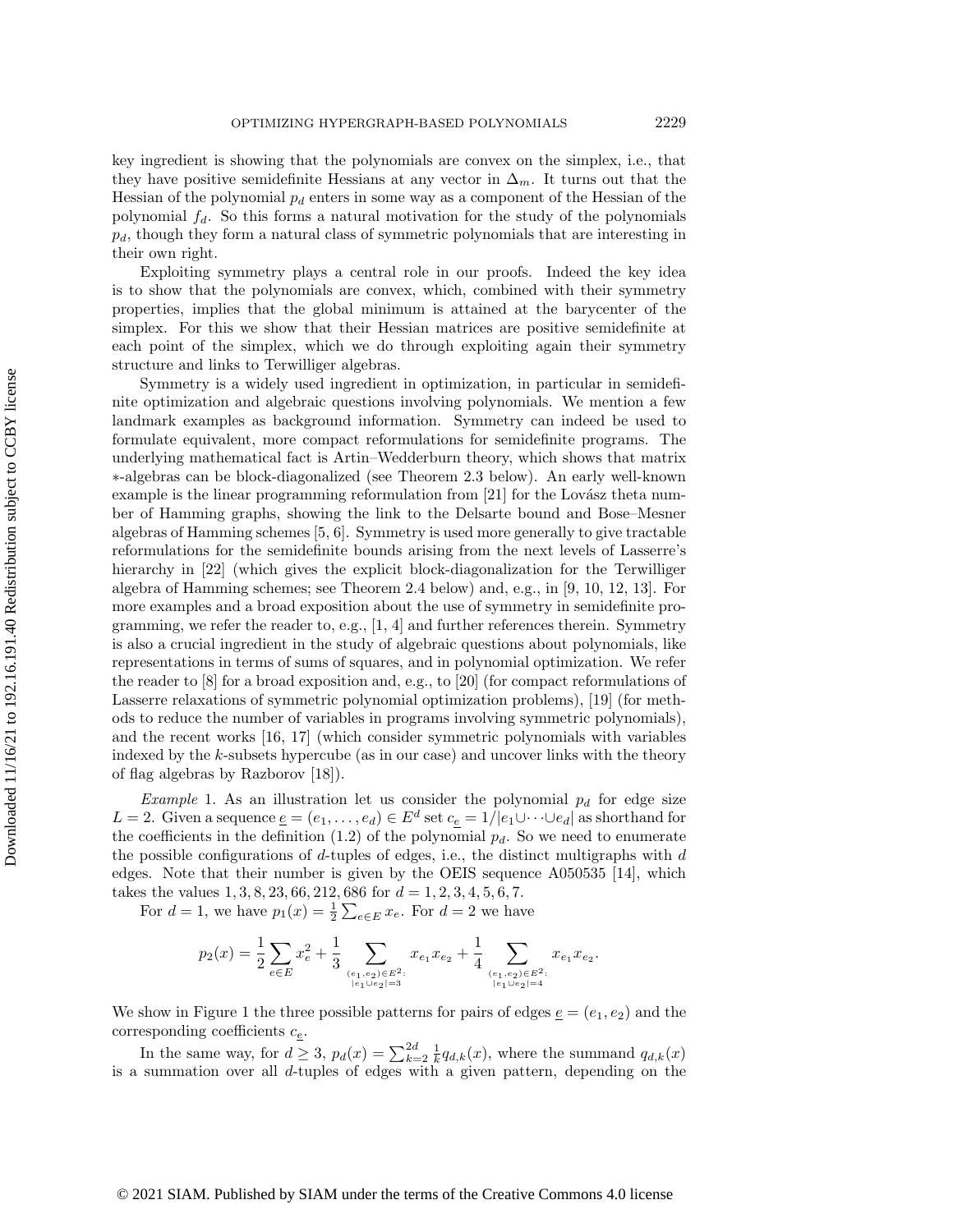<span id="page-3-0"></span>

FIG. 1. The three patterns of pairs of edges in case  $(d = 2, L = 2)$ .

<span id="page-3-1"></span>

FIG. 2. The eight patterns of triplets of edges in case  $(d = 3, L = 2)$ .

cardinality of their union:

$$
q_{d,k}(x) = \sum_{\substack{(e_1,\ldots,e_d)\in E^d:\\|e_1\cup\cdots\cup e_d|=k}} x_{e_1}\cdots x_{e_d}.
$$

For the case  $d = 3$  we need to consider the values  $k = 2, 3, 4, 5, 6$ ; as an illustration we show in Figure [2](#page-3-1) all eight possible patterns of triplets of edges  $e = (e_1, e_2, e_3)$  and the corresponding coefficients  $c_{\underline{e}}$  that contribute to the summands  $q_{3,k}$ .

Organization of the paper. In the rest of this section we first indicate in sec-tion [2.1](#page-4-0) how the polynomials  $f_d$  naturally arise within a problem of queuing theory with redundancy scheduling policies. After that we present in section [2.2](#page-6-0) the main ideas of the proofs, which highly rely on exploiting symmetry properties of the polynomials. This involves in particular using the Terwilliger algebra of the binary Hamming cube, so we include some preliminaries about these Terwilliger algebras in section [2.3.](#page-7-1)

In section [3](#page-8-1) we give the full proof for Theorem [1.1,](#page-1-1) showing that the polynomials  $p_d$  attain their global minimum at the barycenter of the simplex, and in section [4](#page-15-0) we investigate the second class of polynomials  $f_d$ . We prove several properties of these polynomials, which we use to show Theorem [1.2.](#page-1-2) We also present a range of values of  $(n, d, L)$  for which the polynomials  $f_d$  are indeed convex, and thus Question [1](#page-1-4) has a positive answer.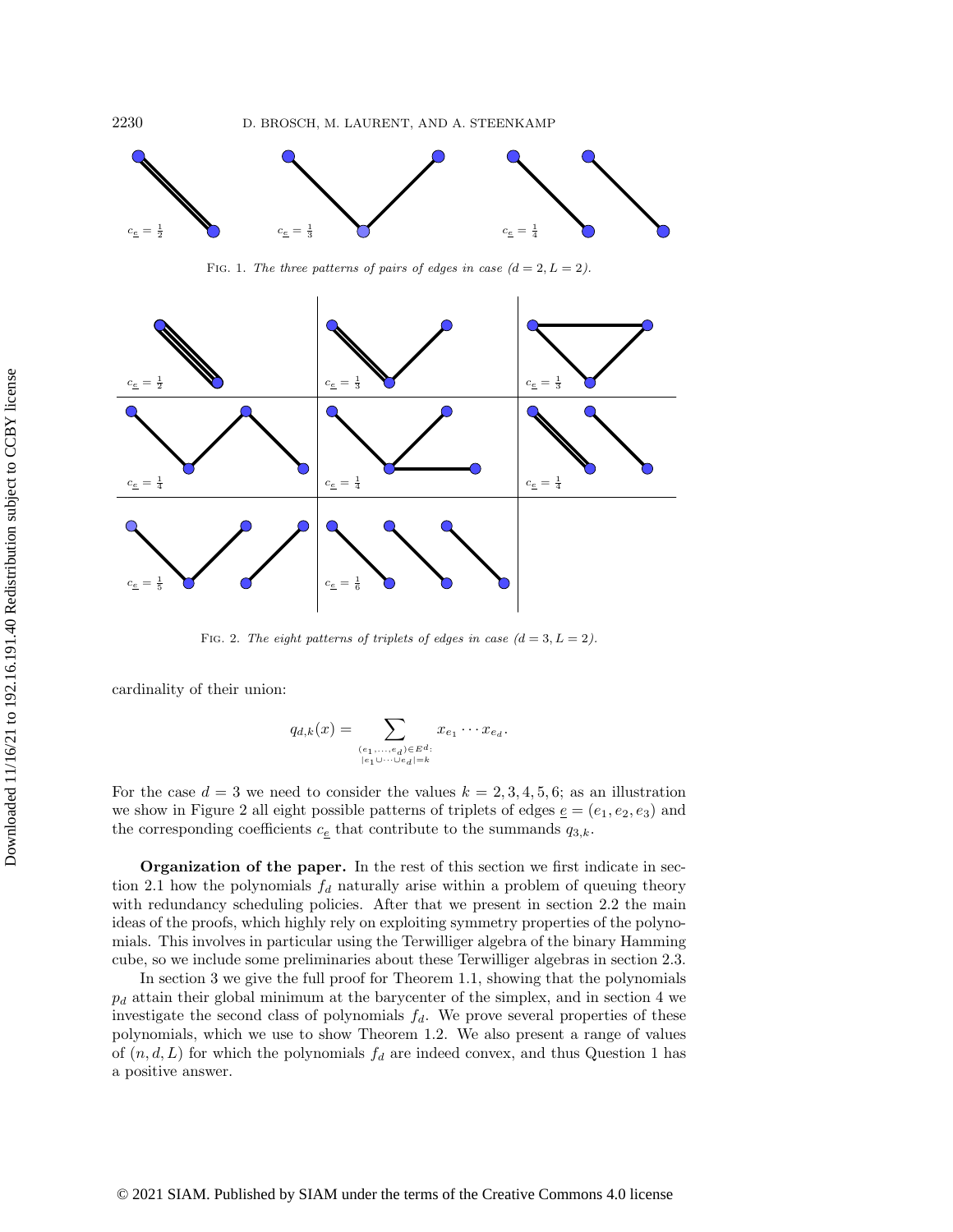**Some notation.** Throughout we let  $I, J$  denote the identity matrix and the allones matrix, whose size should be clear from the context. When we want to specify the size we let  $I_n$  (resp.,  $J_n$ ) denote the  $n \times n$  identity matrix (resp., all-ones matrix) and, given two integers  $n, m \geq 1$ ,  $J_{m,n}$  denotes the  $m \times n$  all-ones matrix. For a symmetric matrix A the notation  $A \succeq 0$  means that A is positive semidefinite. Given two matrices  $A, B \in \mathbb{R}^{n \times n}$  we let  $A \circ B \in \mathbb{R}^{n \times n}$  denote their Hadamard product, with entries  $(A \circ B)_{ij} = A_{ij}B_{ij}$  for  $i, j \in [n]$ . It is known that  $A \succeq 0$  and  $B \succeq 0$  imply  $A \circ B \succeq 0$ , which follows from the fact that the matrix  $A \circ B$  is a principal submatrix of the Kronecker product of A and B.

For a sequence  $\alpha \in \mathbb{N}^n$  we set  $|\alpha| = \sum_{i=1}^n \alpha_i$  and, for an integer  $d \in \mathbb{N}$ , we set  $\mathbb{N}_d^n = \{ \alpha \in \mathbb{N}^n : |\alpha| = d \}.$  Given a vector  $x \in \mathbb{R}^n$  and  $\alpha \in \mathbb{N}^n$  we set  $x^\alpha = x_1^{\alpha_1} \cdots x_n^{\alpha_n}$ . Throughout we let  $u_1, \ldots, u_m$  denote the standard basis of  $\mathbb{R}^m$ , where all entries of  $u_i$  are 0 except its ith entry, which is equal to 1. We let  $Sym(n)$  denote the set of permutations of the set  $V = [n]$ .

2. Preliminaries. In this section we first explain the relevance of the polynomials  $f_d$  and  $p_d$  for the problem from queuing theory considered in [\[3\]](#page-26-0). Then we present a sketch of proof for our main results and conclude with some preliminaries about Terwilliger algebras that we will use in the symmetry reduction.

<span id="page-4-0"></span>**2.1.** Motivation. Our motivation for the study of the polynomials  $p_d$  and  $f_d$ comes from their relevance to a problem in queuing theory. The question of whether they attain their minimum at the uniform probability distribution was posed to us by the authors of [\[3\]](#page-26-0), who use a positive answer to this question to establish a result about the asymptotic behavior of the job-occupancy in a parallel-server system with redundancy scheduling in the light-traffic regime. In what follows we will give only a high level sketch of this connection and refer the reader to the paper [\[3\]](#page-26-0) for a detailed exposition. An extended review of the relevant literature is also available in [\[3\]](#page-26-0).

A crucial mechanism that has been considered to improve the performance of parallel-server systems in queuing theory is redundancy scheduling. The key feature of this policy is that several replicas are created for each arriving job, which are then assigned to distinct servers (and then, as soon as the first of these replicas completes (or enters) service on a server, the remaining ones are stopped). The underlying idea is that sending replicas of the same job to several servers will increase the chance of having shorter queuing times. This, however, must be weighted against the risk of wastage of capacity. An important question is thus to assess the impact of redundancy scheduling policies. While most papers in the literature of redundant scheduling assume that the set of servers to which the replicas are sent is selected uniformly at random, the paper [\[3\]](#page-26-0) considers the case when the set of servers is selected according to a given probability distribution, and it investigates the impact of this probability distribution on the performance of the system. It is shown there that while the impact remains relatively limited in the heavy-traffic regime, the system occupancy is much more sensitive to the selected probability distribution in the light-traffic regime.

We will now only introduce a few elements of the model considered in [\[3\]](#page-26-0), so that we can make the link to the polynomials studied in this paper. We keep our presentation high level and refer the reader to [\[3\]](#page-26-0) for details. The setting is as follows. There are n parallel servers, with average speed  $\mu$ . Jobs arrive as a Poisson process at rate  $n\lambda$  for some  $\lambda > 0$ . When a job arrives, L replicas of it are created that are sent—with probability  $x_e$ —to a subset  $e \subseteq [n]$  of L servers. Here,  $L \geq 2$  is an integer and  $x = (x_e)_{e \in E}$  is a probability distribution on the set  $E = \{ e \subseteq [n] : |e| = L\}$  of possible collections of L servers. As noted in [\[3\]](#page-26-0) this can be seen as selecting an edge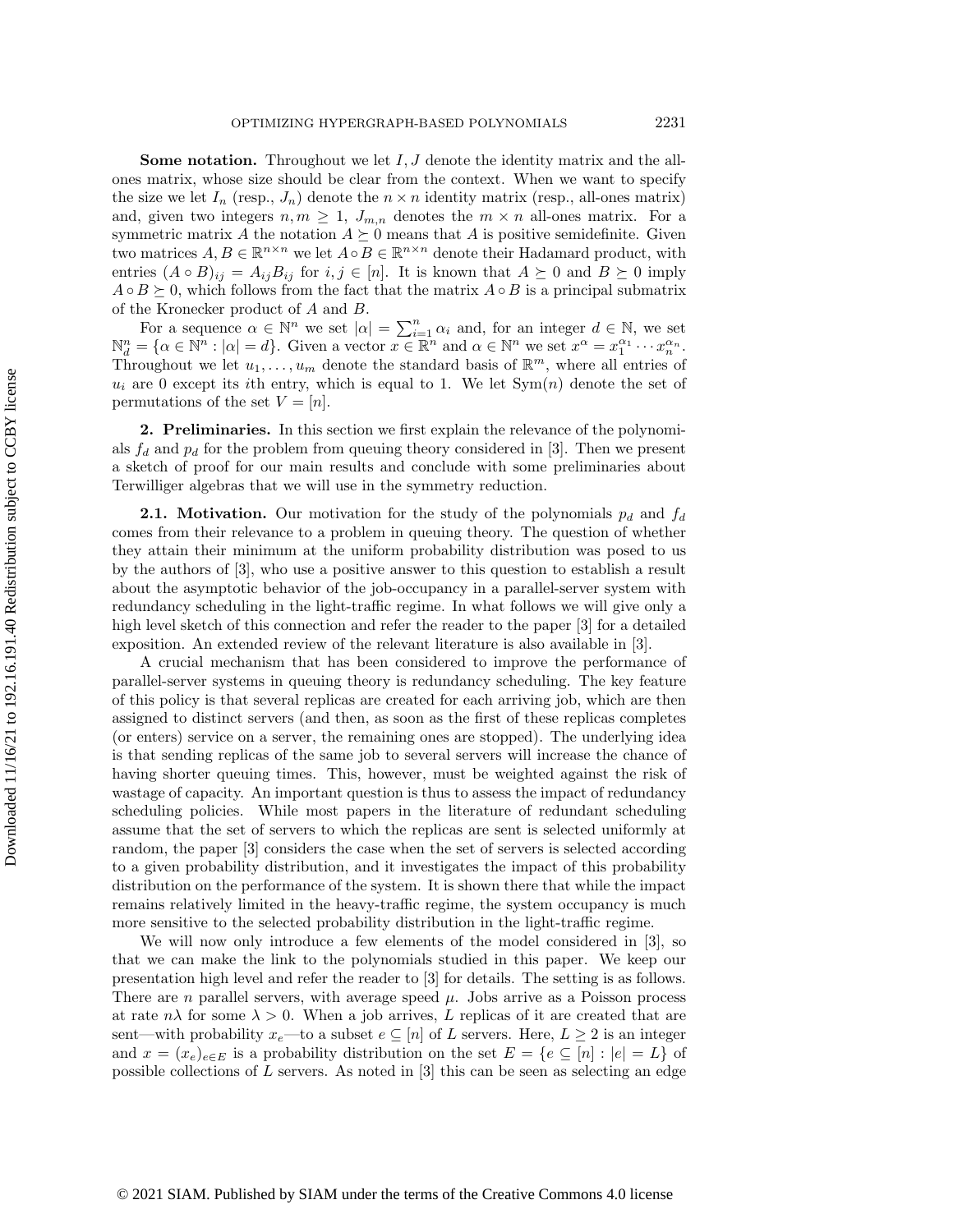$e \in E$  with probability  $x_e$  in the uniform hypergraph  $(V = [n], E)$  (with edge size L).

An important performance parameter is the system occupancy at time  $t$ , which is represented by a vector  $(e_1, \ldots, e_M) \in E^M$ , where  $M = M(t)$  is the total number of jobs present in the system and  $e_i \in E$  is the collection of servers to which the replicas of the ith longest job in the system have been assigned. We need three modeling assumptions. First, one needs to assume suitable stability conditions. Second, all servers should have the same speed  $\mu$ , and, third, the service requirements of the jobs are assumed to be independent and exponentially distributed with unit mean. Under these assumptions, the stationary distribution of the occupancy of the above edge selection is given by

$$
\pi(e_1,\ldots,e_M)=C\prod_{i=1}^M\frac{n\lambda x_{e_i}}{\mu|e_1\cup\cdots\cup e_i|}
$$

forsome constant  $C > 0$  ([\[7\]](#page-26-13); see relation (3) in [\[3\]](#page-26-0)). Following [3], let  $Q_\lambda(x)$  be a random variable with the stationary distribution of the system occupancy when the edge selection is given by the probability vector  $x = (x_e)_{e\in E}$ . It then follows that, for any integer  $d \geq 1$ , the probability that d jobs are present in the system is given by

$$
\mathbb{P}\{Q_{\lambda}(x) = d\} = \sum_{(e_1,\ldots,e_d)\in E^d} \pi(e_1,\ldots,e_d).
$$

Hence,  $\mathbb{P} \{ Q_\lambda (x) = 0\} = C$  and

$$
\mathbb{P}\{Q_{\lambda}(x) = d\} = \mathbb{P}\{Q_{\lambda}(x) = 0\} \left(\frac{n\lambda}{\mu}\right)^d \sum_{(e_1,\ldots,e_d)\in E^d} \prod_{i=1}^d \frac{x_{e_i}}{|e_1 \cup \cdots \cup e_i|}
$$

.

(See relation (11) in [\[3\]](#page-26-0).) Therefore,  $\mathbb{P} \{ Q_\lambda (x) = d\}$  is the polynomial  $f_d(x)$  (up to a scalar multiple). In [\[3\]](#page-26-0) the light-traffic regime is considered, i.e., when  $\lambda \downarrow 0$ , in the case  $L = 2$ . By doing a Taylor expansion one can see that

$$
\mathbb{P}\{Q_{\lambda}(x) = 0\} = 1 + o(1), \qquad \mathbb{P}\{Q_{\lambda}(x) \ge d\} = \left(\frac{n\lambda}{\mu}\right)^d f_d(x) + o(\lambda^d)
$$

(see relation (13) in [\[3\]](#page-26-0)). Therefore, with  $x^* = (1, \ldots, 1)/|E|$  denoting the uniform probability vector, we have

$$
\lim_{\lambda \downarrow 0} \frac{\mathbb{P}\{Q_{\lambda}(x^*) \ge d\}}{\mathbb{P}\{Q_{\lambda}(x) \ge d\}} = \lim_{\lambda \downarrow 0} \frac{f_d(x^*) + o(1)}{f_d(x) + o(1)}.
$$

Hence, if the polynomial  $f_d$  attains its minimum at the uniform distribution  $x^*$ , then one has

$$
\lim_{\lambda\downarrow 0}\frac{\mathbb{P}\{Q_{\lambda}(x^*)\geq d\}}{\mathbb{P}\{Q_{\lambda}(x)\geq d\}}\leq 1.
$$

This indicates that in the light-traffic regime the system occupancy is minimized when selecting uniformly at random the assignments to the servers of the job replicas. This thus motivates Question [1](#page-1-4) of showing that the polynomial  $f_d$  attains its minimum over the probability simplex at the uniform point  $x^*$ .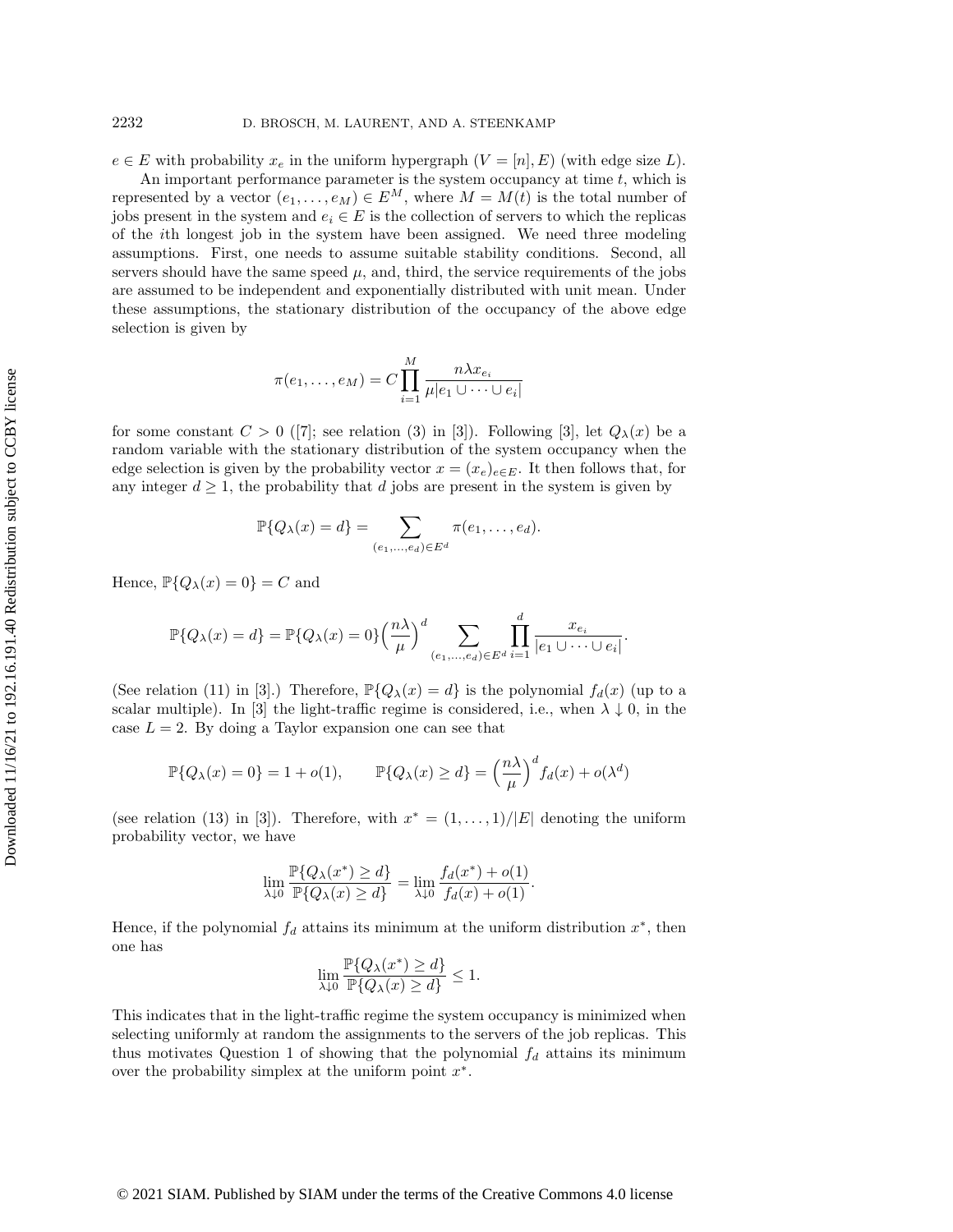<span id="page-6-0"></span>2.2. Sketch of proof. Here we give a sketch of proof for our main results. We start by indicating the main steps for proving Theorem [1.1,](#page-1-1) dealing with the (simpler) class of polynomials  $p_d$ , and after that briefly indicate how to deal with the polynomials  $f_d$ .

A first easy observation is that in order to show that the polynomial  $p_d$  attains its minimum at the barycenter of the standard simplex  $\Delta_m$  it suffices to show that  $p_d$  is convex over  $\Delta_m$ . This follows from a symmetry argument; namely, we exploit the fact that the polynomial  $p_d$  is invariant under the permutations of the edge set E that are induced by permutations of  $[n]$ .

<span id="page-6-1"></span>LEMMA 2.1. Assume the polynomial  $p_d$  is convex on the simplex  $\Delta_m$ . Then the point  $x^* = (1/m)(1, \ldots, 1) \in \Delta_m$  is a global minimizer of  $p_d$  over  $\Delta_m$ .

*Proof.* The key fact we use is that the polynomial  $p_d$  enjoys some symmetry property; namely, for any tuple  $(e_1, \ldots, e_d) \in E^d$ , the coefficient of the monomial  $x_{e_1} \cdots x_{e_d}$  in  $p_d$  is  $1/|e_1 \cup \cdots \cup e_d|$ , which depends only on the cardinality of the set  $e_1 \cup \cdots \cup e_d$ . Recall that  $E = \{ e \subseteq V = [n] : |e| = L\}$ . Any permutation  $\sigma \in \text{Sym}(n)$ of [n] induces a permutation of E (still denoted  $\sigma$ ) by setting  $\sigma (e) = \{ j_{\sigma (1)}, \ldots, j_{\sigma (L)}\}$ for  $e = \{ j_1, \ldots, j_L\} \in E$ . In turn,  $\sigma$  acts on  $\Delta_m$  by setting  $\sigma (x) = (x_{\sigma (e)})_{e\in \Delta_m}$ for  $x = (x_e)_{e \in E} \in \Delta_m$ . We now observe that  $p_d$  is invariant under this action of permutations  $\sigma \in \text{Sym}(n)$ . Indeed, for any  $\sigma \in \text{Sym}(n)$ , we have

$$
\sigma(p_d)(x) = p_d(\sigma(x)) = \sum_{\substack{(e_1,\ldots,e_d)\in E^d\\(f_1,\ldots,f_d)\in E^d}}\frac{1}{|e_1\cup\cdots\cup e_d|}x_{\sigma(e_1)}\cdots x_{\sigma(e_d)}
$$

$$
= \sum_{\substack{(f_1,\ldots,f_d)\in E^d\\(f_1,\ldots,f_d)\in E^d}}\frac{1}{|\sigma^{-1}(f_1)\cup\cdots\cup\sigma^{-1}(f_d)|}x_{f_1}\cdots x_{f_d}
$$

$$
= \sum_{\substack{(f_1,\ldots,f_d)\in E^d\\(f_1,\ldots,f_d)\in E^d}}\frac{1}{|f_1\cup\cdots\cup f_d|}x_{f_1}\cdots x_{f_d}
$$

Let  $x \in \Delta_m$  be a global minimizer of  $p_d$ . For any permutation  $\sigma \in \text{Sym}(n)$  the permuted point  $\sigma (x)$  belongs to  $\Delta_m$  and  $p_d(x) = p_d(\sigma (x))$  holds. Hence, for the full symmetrization of  $x$ ,

$$
x^* := \frac{1}{n!} \sum_{\sigma \in \text{Sym}(n)} \sigma(x),
$$

we have  $x^* \in \Delta_m$  and all its entries are equal, so that  $x^* = (1/m)(1, \ldots, 1)$ . Moreover, as the polynomial  $p_d$  is convex over  $\Delta_m$ , we have

$$
p_d(x^*) \le \frac{1}{n!} \sum_{\sigma \in \text{Sym}(n)} p_d(\sigma(x)) = p_d(x).
$$

This shows that  $x^*$  is again a global minimizer of  $p_d$  in  $\Delta_m$ . As  $x^* = (1/m)(1, \ldots, 1)$ , the proof is complete.

Therefore we are left with the task of showing that the polynomial  $p_d$  is convex over the simplex  $\Delta_m$  or, equivalently, that its Hessian matrix

$$
H(p_d)(x) = (\partial^2 p_d(x)/\partial x_e \partial x_f)_{e,f \in E}
$$

is positive semidefinite over  $\Delta_m$ . This forms the core technical part of the proof. Here is a rough sketch of our proof technique.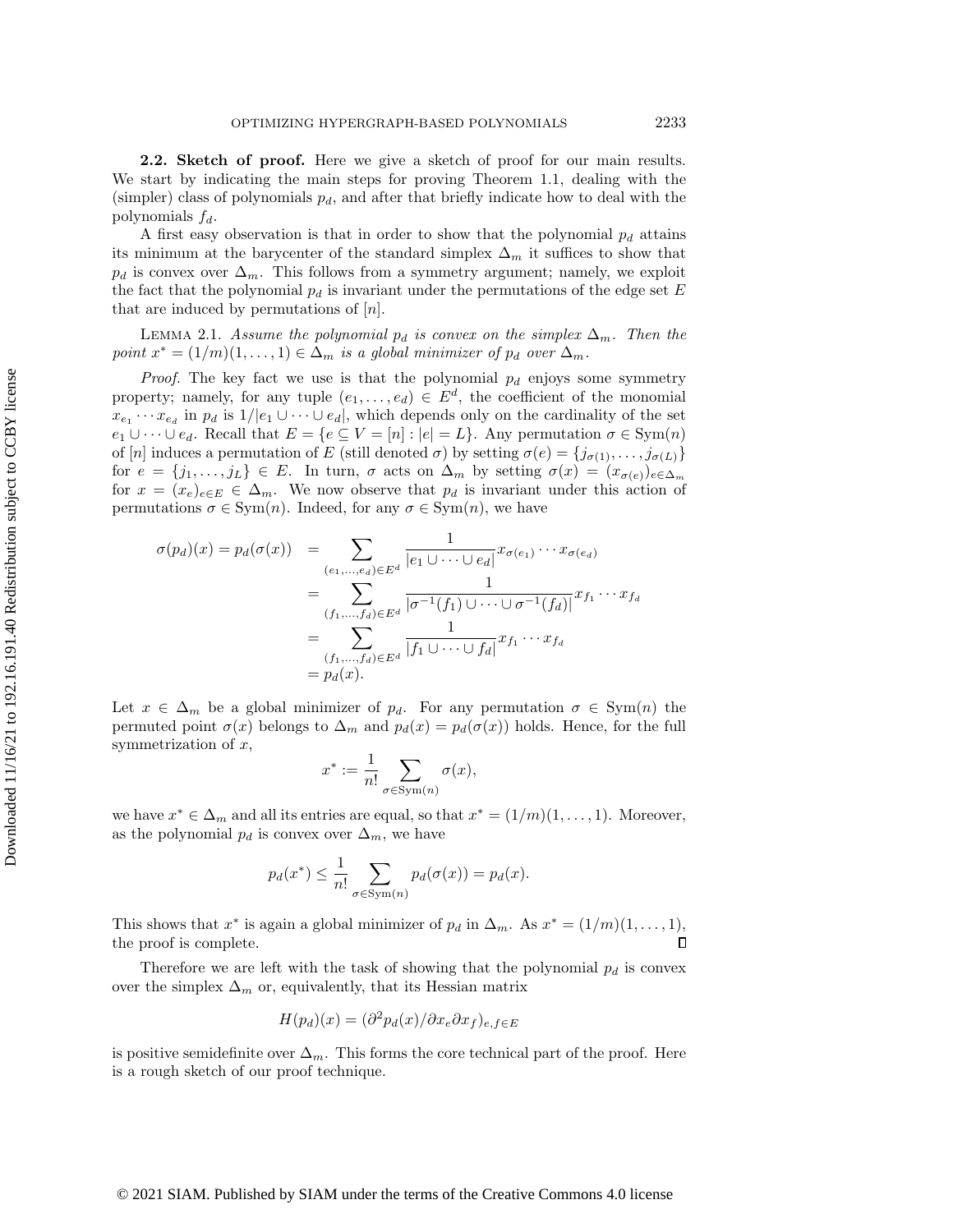A first step is to express the Hessian matrix of  $p_d$  as a matrix polynomial, involving a collection of matrices  $M_\gamma$ , which (up to positive scaling) are the coefficients of the Hessian  $H(p_d)$  in the monomial basis; see Lemma [3.3.](#page-10-0) The next step is to show that each of the matrices  $M_\gamma$  appearing in this decomposition of the Hessian is positive semidefinite. For this, one first reduces to the task of showing that certain well-structured matrices are positive semidefinite; see Lemmas [3.4](#page-11-0) and [3.5.](#page-11-1) After that, the final task is done by showing that these matrices lie in the Terwilliger algebra of the Hamming cube, which enables us to exploit its explicitly known block-diagonalization. The proof is then concluded by using an integral representation argument; see section [3.3.](#page-13-0)

The treatment for the polynomials  $f_d$  has the same starting point: the polynomial  $f_d$  is invariant under any permutation of the edge set E induced by permutations of [n], and thus it suffices to show that  $f_d$  is convex in order to conclude that it attains its global minimum at the barycenter of the simplex (i.e., the analogue of Lemma [2.1](#page-6-1) holds for  $f_d$ ). After that we again express the Hessian matrix  $H(f_d)$  as a matrix polynomial, involving a collection of matrices  $Q_\gamma$  that occur as its coefficients in the monomial basis; see Lemma [4.1.](#page-16-0) Hence, here too the task boils down to showing that each of these matrices  $Q_\gamma$  is positive semidefinite. This task turns out to be considerably more difficult than for the matrices  $M_\gamma$  which occurred in the analysis of the polynomial  $p_d$ . As a first step toward the analysis of the matrices  $Q_\gamma$  we give a recursive reformulation for them, which also makes apparent how the matrices  $M_\gamma$ enter their definition (namely, as a factor of a Hadamard product definition of  $Q_\gamma$ ); see Lemma [4.4.](#page-17-0) Based on this we can show that the matrices  $Q_\gamma$  are indeed positive semidefinite in the case  $d = 3$  and  $L = 2$ , thus showing Theorem [1.2;](#page-1-2) see section [4.2.](#page-18-0)

<span id="page-7-1"></span>2.3. Preliminaries on the Terwilliger algebra. As mentioned above we need to exploit the symmetry structure of the polynomial  $p_d$  in order to show that its Hessian matrix is positive semidefinite. A crucial ingredient will be that the Hessian matrix can be decomposed into matrices that (after some reduction steps) all lie in the Terwilliger algebra of the binary Hamming cube. We begin with introducing the definition of the Terwilliger algebra  $\mathcal{A}_n$  of the binary Hamming cube on n elements.

DEFINITION 2.2 (Terwilliger algebra of the binary Hamming cube). Let  $\mathcal{P}_n$  denote the collection of all subsets of the set  $V = [n]$ . For every triple of nonnegative integers  $i, j, t$  we define the  $2^n \times 2^n$  matrix  $D_{i,j}^t$ , indexed by  $\mathcal{P}_n$ , with entries

$$
(D_{i,j}^t)_{S,T} = \begin{cases} 1 & \text{if } |S| = i, |T| = j, |S \cap T| = t, \\ 0 & \text{else} \end{cases}
$$

for sets  $S, T \in \mathcal{P}_n$ . Then the Terwilliger algebra of the binary Hamming cube, denoted by  $\mathcal{A}_n$ , is defined as the (real) span of all these matrices:

$$
\mathcal{A}_n = \bigg\{\sum_{i,j,t\geq 0} x_{i,j}^t D_{i,j}^t : x_{i,j}^t \in \mathbb{R}\bigg\}.
$$

It is easy to see that  $\mathcal{A}_n$  is a matrix  $\ast$ -algebra, i.e.,  $\mathcal{A}_n$  is closed under taking linear combinations, matrix multiplications, and transposition. One way to see this is by realizing that the matrices  $D_{i,j}^t$  are exactly the indicator matrices of the orbits of pairs in  $\mathcal{P}_n \times \mathcal{P}_n$  under the elementwise action of the symmetric group Sym $(n)$ .

<span id="page-7-0"></span>All matrix  $*$ -algebras can be block-diagonalized by the Artin-Wedderburn theory (see [\[23\]](#page-27-5); see also [\[2\]](#page-26-14) for a proof).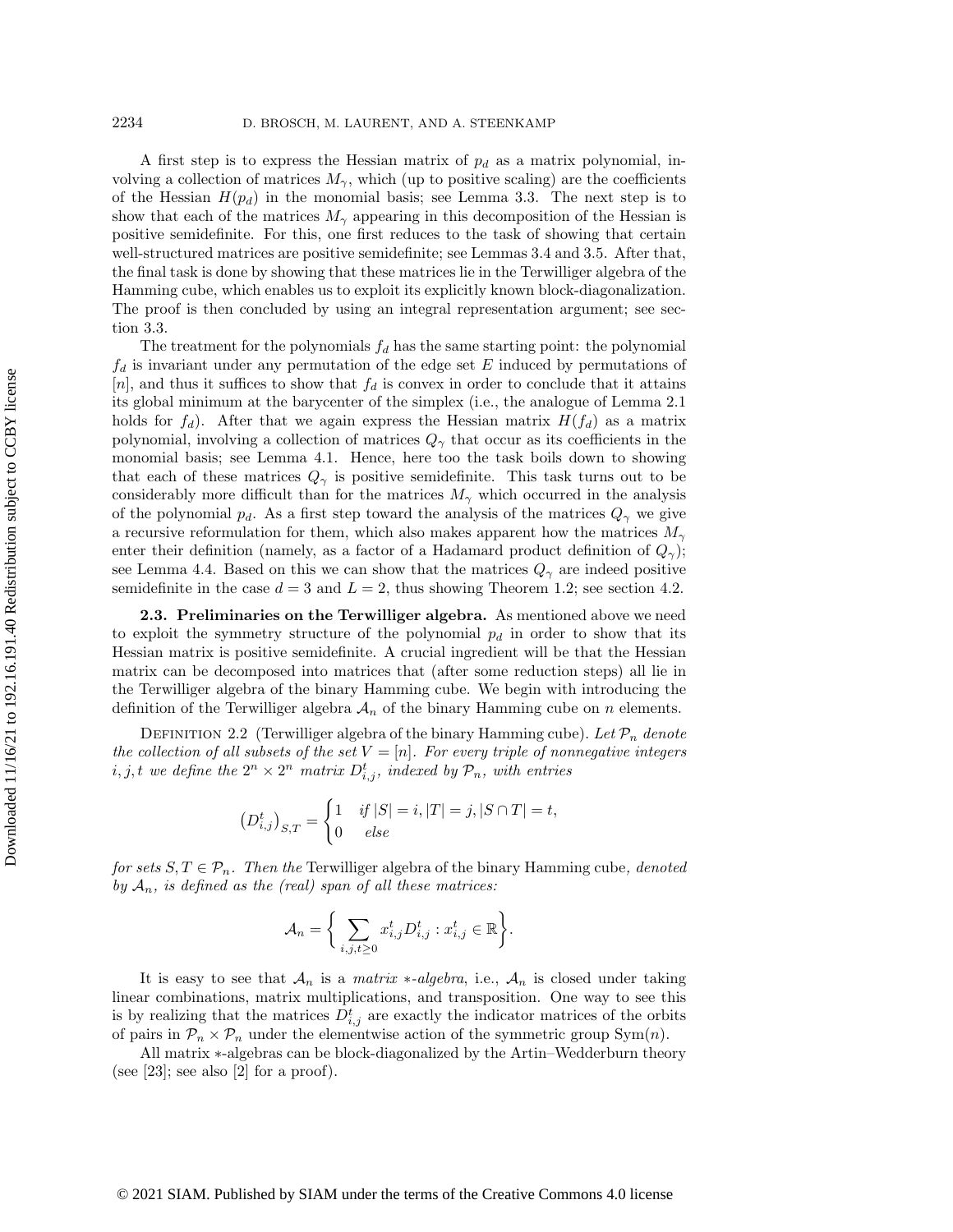THEOREM 2.3 (Artin-Wedderburn). Let  $\cal{A}$  be a matrix  $\ast$ -algebra. Then there exist nonnegative integers d and  $m_1, \ldots, m_d$  and a  $\ast$ -algebra isomorphism

$$
\varphi\colon \mathcal{A} \to \bigoplus_{k=1}^d \mathbb{C}^{m_k \times m_k}.
$$

The important property here is that  $\varphi$  is an algebra isomorphism. Hence we know that this isomorphism maintains positive semidefiniteness: for any matrix  $A \in \mathcal{A}$ , we have  $A \succeq 0 \Leftrightarrow \varphi (A) \succeq 0$ . Moreover, the matrix  $\varphi (A)$  is block-diagonal, with d diagonal blocks of sizes  $m_1, \ldots, m_d$ . This is a crucial property which can be exploited in order to get a more efficient way of encoding positive semidefiniteness of matrices in  $\mathcal A$ .

The explicit block-diagonalization of the Terwilliger algebra  $\mathcal{A}_n$  was given by Schrijver [\[22\]](#page-27-1).

<span id="page-8-0"></span>THEOREM 2.4 (Schrijver [\[22\]](#page-27-1)). The Terwilliger algebra  $\mathcal{A}_n$  can be block-diagonalized into  $\lfloor \frac{n}{2} \rfloor + 1$  blocks of sizes  $m_k = n - 2k + 1$  for  $k = 0, \ldots, \lfloor \frac{n}{2} \rfloor$ . The algebra isomorphism  $\varphi$  sends the matrix

$$
A = \sum_{i,j,t=0}^{n} x_{i,j}^t D_{i,j}^t
$$

to the block-matrix  $\varphi (A) = \bigoplus_{k=0}^{\lfloor n/2\rfloor} B_k$ , where the matrix  $B_k \in \mathbb{R}^{m_k \times m_k}$  is given by

<span id="page-8-2"></span>(2.1) 
$$
B_k := \left( \binom{n-2k}{i-k}^{-\frac{1}{2}} \binom{n-2k}{j-k}^{-\frac{1}{2}} \sum_{t} \beta_{i,j,k}^t x_{i,j}^t \right)_{i,j=k}^{n-k}
$$

for  $k = 0, 1, \ldots, \lfloor \frac{n}{2} \rfloor$ . Here, for any nonnegative integers i, j, t, k, we set

(2.2) 
$$
\beta_{i,j,k}^t := \sum_{\ell=0}^n (-1)^{\ell-t} {\ell \choose t} {n-2k \choose n-k-\ell} {n-k-\ell \choose i-\ell} {n-k-\ell \choose j-\ell}.
$$

In particular we have

(2.3) 
$$
\sum_{i,j,t=0}^{n} x_{i,j}^{t} D_{i,j}^{t} \succeq 0 \iff B_{k} \succeq 0 \text{ for } k = 0, 1, \dots, \left\lfloor \frac{n}{2} \right\rfloor.
$$

<span id="page-8-1"></span>**3. Proof of Theorem [1.1.](#page-1-1)** In this section we give the proof of Theorem 1.1. As a warmup we start with the special case when the degree is  $d = 2$  and the edge size is  $L = 2$ , where we can easily show that the polynomial  $p_2$  is convex.

After that we proceed to the general case. We follow the steps as sketched earlier. First, we express the Hessian matrix of  $p_d$  as a matrix polynomial, so that it suffices to show that a set of matrices are positive semidefinite, namely, the matrices  $M_\gamma$  in [\(3.6\)](#page-10-1) for any  $\gamma \in \mathbb N_{d-2}^m$ , which are (up to scaling) the coefficients of  $H(p_d)$  in the monomial basis. After that we indicate some reductions that lead to the task of showing that another set of smaller, well-structured matrices are positive semidefinite, namely, the matrices  $M_p$  in [\(3.10\)](#page-11-2) for any integer  $p \leq L(d - 2)$ . Finally we show the positive semidefiniteness of these matrices  $M_p$  by exploiting a link to the Terwilliger algebra of the Boolean Hamming cube.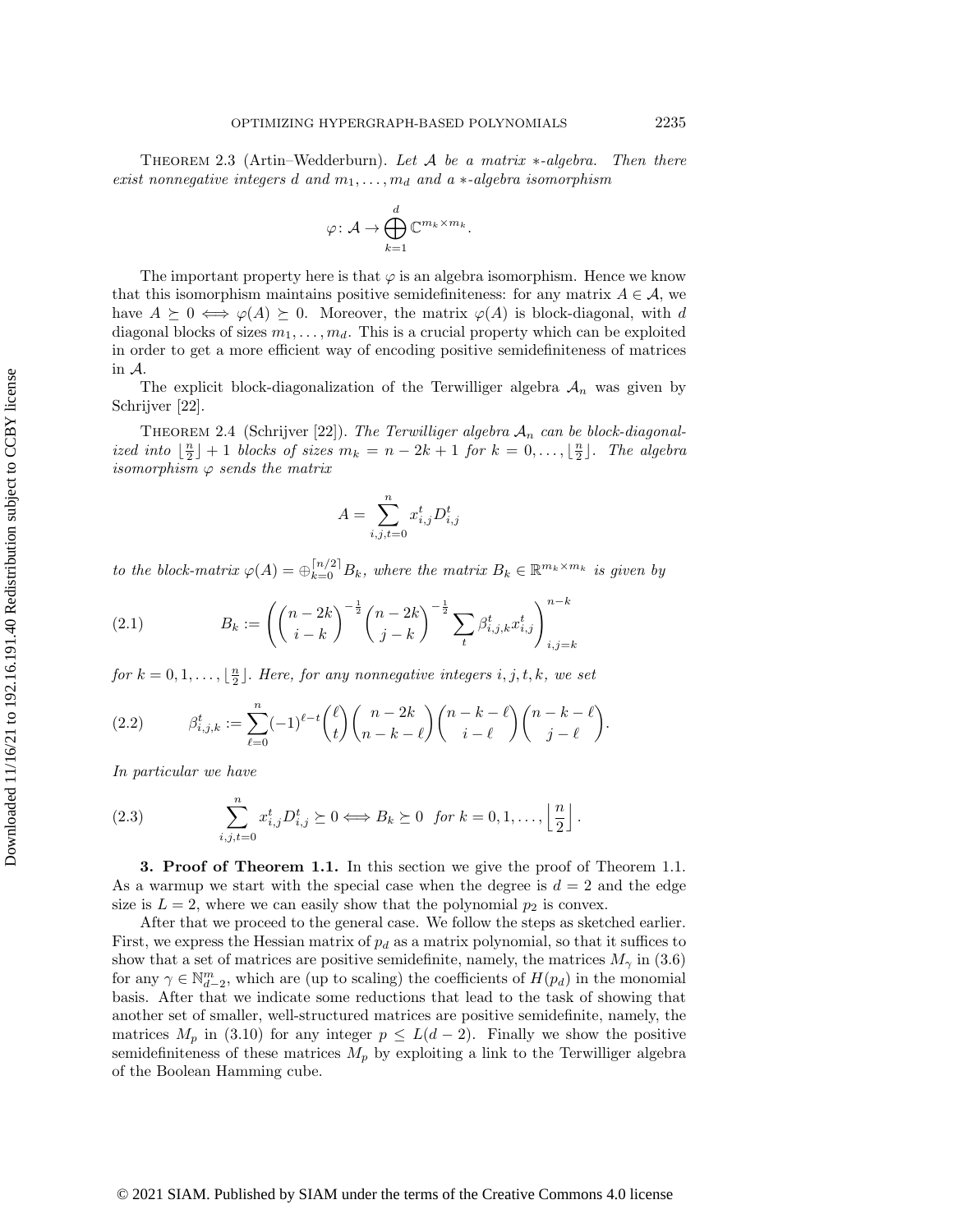<span id="page-9-2"></span>3.1. The case  $d = 2$  and  $\bar{L} = 2$ . Here we consider the polynomial

<span id="page-9-1"></span>
$$
p_2(x) = \sum_{e,f \in E} \frac{1}{|e \cup f|} x_e x_f,
$$

where  $E = \{ e \subseteq [n] : |e| = 2\}$ . We show that the polynomial  $p_2$  is convex over the standard simplex or, equivalently, that its Hessian matrix is positive semidefinite over  $\Delta_m$ . Here, the Hessian matrix of  $p_2$  is given by  $H(p_2) = 2M$ , where M is the matrix indexed by  $E$  with entries

(3.1) 
$$
M_{e,f} = \frac{1}{|e \cup f|} \quad \text{for } e, f \in E.
$$

Consider the matrices  $A_2, A_3, A_4$  indexed by E, with entries

 $(A_s)_{e,f} = 1$  if  $|e \cup f| = s$ ,  $(A_s)_{e,f} = 0$  otherwise, for  $s = 2, 3, 4$ .

Then we have  $A_2 = I$  and  $A_2 + A_3 + A_4 = J$ . Clearly we can express the matrix M as a linear combination of these matrices:

<span id="page-9-3"></span>(3.2) 
$$
M = \frac{1}{2}I + \frac{1}{3}A_3 + \frac{1}{4}A_4 = \frac{1}{4}I + \frac{1}{12}A_3 + \frac{1}{4}J = \frac{1}{12}I + \frac{1}{4}J + \frac{1}{12}(A_3 + 2I).
$$

We can now conclude that  $M \succeq 0$  (and thus the polynomial  $p_2$  is convex) in view of the next lemma, which claims that  $A_3 + 2I \succeq 0$ .

<span id="page-9-4"></span>LEMMA 3.1. Consider the  $\binom{n}{2} \times n$  matrix  $\Gamma_n$ , with entries  $(\Gamma_n)_{e,i} = |e \cap \{i\}|$  for  $e \in E$  and  $i \in [n]$ . Then  $A_3 + 2\widetilde{I} = \Gamma_n\Gamma_n^T \succeq 0$ .

 $\Box$ 

Proof. The proof is obtained by direct verification.

Note that the matrices  $A_2 = I, A_3, A_4$  generate the Bose-Mesner algebra of the Johnson scheme  $J_2^n$ , with length n and weight 2, and thus the matrix M belongs to this Bose-Mesner algebra (see [\[6\]](#page-26-2) for details on the Johnson scheme). For arbitrary degree  $d \geq 3$  and edge size  $L = 2$  one could proceed to show that the Hessian matrix of  $p_d$  is convex by using a similar symmetry reduction based on the Bose-Mesner algebra of the Johnson scheme  $J_2^p$  for suitable values of p. However, for general edge size  $L \geq 3$  we will need to use a richer algebra, namely, the Terwilliger algebra of the Hamming cube. Hence we will treat in the rest of the section the general case  $d \geq 2$ and  $L \geq 2$ .

**3.2.** Computing the Hessian matrix of  $p_d$ . In this section we indicate how to compute the Hessian matrix of the polynomial

<span id="page-9-0"></span>(3.3) 
$$
p_d(x) = \sum_{(e_{i_1}, \dots, e_{i_d}) \in E^d} \frac{1}{|e_{i_1} \cup \dots \cup e_{i_d}|} x_{e_{i_1}} \cdots x_{e_{i_d}},
$$

where as before  $E = \{ e \subseteq V = [n] : |e| = L\}$  with  $L \geq 2$ . We begin with getting the explicit coefficients of the polynomial  $p_d$  expressed in the standard monomial basis. The basic fact we will now use is that the coefficients depend only on the set of distinct edges that are present in the tuple  $(e_{i_1}, \ldots, e_{i_d}) \in E^d$  and not on their multiplicities.

To formalize this, recall that  $m = |E|$ , and let us label the edges as  $e_1, \ldots, e_m$  so that  $E = \{e_1, \ldots, e_m\}$ . For a d-tuple  $\underline{e} := (e_{i_1}, \ldots, e_{i_d}) \in E^d$  with  $i_1, \ldots, i_d \in [m],$ define the sequence  $\alpha (\underline{e}) \in \mathbb{N}^m$ , where, for  $\ell \in [m], \alpha (\underline{e})_\ell$  is the number of indices among  $i_1, \ldots, i_d$  that are equal to  $\ell$ . Then we have

$$
x_{e_{i_1}}\cdots x_{e_{i_d}}=x_{e_1}^{\alpha(\underline{e})_1}\cdots x_{e_m}^{\alpha(\underline{e})_m}=x^{\alpha(\underline{e})}
$$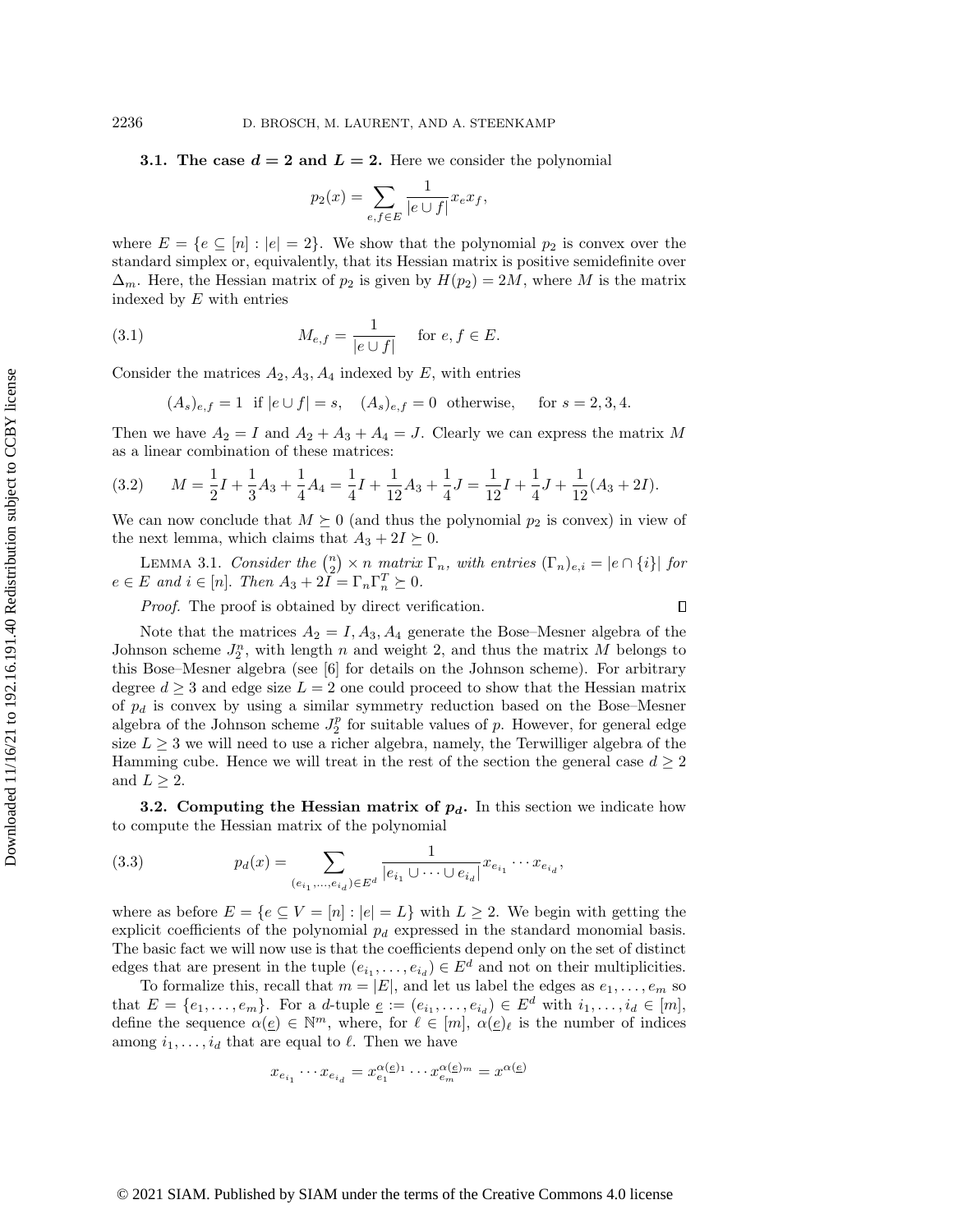and  $|\alpha (\underline{e})| = d$  so that  $\alpha (\underline{e}) \in \mathbb{N}_d^m$ . This justifies the following definition. For  $\alpha \in \mathbb{N}_d^m$ , consider a *d*-tuple  $\underline{e} = (e_{i_1}, \ldots, e_{i_d}) \in E^d$  such that  $\alpha(\underline{e}) = \alpha$  and define

(3.4) 
$$
c_{\alpha} := \frac{1}{|e_{i_1} \cup \dots \cup e_{i_d}|}.
$$

As an example, for  $d = n = m = 3$ , if  $\alpha = (1, 0, 2)$ , then  $c_\alpha = \frac{1}{|e_1 \cup e_3|}$ , and if  $\alpha =$  $(2, 0, 1)$ , then we also have  $c_\alpha = \frac{1}{|e_1 \cup e_3|}$ .

<span id="page-10-2"></span>We can now reformulate the polynomial  $p_d$  in the (usual) monomial basis.

LEMMA 3.2. The polynomial  $p_d$  from  $(3.3)$  can be reformulated as follows:

(3.5) 
$$
p_d(x) = \sum_{\alpha \in \mathbb{N}_d^m} c_{\alpha} \frac{d!}{\alpha!} x^{\alpha},
$$

setting  $\alpha! = \alpha_1! \cdots \alpha_m!$  and where  $c_\alpha$  is as defined in [\(3.4\)](#page-10-2).

*Proof.* Using the definition of the coefficients  $c_\alpha$ , we can rewrite  $p_d$  as

$$
p_d(x) = \sum_{\alpha \in \mathbb{N}_d^m} \bigg( \sum_{\substack{\underline{e} = (e_{i_1}, \dots, e_{i_d}) \in E^d : \ a(\underline{e}) = \alpha}} \frac{1}{|e_{i_1} \cup \dots \cup e_{i_d}|} \bigg) x^{\alpha} = \sum_{\alpha \in \mathbb{N}_d^m} \bigg( \sum_{\underline{e} \in E^d : \alpha(\underline{e}) = \alpha} c_{\alpha} \bigg) x^{\alpha},
$$

which is equal to  $\sum_{\alpha \in \mathbb{N}_d^m} c_{\alpha} \frac{d!}{\alpha!} x^{\alpha}$ . Here, for this last equality, we use the monomial theorem, which claims the identity

$$
\left(\sum_{i=1}^m x_i\right)^d = \sum_{\alpha \in \mathbb{N}_d^m} \frac{d!}{\alpha!} x^{\alpha},
$$

or, equivalently, that the number of d-tuples  $\underline{e} \in E^d$  for which  $\alpha (\underline{e}) = \alpha$  is equal to  $d!/\alpha!$ .  $\Box$ 

We now proceed to compute the Hessian matrix of  $p_d$ .

<span id="page-10-0"></span>LEMMA 3.3. The Hessian of the polynomial  $p_d$  is the matrix

<span id="page-10-1"></span>
$$
H(p_d)(x) = \left(\frac{\partial^2 p_d(x)}{\partial x_{e_i}\partial x_{e_j}}\right)_{i,j=1}^m = \sum_{\gamma \in \mathbb{N}^m_{d-2}} \frac{d!}{\gamma!} x^{\gamma} M_{\gamma},
$$

where, for any  $\gamma \in \mathbb N_{d-2}^m$ , we set

(3.6) 
$$
M_{\gamma} = (c_{\gamma + u_i + u_j})_{i,j=1}^m
$$

and where the vectors  $u_1, \ldots, u_m \in \mathbb{R}^m$  denote the standard basis of  $\Bbb R^m$ .

*Proof.* The partial derivatives of  $p_d$  are

$$
\frac{\partial p_d(x)}{\partial x_{e_i}} = \sum_{\alpha \in \mathbb{N}_d^m : \alpha_i \ge 1} \frac{d!}{(\alpha - u_i)!} c_\alpha x^{\alpha - u_i} = \sum_{\beta \in \mathbb{N}_{d-1}^m} \frac{d!}{\beta!} c_{\beta + u_i} x^\beta.
$$

Similarly we see that

$$
\frac{\partial^2 p(x)}{\partial x_{e_j}\partial x_{e_i}}=\sum_{\beta\in\mathbb{N}^m_{d-1}:\beta_j\geq 1}\frac{d!}{(\beta-u_j)!}c_{\beta+u_i}x^{\beta-u_j}=\sum_{\gamma\in\mathbb{N}^m_{d-2}}c_{\gamma+u_i+u_j}\frac{d!}{\gamma!}x^\gamma.
$$

This concludes the proof.

 $\Box$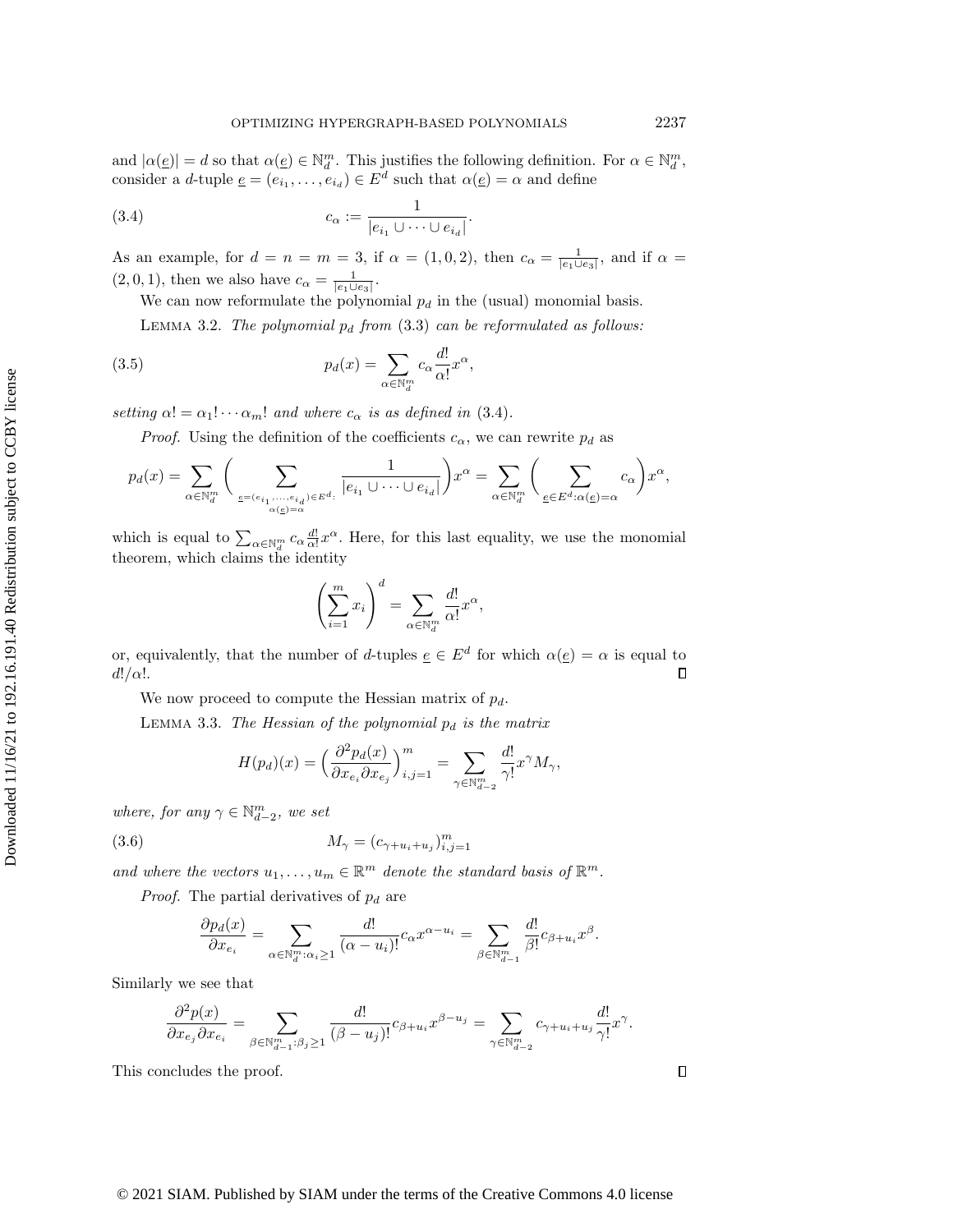Hence, if we can show that the matrices  $M_\gamma$  in [\(3.6\)](#page-10-1) are all positive semidefinite, then it follows directly that the Hessian matrix of  $p_d$  is positive semidefinite on the standard simplex. In the rest of this section we indicate two successive simplifications that reduce the task of checking positive semidefiniteness of the matrices  $M_\gamma$  (for  $\gamma \in \mathbb N_{d-2}^m$ ) to the same task for a smaller set of simpler matrices: first for the matrices  $M_W$  (for  $W \subseteq V$ ), and second for the matrices  $M_p$  (for  $0 \leq p \leq n$  integer). In section [3.3](#page-13-0) we will make a final reduction to show that the matrices  $M_p$  are positive semidefinite, exploiting the fact that they belong to Terwilliger algebras.

We begin with the first reduction. For  $\gamma \in \mathbb N^m$ , define its support as the set  $S_{\gamma} = \{ e \in E : \gamma_e \geq 1\}$  and let

$$
W_{\gamma} = \bigcup_{e \in S_{\gamma}} e
$$

denote the subset of elements of  $V = [n]$  that are covered by some edge in the support of  $\gamma$ . Then, for any  $i, j \in [m]$ , the support of  $\gamma + u_i + u_j$  is the set  $S_\gamma \cup \{ e_i, e_j \}$ , and we have

<span id="page-11-5"></span><span id="page-11-3"></span>
$$
(M_{\gamma})_{e_i,e_j} = c_{\gamma+u_i+u_j} = \frac{1}{|W_{\gamma} \cup e_i \cup e_j|}
$$

.

Hence the matrix  $M_\gamma$  depends only on the set  $W_\gamma$  (and not on the specific choice of the sequence  $\gamma$ ). This justifies defining the matrices

(3.7) 
$$
M_W = \left(\frac{1}{|W \cup e \cup f|}\right)_{e,f \in E}
$$

for any set  $W \subseteq V = [n]$ . Hence, for any  $\gamma \in \mathbb{N}^m_{d-2}$ , we have

$$
(3.8) \t\t M_{\gamma} = M_{W_{\gamma}}.
$$

Summarizing, we have shown the following.

<span id="page-11-0"></span>LEMMA 3.4. Assume that the matrices  $M_W$  from [\(3.7\)](#page-11-3) are positive semidefinite for all  $W \subseteq V$  with  $|W| \geq L$  (if  $d \geq 3$ ) and  $|W| \leq L(d - 2)$ . Then the polynomial  $p_d$ is convex over the standard simplex.

If  $d = 2$ , then there is only one matrix to check, namely, the matrix  $M_{\phi}$  (for  $W = \emptyset$ . Note that the matrix  $M_\emptyset$  coincides with the matrix in [\(3.1\)](#page-9-1), so we already know that it is positive semidefinite when  $L = 2$ . However, if  $d \geq 3$ , then one needs to check all the matrices of the form  $M_W$  in [\(3.7\)](#page-11-3).

Now comes the second reduction, which will be useful to link these matrices  $M_W$ to the Terwilliger algebra. We observe that in the matrix  $M_W$  there are identical rows and columns and the reduction consists simply in removing duplicate rows and columns in  $M_W$  and keeping just one copy. For this, set  $p := |W|$  and  $U := V \setminus W$ , so that  $|U| = n - p$ . In addition set

<span id="page-11-4"></span>(3.9) 
$$
F := \{e \setminus W : e \in E\} = \{e \subseteq U : L - p \le |e| \le L\},\
$$

which consists of the intersections with U of the edges in E. Then  $F = E$  when  $p = 0$ and the condition  $|e| \geq L - p$  is redundant when  $p \geq L$ . Now we consider the following matrix  $M_p$ , which is indexed by  $F$ , with entries

<span id="page-11-2"></span>(3.10) 
$$
(M_p)_{e,f} = \frac{1}{p + |e \cup f|} \quad \text{for } e, f \in F.
$$

<span id="page-11-1"></span>Note that for  $p = 0$  the matrix  $M_0$  coincides with the matrix  $M_\emptyset$  in [\(3.7\)](#page-11-3) (and with the matrix in [\(3.1\)](#page-9-1)). The next lemma links the matrices  $M_W$  and  $M_p$  and relies on showing that  $M_p$  is obtained from  $M_W$  by deleting duplicate rows and columns.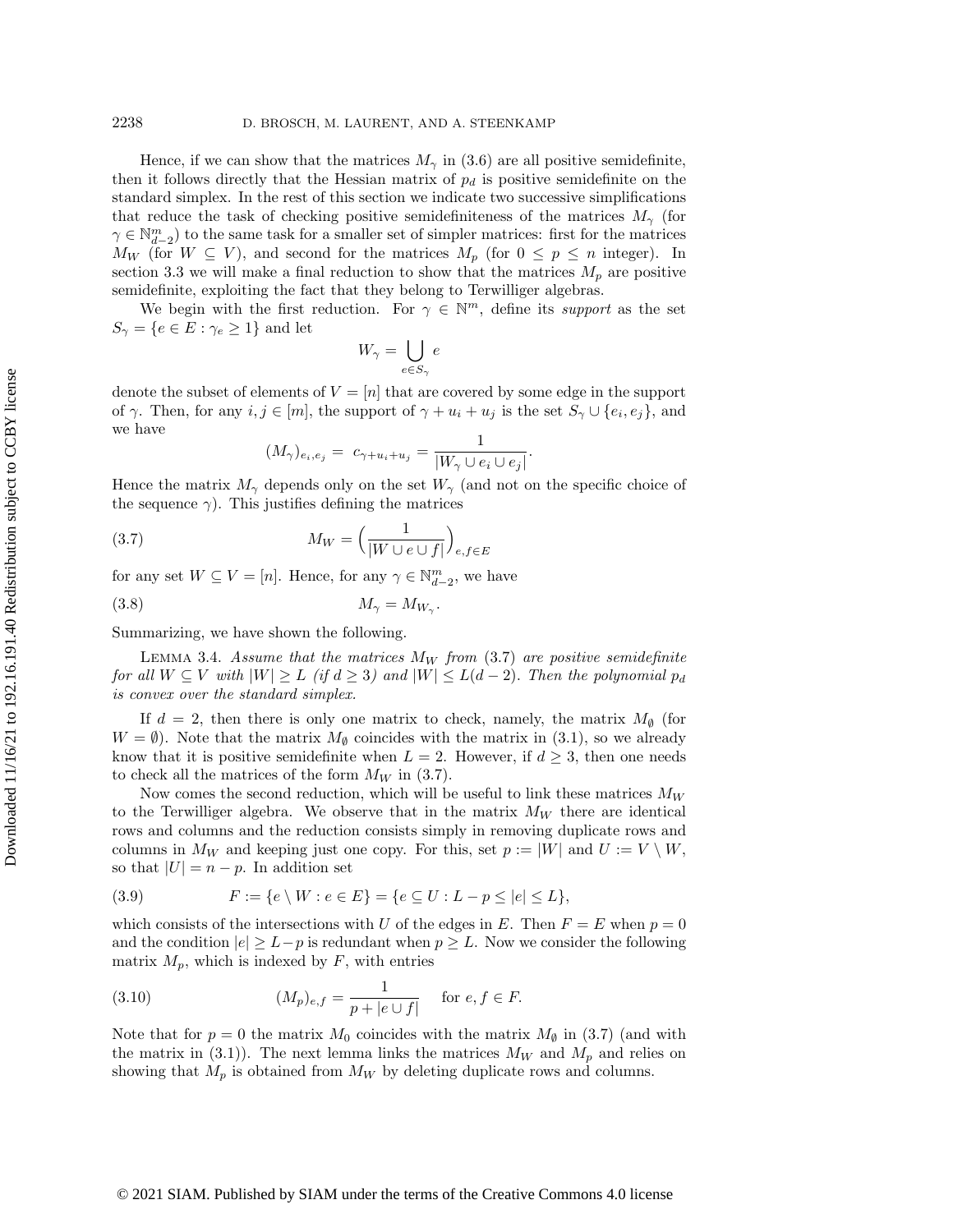LEMMA 3.5. Let  $L \geq 2$  and  $d \geq 2$ . Consider the matrices  $M_W$  in [\(3.7\)](#page-11-3) and  $M_p$ in [\(3.10\)](#page-11-2). The following assertions are equivalent:

- (i)  $M_W \succeq 0$  for all  $W = e_1 \cup \cdots \cup e_{d-2}$  with  $e_1, \ldots, e_{d-2} \in E$ .
- (ii)  $M_p \succeq 0$  for all  $p \leq L(d 2)$  such that  $p \geq L$  if  $d \geq 3$ .

*Proof.* If  $d = 2$ , then the result holds since  $M_0 = M_\emptyset$  as observed above. So assume now that  $d \geq 3$ . Let  $W = e_1 \cup \cdots \cup e_{d-2}$ , where  $e_1, \ldots, e_{d-2} \in E$ , and set  $p = |W|$ . Consider the partition of the set E into  $E = \bigcup_{i=0}^{L} E_i$ , where  $E_i = \{e \in E :$  $|e \setminus W| = i\}$ . With respect to this partition of its index set, the matrix  $M_W$  has the following block-form:

$$
M_W = \begin{pmatrix} \frac{M_W^{0,0} & M_W^{0,1} & \cdots & M_W^{0,L}}{M_W^{1,1} & \cdots & M_W^{1,L}} \\ \frac{M_W^{1,0} & M_W^{1,1} & \cdots & M_W^{1,L}}{\vdots & \ddots & \vdots & \vdots \\ \frac{M_W^{L,0} & M_W^{L,1} & \cdots & M_W^{L,L}}{\vdots} \end{pmatrix},
$$

where the block  $M_W^{i,j}$  has its rows indexed by  $E_i$  and its columns by  $E_j$ . Note that if two edges  $e, e' \in E$  satisfy  $e \setminus W = e' \setminus W$ , then the two rows of  $M_W$  indexed by  $e$ and  $e'$  coincide: for any  $f \in E$  we have

$$
(M_W^{i,j})_{e,f} = \frac{1}{|W| + |(e \cup f) \setminus W|} = \frac{1}{|W| + |(e' \cup f) \setminus W|} = (M_W^{i,j})_{e',f}.
$$

In fact, after removing these duplicate rows (and columns) and keeping only one copy for each subset of  $U = V \setminus W$ , we obtain the matrix

|  | $M^{0,0}_n$ | $M^{0,1}_-$   | $M_n^{0,L}$     |  |
|--|-------------|---------------|-----------------|--|
|  |             |               |                 |  |
|  |             |               |                 |  |
|  | $M_p^{L,0}$ | $M_n^{\mu,1}$ | $M_n^{\mu,\mu}$ |  |

which coincides with the matrix  $M_p$  in [\(3.10\)](#page-11-2). Indeed, the above matrix is indexed by the set F in [\(3.9\)](#page-11-4), and its block-form is with respect to the partition  $F = \bigcup_{i=0}^{L} F_i$ , where  $F_i = \{ e \subseteq U : |e| = i \}.$  So the block  $M_p^{i,j}$  has its rows indexed by  $F_i$ , its columns indexed by  $F_j$ , and its entries are

<span id="page-12-0"></span>(3.11) 
$$
(M_p^{i,j})_{e,f} = \frac{1}{p + |e \cup f|} = \frac{1}{p + i + j - |e \cap f|} \text{ for } e \in F_i, f \in F_j.
$$

As the matrices  $M_p$  arise from  $M_W$  by removing its duplicate rows and columns, it is clear that the matrices  $M_W$  are positive semidefinite if and only if the same holds for the matrices  $M_p$ . This concludes the proof.  $\Box$ 

In the next section we show that the matrices  $M_p$  are positive semidefinite for all  $0 \leq p \leq n$  by exploiting their link to Terwilliger algebras.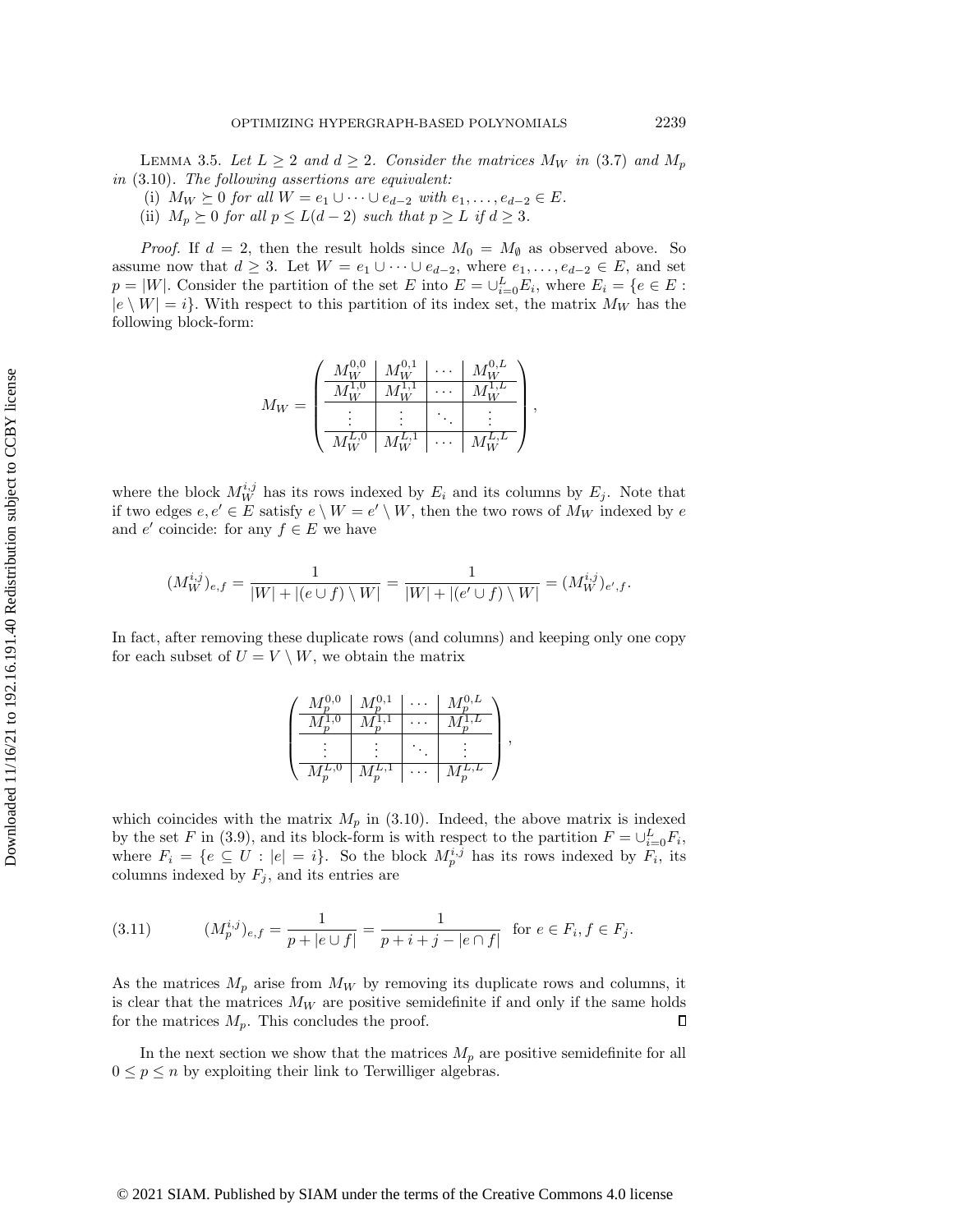<span id="page-13-0"></span>**3.3.** The general case  $d \geq 2$  and  $L \geq 2$ . In section [2.3](#page-7-1) we gave preliminary results on the Terwilliger algebra, which we will now use to prove that the matrices  $M_p$  in [\(3.10\)](#page-11-2) are positive semidefinite. Fix an integer  $0 \leq p \leq n$  and consider the matrix  $M_p$  in [\(3.10\)](#page-11-2), which has a block-form with blocks as in [\(3.11\)](#page-12-0). We start by observing that  $M_p$  belongs to the Terwilliger algebra  $\mathcal{A}_{n-p}$ . This is clear since relation [\(3.11\)](#page-12-0) provides the explicit correspondence between the blocks  $M_p^{i,j}$  of  $M_p$  and the generating matrices  $D_{i,j}^t$  of the algebra  $\mathcal{A}_{n-p}$ :

<span id="page-13-2"></span>
$$
M_p = \sum_{i=0}^{L} \sum_{j=0}^{\min\{i,j\}} \frac{1}{p+i+j-t} D_{i,j}^t = \sum_{i=0}^{L} \sum_{j=0}^{\min\{i,j\}} x_{i,j}^t D_{i,j}^t,
$$

after setting

(3.12) 
$$
x_{i,j}^t = \frac{1}{p+i+j-t}.
$$

Let  $B_k$  be the corresponding matrices from [\(2.1\)](#page-8-2) (replacing n by  $n-p$ ). Then, in view of Theorem [2.4,](#page-8-0) we know that  $M_p \succeq 0$  if and only if  $B_k \succeq 0$  for all  $0 \leq k \leq \lfloor (n - p)/2\rfloor$ .

In what follows p, k are fixed integers. We now proceed to show that  $B_k \succeq 0$ . To simplify the notation we introduce the following parameters:

$$
a(i):=\binom{n-p-2k}{i-k}^{-\frac{1}{2}},\quad b(\ell,i):=\binom{n-p-k-\ell}{i-\ell},\quad c(\ell):=\binom{n-p-2k}{n-p-k-\ell}
$$

for any integers i,  $\ell$ . Note that we may omit the obvious bounding conditions on i and  $\ell$  since the corresponding parameters are zero if these conditions are not satisfied; for instance,  $a(i) = 0$  if  $i < k$  and  $b(\ell , i) = 0$  if  $\ell > i$ . Then we have

<span id="page-13-1"></span>(3.13) 
$$
B_k = \left( a(i)a(j) \sum_{t=0}^{\min\{i,j\}} \beta_{i,j,k}^t x_{i,j}^t \right)_{i,j=k}^{n-p-k}
$$

and

<span id="page-13-3"></span>(3.14) 
$$
\beta_{i,j,k}^t := \sum_{\ell=0}^{n-p} (-1)^{\ell-t} {\ell \choose t} c(\ell)b(\ell,i)b(\ell,j).
$$

We now give an integral reformulation for the entries of the matrix  $B_k$  from [\(3.13\)](#page-13-1). It is based on the fact that

<span id="page-13-4"></span>(3.15) 
$$
\frac{1}{i} = \int_0^1 z^{i-1} dz \quad \text{for any integer } i \ge 1,
$$

which permits us to give an integral reformulation for the scalars  $x_{i,j}^t$  in [\(3.12\)](#page-13-2). This simple but powerful fact will be very useful to show  $B_k \succeq 0$ . Note that this is similar to the classical argument used by Hilbert [\[11\]](#page-26-15) to show that the Hilbert matrix  $\left(\frac{1}{i+j-1}\right)_{i,j=1}^n$  is positive semidefinite for any  $n \in \mathbb{N}$ .

<span id="page-13-5"></span>Lemma 3.6. We have

$$
\sum_{t=0}^{\min\{i,j\}} \beta_{i,j,k}^t x_{i,j}^t = \sum_{\ell=0}^{\min\{i,j\}} c(\ell)b(\ell,i)b(\ell,j) \int_0^1 g(\ell,z) z^{i+j} dz,
$$

where we define the function  $g(\ell , z) = z^{p-1} \left(\frac{1-z}{z}\right)^{\ell}$  for  $z \in (0, 1]$ .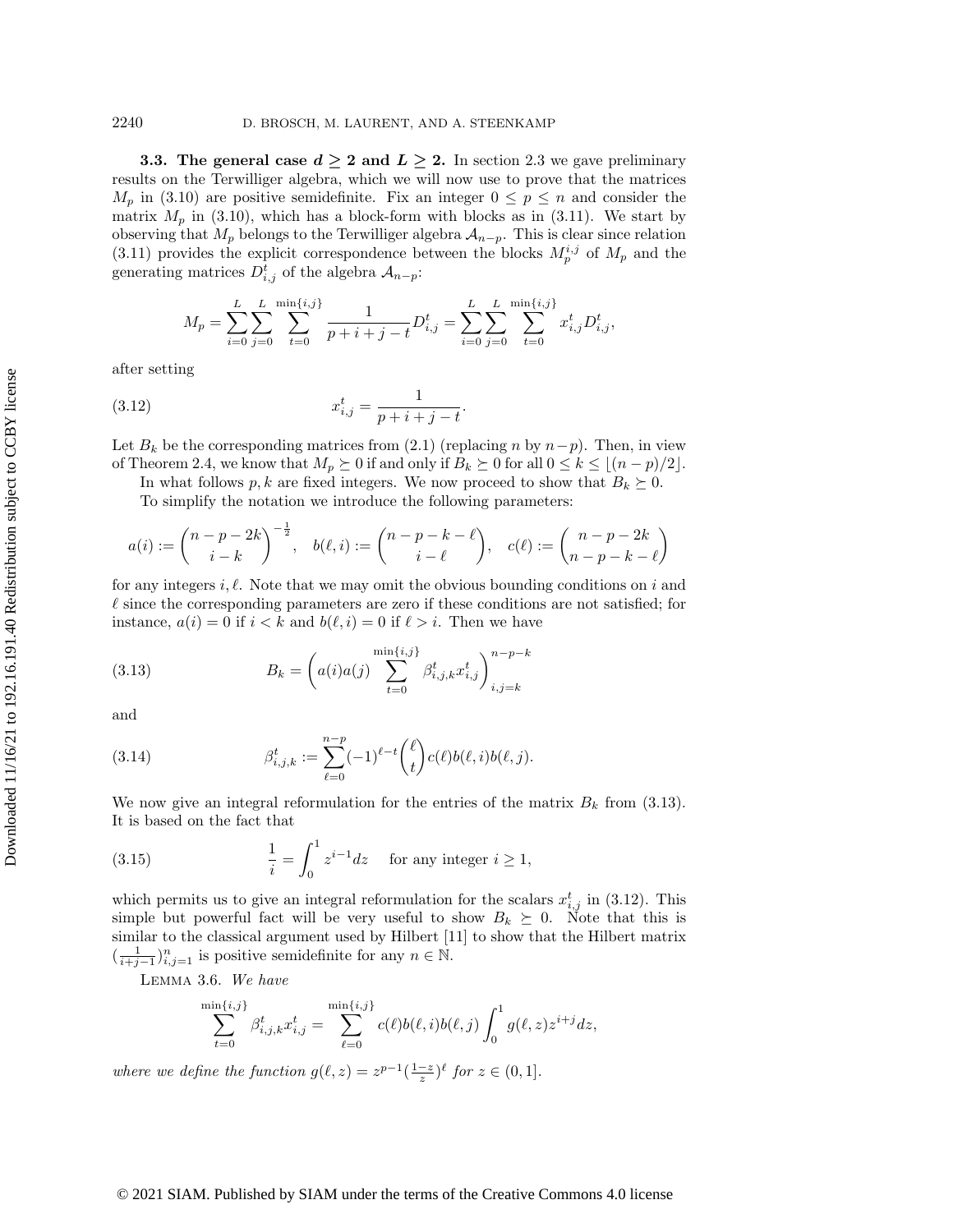*Proof.* First we use the expressions of  $\beta_{i,j,k}^t$  in [\(3.14\)](#page-13-3) and of  $x_{i,j}^t$  in [\(3.12\)](#page-13-2) and exchange the summations in  $t$  and  $\ell$  to obtain

<span id="page-14-0"></span>
$$
(3.16) \quad \sum_{t=0}^{\min\{i,j\}} \beta_{i,j,k}^t x_{i,j}^t = \sum_{\ell=0}^{\min\{i,j\}} \left( \sum_{t=0}^{\ell} \frac{1}{p+i+j-t} (-1)^{\ell-t} {\ell \choose t} \right) c(\ell) b(\ell,i) b(\ell,j).
$$

Now we use [\(3.15\)](#page-13-4), which gives the following integral representation:

$$
\frac{1}{p+i+j-t} = \int_0^1 z^{p+i+j-t-1} dz.
$$

Using this integral representation (and the binomial theorem for the equality marked  $(*)$  below), we can reformulate the inner summation appearing in  $(3.16)$  as follows:

$$
\sum_{t=0}^{\ell} \frac{1}{p+i+j-t} (-1)^{\ell-t} {\ell \choose t} = \sum_{t=0}^{\ell} (-1)^{\ell-t} {\ell \choose t} \int_0^1 z^{p+i+j-t-1} dz
$$
  

$$
= \int_0^1 z^{p+i+j-1} (-1)^{\ell} {\left(\sum_{t=0}^{\ell} {\left(-\frac{1}{z}\right)}^t {\ell \choose t} \right)} dz
$$
  

$$
\stackrel{(*)}{=} \int_0^1 z^{p+i+j-1} (-1)^{\ell} {\left(1-\frac{1}{z}\right)}^{\ell} dz
$$
  

$$
= \int_0^1 z^{p+i+j-1} (-1)^{\ell} {\left(\frac{z-1}{z}\right)}^{\ell} dz
$$
  

$$
= \int_0^1 z^{p-1} {\left(\frac{1-z}{z}\right)}^{\ell} z^{i+j} dz.
$$

This concludes the proof.

We can now proceed to show that the matrices  $B_k$  in [\(3.13\)](#page-13-1) are positive semidefinite.

LEMMA 3.7. We have  $B_k \succeq 0$ .

*Proof.* We use Lemma [3.6](#page-13-5) to reformulate the matrix  $B_k$ . First, note that in the result of Lemma [3.6,](#page-13-5) since  $b(\ell , i)b(\ell , j) = 0$  if  $\ell > \min\{i, j\}$ , we may replace the summation on  $\ell$  from  $0 \leq \ell \leq \min\{ i, j\}$  to  $0 \leq \ell \leq n - p$ . This implies

$$
B_k = \left(a(i)a(j)\sum_{t=0}^{n-p} \beta_{i,j,k}^t x_{i,j}^t\right)_{i,j=k}^{n-p-k}
$$
  
\n
$$
= \int_0^1 \left(\sum_{\ell=0}^{n-p} g(\ell,z)c(\ell) \underbrace{(z^i a(i)b(\ell,i))}_{=:h(\ell,z,i)} \underbrace{(z^j a(j)b(\ell,j))}_{=:h(\ell,z,j)}\right)_{i,j=k}^{n-p-k} dz
$$
  
\n
$$
= \sum_{\ell=0}^{n-p} \int_0^1 g(\ell,z)c(\ell) \underbrace{\left(h(\ell,z,i)h(\ell,z,j)\right)_{i,j=k}^{n-p-k}}_{=:H(\ell,z,k)} dz
$$
  
\n
$$
= \sum_{\ell\geq 0} \int_0^1 \underbrace{g(\ell,z)c(\ell)}_{\geq 0} \underbrace{H(\ell,z,k)}_{\geq 0} dz \geq 0.
$$

 $\Box$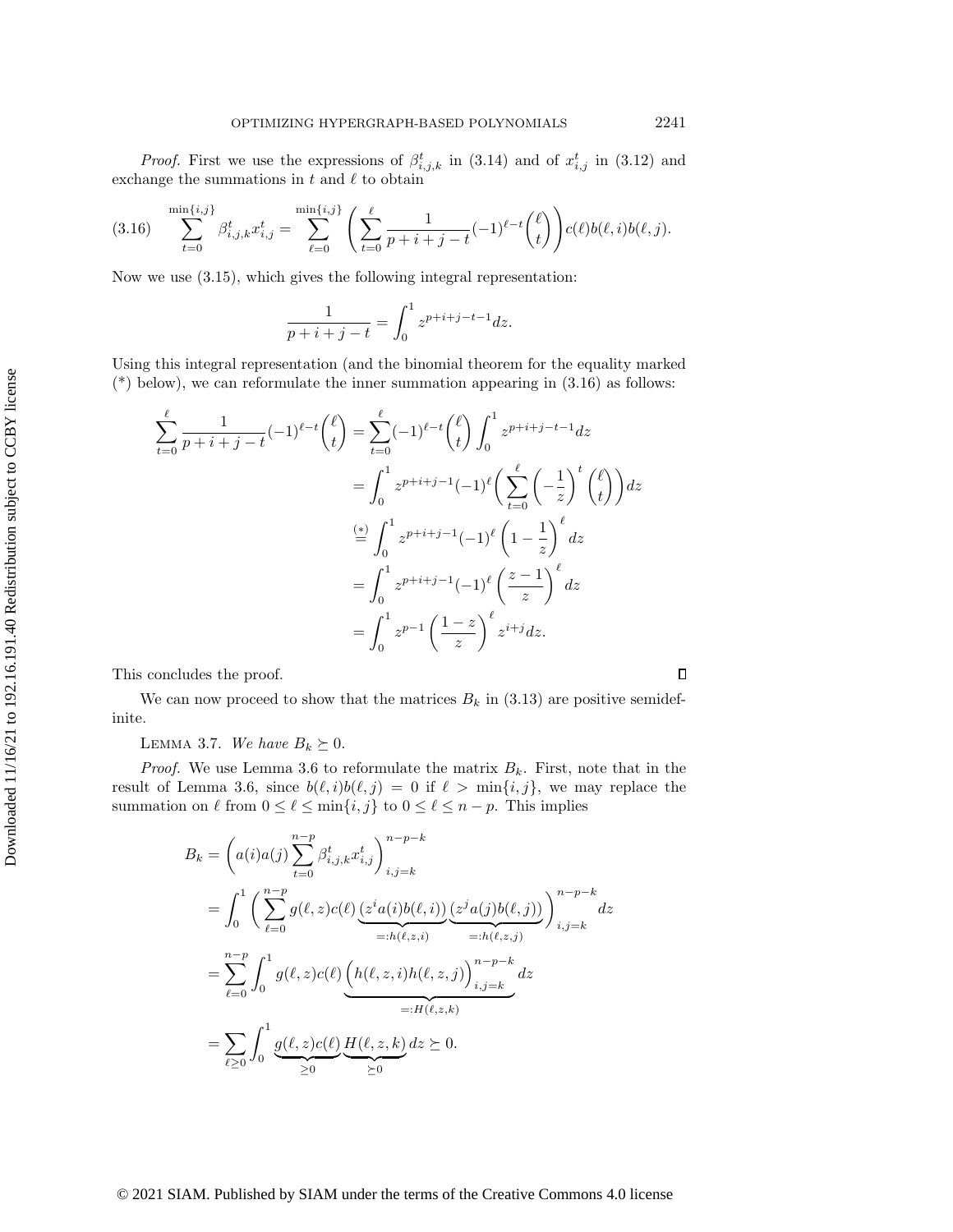Here we used the fact that, for any  $\ell \in [0, n - p]$ , the function  $g(\ell , z)$  is nonnegative on  $(0, 1]$  and that the matrix  $H(\ell, z, k)$  is positive semidefinite for any  $z \in [0, 1]$  since it is the outer product of the vector  $(h(\ell , z, i))_{i=k}^{n-p-k}$  with itself.  $\Box$ 

Therefore we have shown that the matrices  $B_k$  are positive semidefinite and thus that the following result holds.

<span id="page-15-3"></span>COROLLARY 3.8. The matrices  $M_p$  from [\(3.10\)](#page-11-2) are positive semidefinite for all  $0 \leq p \leq n$ .

In view of Lemmas [3.4](#page-11-0) and [3.5](#page-11-1) we can conclude that the polynomial  $p_d$  is convex on  $\Delta_m$ , which concludes the proof of Theorem [1.1.](#page-1-1)

<span id="page-15-0"></span>4. Investigating the polynomials  $f_d$ . Here we consider the second class of polynomials  $f_d$  from  $(1.1)$ , namely,

$$
f_d(x) = \sum_{(e_1,\ldots,e_d)\in E^d} \prod_{i=1}^d \frac{x_{e_i}}{|e_1 \cup \cdots \cup e_i|}.
$$

We address Question [1,](#page-1-4) which asks whether  $f_d$  attains its minimum value on the simplex  $\Delta_m$  at the barycenter of  $\Delta_m$ . Here too this question has a positive answer if one can show that  $f_d$  is convex over  $\Delta_m$ . This follows since the analogue of Lemma [2.1](#page-6-1) extends easily for the polynomial  $f_d$ . We conjecture that convexity holds in general.

<span id="page-15-1"></span>CONJECTURE 1. For any integers  $n, L, d \geq 2$  the polynomial  $f_d$  is convex over the simplex  $\Delta_m.$ 

For degree  $d = 2$ , we have  $f_2 = \frac{1}{L}p_2$ , and thus we know from Theorem [1.1](#page-1-1) that  $f_2$ is convex. We will prove in section [4.2](#page-18-0) that Conjecture [1](#page-15-1) holds for degree  $d = 3$  and edge size  $L = 2$ , and in section [4.3](#page-22-0) and Appendix A we will give a range of values for  $(n, L, d)$  that were numerically tested and support Conjecture [1.](#page-15-1)

In what follows we begin in section [4.1](#page-15-2) by giving a polynomial matrix decomposition for the Hessian of  $f_d$ . Hence, convexity of  $f_d$  over  $\Delta_m$  follows if we can show that certain well-structured matrices  $Q_\gamma$ , arising as the coefficients of  $H(f_d)$  in the monomial basis, are positive semidefinite (see Lemmas [4.1\)](#page-16-0). Then we give a recursive reformulation for the matrices  $Q_\gamma$ , which makes apparent some links to the matrices  $M_\gamma$  arising in the Hessian of  $p_d$  (see Lemma [4.4\)](#page-17-0). Using this reformulation we can show positive semidefiniteness of the matrices  $Q_\gamma$  in the case  $d = 3$  and  $L = 2$ (see section [4.2\)](#page-18-0). However, understanding the general case is technically involved and would require developing new tools for exploiting the symmetry structure present in the matrices  $Q_\gamma$  (which is now not captured by the Terwilliger algebra). This goes beyond the scope of this paper, and we leave it for further research. In very recent work Polak [\[15\]](#page-26-16) carried out this symmetry reduction, which enabled him to show that Conjecture [1](#page-15-1) holds in the case when  $d \leq 8$  and  $L = 2$ .

<span id="page-15-2"></span>4.1. Computing the Hessian of  $f_d$ . We begin by expressing the polynomial  $f_d$  in the standard monomial basis:

(4.1) 
$$
f_d(x) = \sum_{\alpha \in \mathbb{N}_d^m} x^{\alpha} \sum_{\substack{e = (e_1, \dots, e_d) \in E^d \\ \alpha(e) = \alpha}} \prod_{i=1}^d \frac{1}{|e_1 \cup \dots \cup e_i|} = \sum_{\alpha \in \mathbb{N}_d^m} b_{\alpha} x^{\alpha},
$$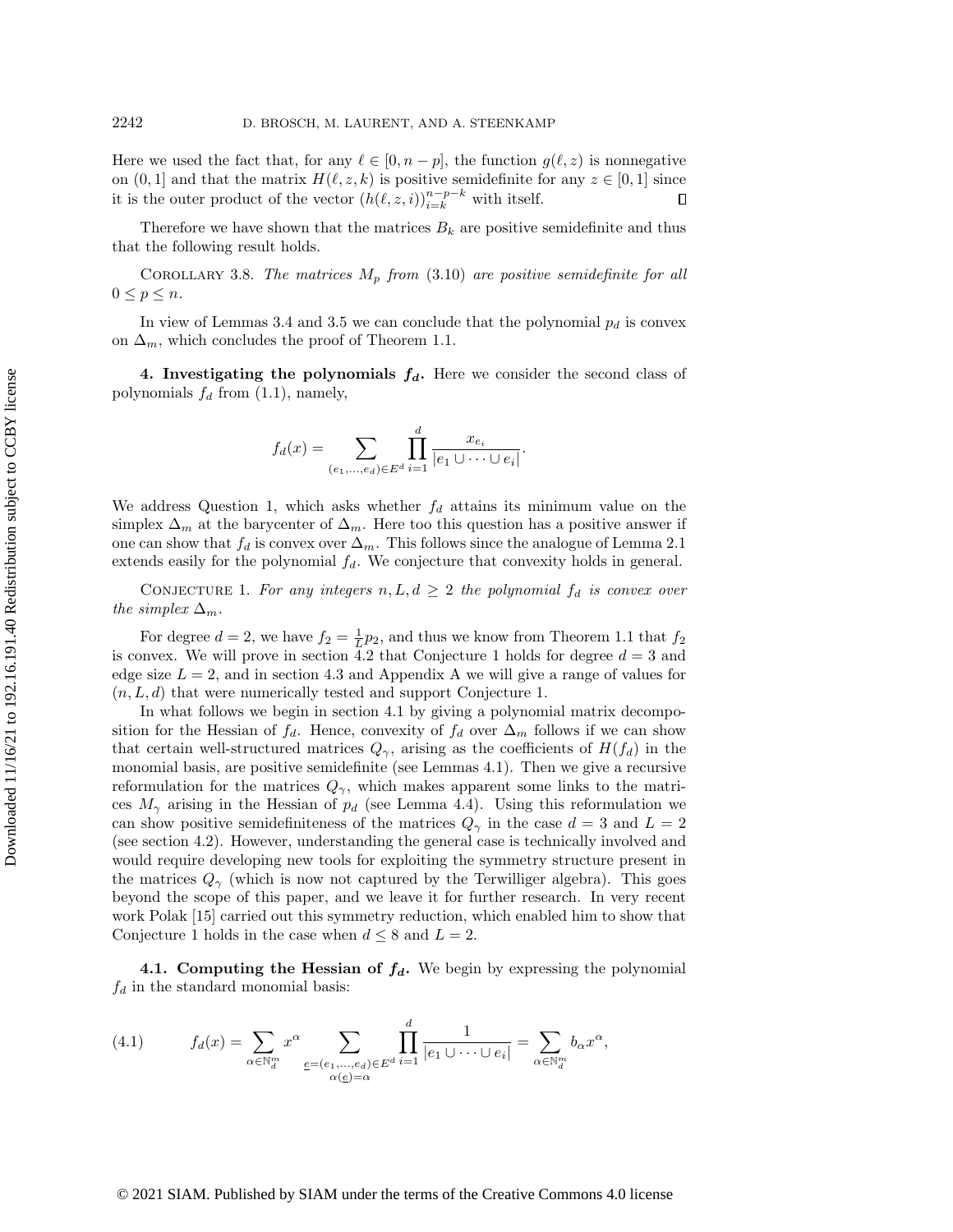where we set

<span id="page-16-1"></span>(4.2) 
$$
b_{\alpha} = \sum_{\substack{\underline{e} = (e_1, \ldots, e_d) \in E^d \\ \alpha(\underline{e}) = \alpha}} \prod_{i=1}^d \frac{1}{|e_1 \cup \cdots \cup e_i|}.
$$

<span id="page-16-0"></span>Next we compute the Hessian of  $f_d$  and give a matrix polynomial reformulation for it.

LEMMA 4.1. The Hessian of the polynomial  $f_d$  is given by

$$
\frac{\partial^2 f(x)}{\partial x_{e_i} \partial x_{e_j}} = \begin{cases} \sum_{\gamma \in \mathbb{N}_{d-2}^m} (\gamma_i + 1)(\gamma_j + 1)x^{\gamma} b_{\gamma + u_i + u_j} & \text{if } i \neq j, \\ \sum_{\gamma \in \mathbb{N}_{d-2}^m} (\gamma_i + 1)(\gamma_i + 2)x^{\gamma} b_{\gamma + 2u_i} & \text{if } i = j, \end{cases}
$$

where, as before,  $u_1, \ldots, u_m$  denote the standard basis of  $\mathbb{R}^m$ . In other words,

$$
H(f_d)(x) = \sum_{\gamma \in \mathbb{N}_{d-2}^m} x^{\gamma} Q_{\gamma},
$$

where, for  $\gamma \in \mathbb N_{d-2}^m$ , we define the symmetric  $m \times m$  matrix  $Q_\gamma$  with entries

<span id="page-16-3"></span>(4.3) 
$$
(Q_{\gamma})_{ij} = (\gamma_i + 1)(\gamma_j + 1)b_{\gamma + u_i + u_j} \text{ if } i \neq j, \quad (Q_{\gamma})_{ii} = (\gamma_i + 1)(\gamma_i + 2)b_{\gamma + 2u_i}
$$

for  $i, j \in [m]$ . Hence,  $H(f_d)(x) \succeq 0$  for all  $x \in \Delta_m$  if  $Q_\gamma \succeq 0$  for all  $\gamma \in \mathbb N_{d-2}^m$ .

Proof. The proof is obtained by direct verification.

We now give a recursive reformulation for the coefficients of the polynomial  $f_d$ and for its Hessian matrix, which may possibly be helpful for a proof by induction. Recall the definition of the coefficients  $b_\alpha$  of  $f_d$  in [\(4.2\)](#page-16-1). Fix  $\alpha \in \mathbb N_d^m$ . There are  $\frac{d!}{\alpha!}$  distinct tuples  $\underline{e}$  such that  $\alpha (\underline{e}) = \alpha$ . For any such sequence  $\underline{e} = (e_{i_1}, \ldots, e_{i_d})$ with  $i_1, \ldots, i_d \in [m], \alpha = \alpha (\underline{e})$  means that, for any  $\ell \in [m], \alpha_\ell$  is the number of occurrences of  $\ell$  within the multiset  $\{i_1, \ldots, i_d\}$ ; so  $\alpha_\ell \geq 1$  if  $\ell \in \{i_1, \ldots, i_d\}$  and  $\alpha \in \{i_1, \ldots, i_d\}$ . For instance, for  $\underline{e} = (e_1, e_2, e_3, e_2, e_1), d = 5, m = 4$ , we have  $(i_1, \ldots, i_5) = (1, 2, 3, 2, 1)$  and  $\alpha (\underline{e}) = (2, 2, 1, 0).$ 

To reformulate  $b_\alpha$  we exploit the fact that  $b_\alpha$  enjoys some invariance property under permutations of  $[d]$ , namely,

(4.4) 
$$
b_{\alpha} = \sum_{\substack{\underline{e} = (e_{i_1}, \dots, e_{i_d}) \in E^d : k = 1}} \prod_{i = 1}^d \frac{1}{|e_{i_1} \cup \dots \cup e_{i_k}|}
$$

(4.5) 
$$
= \frac{1}{d!} \sum_{\sigma \in \text{Sym}(d)} \sum_{\substack{\underline{e} = (e_{i_1}, \dots, e_{i_d}) \in E^d : \\ \alpha(\underline{e}) = \alpha}} \prod_{k=1}^d \frac{1}{|e_{i_{\sigma(1)}} \cup \dots \cup e_{i_{\sigma(k)}}|}
$$

<span id="page-16-2"></span>(4.6) 
$$
= \frac{1}{d!} \sum_{\substack{e = (e_{i_1}, ..., e_{i_d}) \in E^d}} \sum_{\substack{\sigma \in \text{Sym}(d) \\ \sigma(e) = \alpha}} \prod_{k=1}^d \frac{1}{|e_{i_{\sigma(1)}} \cup \dots \cup e_{i_{\sigma(k)}}|}.
$$

Observe that the inner summation  $S$  in  $(4.6)$  does not depend on the choice of the sequence  $\underline{e}$  such that  $\alpha (\underline{e}) = \alpha$ ; thus we may consider it fixed, denoted by  $(e_{i_1}, \ldots, e_{i_d})$ .

## © 2021 SIAM. Published by SIAM under the terms of the Creative Commons 4.0 license

 $\Box$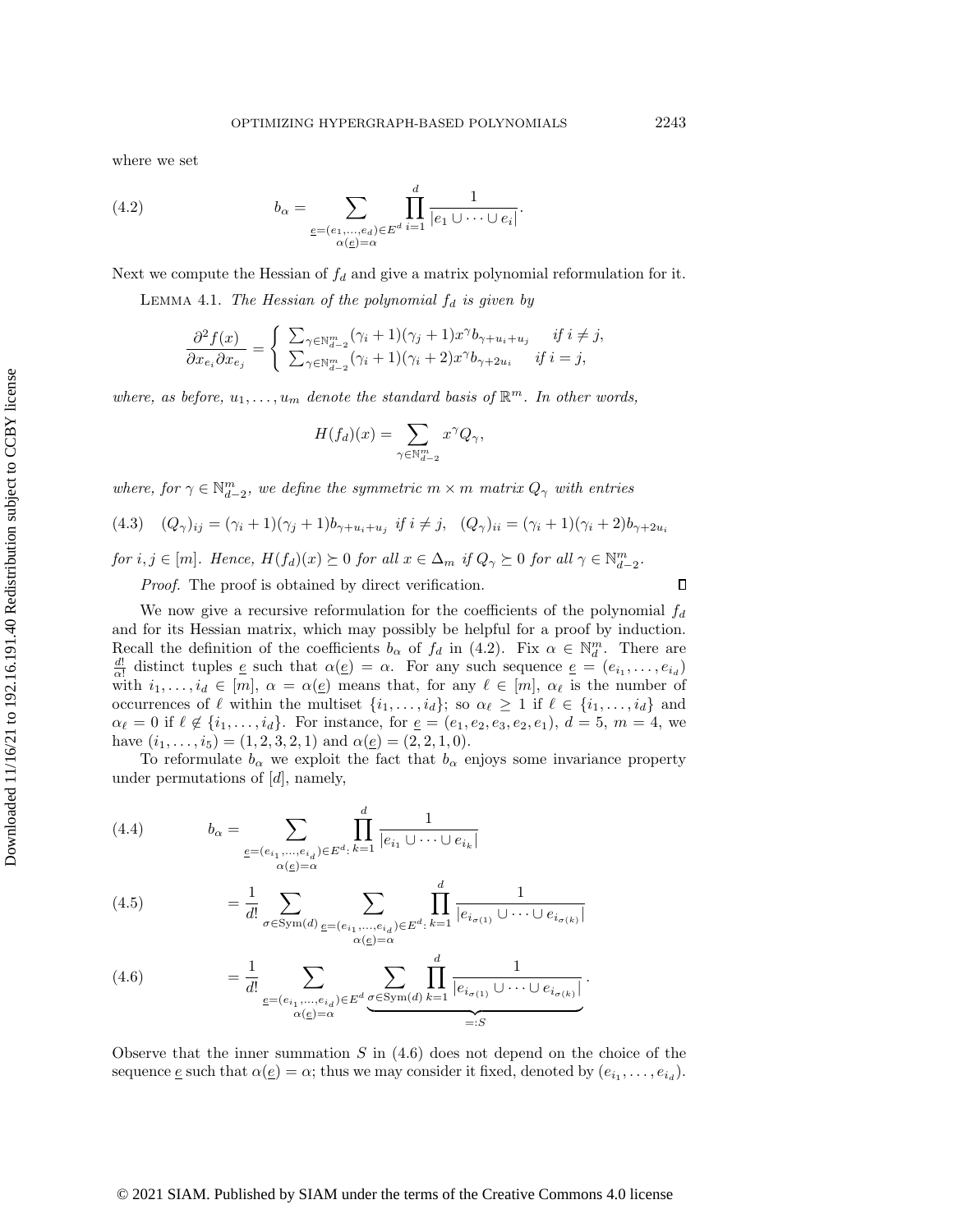Since there are  $\frac{d!}{\alpha!}$  possible choices for selecting this sequence, using relation [\(4.6\)](#page-16-2) we can reformulate  $b_\alpha$  as follows:

$$
b_{\alpha} = \frac{1}{d!} \frac{d!}{\alpha!} \sum_{\sigma \in \text{Sym}(d)} \prod_{k=1}^{d} \frac{1}{|e_{i_{\sigma(1)}} \cup \dots \cup e_{i_{\sigma(k)}}|} = \frac{1}{\alpha!} \sum_{\sigma \in \text{Sym}(d)} \prod_{k=1}^{d} \frac{1}{|e_{i_{\sigma(1)}} \cup \dots \cup e_{i_{\sigma(k)}}|}.
$$

Next we pull out the factor  $\frac{1}{|e_{i_1}\cup \cdots \cup e_{i_d}|}=c_\alpha$  which occurs for  $k = d$  and get

$$
b_{\alpha} = \frac{c_{\alpha}}{\alpha!} \sum_{r=1}^{d} \sum_{\sigma \in \text{Sym}(d): \sigma(d) = r} \prod_{k=1}^{d-1} \frac{1}{|e_{i_{\sigma(1)}} \cup \dots \cup e_{i_{\sigma(k)}}|}
$$
  

$$
= \frac{c_{\alpha}}{\alpha!} \sum_{r=1}^{d} b_{\alpha - u_{i_r}} (\alpha - u_{i_r})!
$$
  

$$
= c_{\alpha} \sum_{r=1}^{d} \frac{b_{\alpha - u_{i_r}}}{\alpha_{i_r}}
$$
  

$$
\stackrel{(*)}{=} c_{\alpha} \sum_{k \in [m]: \alpha_k \ge 1} b_{\alpha - u_k}.
$$

Here, in the last equality marked (\*), we use the fact that  $\alpha_k$  of the elements in the multiset  $\{i_1, \ldots, i_d\}$  are equal to k. Summarizing we have shown the following.

<span id="page-17-1"></span>LEMMA 4.2. For any  $\alpha \in \mathbb N_d^m$  we have

$$
b_{\alpha} = c_{\alpha} \sum_{k \in [m]: \alpha_k \ge 1} b_{\alpha - u_k}
$$

.

We now proceed to give a recursive reformulation for the matrices  $Q_\gamma$  in [\(4.3\)](#page-16-3). First we reformulate them using the scaled parameters

(4.7) \widehat b\alpha := \alpha ! <sup>b</sup>\alpha ,

which satisfy the recursive relation:

(4.8) 
$$
\widehat{b}_{\alpha} = c_{\alpha} \sum_{k:\alpha_k \ge 1} \alpha_k \widehat{b}_{\alpha - u_k}.
$$

Indeed, by Lemma [4.2](#page-17-1) we have

$$
\widehat{b}_{\alpha} = \alpha! \ b_{\alpha} = \alpha! \ c_{\alpha} \sum_{k:\alpha_k \ge 1} b_{\alpha - u_k} = \alpha! \ c_{\alpha} \sum_{k:\alpha_k \ge 1} \frac{\widehat{b}_{\alpha - u_k}}{\alpha - u_k!} = c_{\alpha} \sum_{k:\alpha_k \ge 1} \alpha_k \widehat{b}_{\alpha - u_k}.
$$

LEMMA 4.3. For any  $\gamma \in \mathbb N_{d-2}^m$  we have  $Q_\gamma = \frac{1}{\gamma!} (\widehat{b}_{\gamma+u_i+u_j})_{i,j=1}^m$ .

<span id="page-17-0"></span>*Proof.* We obtain the proof by direct verification: for  $i \neq j$  we have  $(Q_\gamma)_{ij} =$  $(\gamma_i + 1)(\gamma_j + 1)b_{\gamma + u_i+u_j} = b_{\gamma + u_i+u_j}(\gamma_i + 1)(\gamma_j + 1)/(\gamma + u_i + u_j)! = b_{\gamma + u_i+u_j}/\gamma!$  and, for  $i = j$ , we have  $(Q_\gamma)_{ii} = (\gamma_i + 1)(\gamma_i + 2)b_{\gamma + 2u_i} = b_{\gamma + 2u_i}(\gamma_i + 1)(\gamma_i + 2)/(\gamma + 2u_i)! =$  $b_{\gamma +2u_i}/\gamma!$ .  $\Box$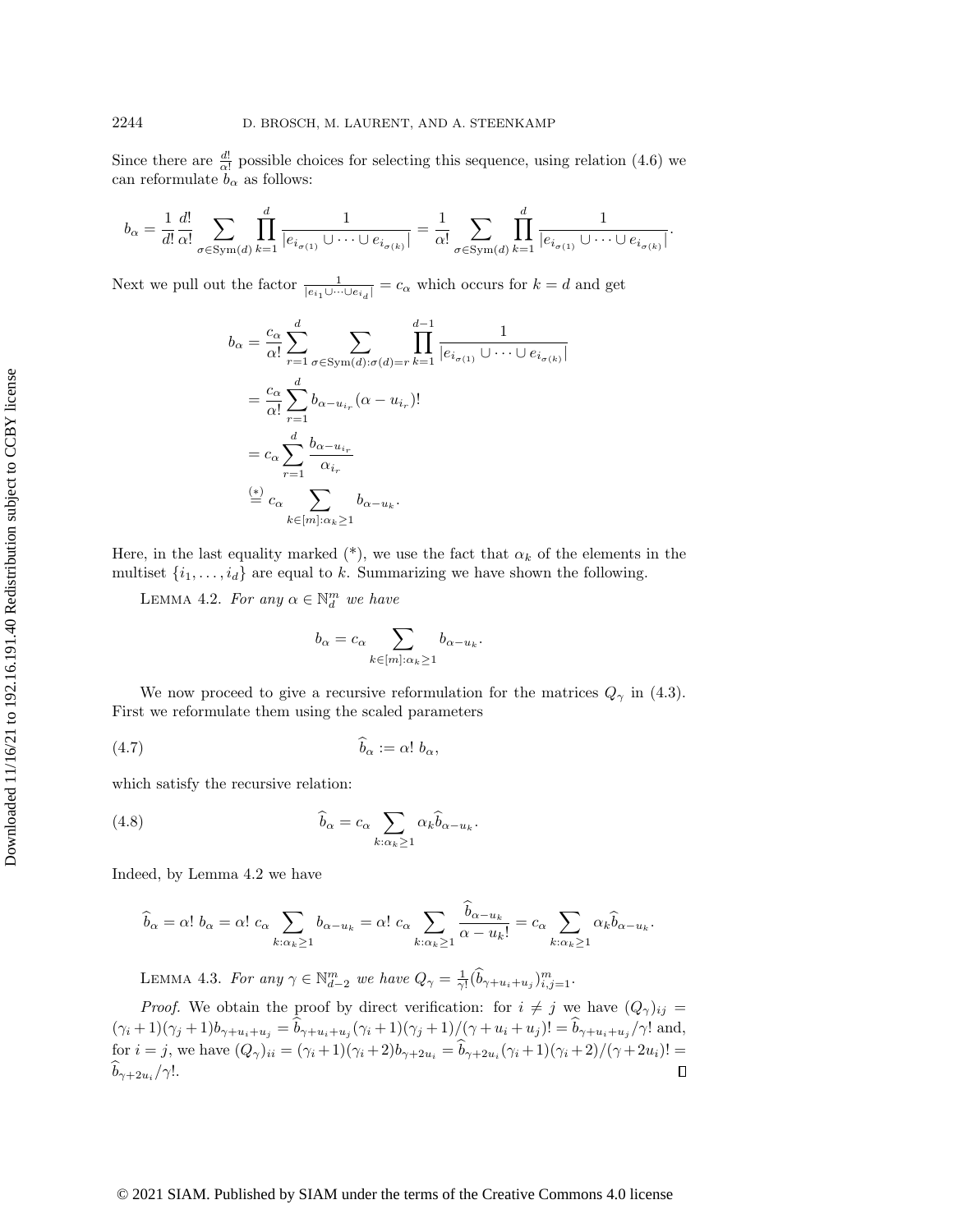LEMMA 4.4. For  $d \geq 3$  and  $\gamma \in \mathbb N_{d-2}^m$  we have

$$
Q_{\gamma} = \underbrace{(c_{\gamma+u_i+u_j})_{i,j=1}^m}_{M_{\gamma}} \circ \left( \sum_{k \in [m]: \gamma_k \ge 1} Q_{\gamma-u_k} + \underbrace{\frac{1}{\gamma!} (\hat{b}_{\gamma+u_i} + \hat{b}_{\gamma+u_j})_{i,j=1}^m}_{=:R_{\gamma}} \right)
$$
  
=  $M_{\gamma} \circ \left( \sum_{k \in [m]: \gamma_k \ge 1} Q_{\gamma-u_k} + R_{\gamma} \right),$ 

where the matrices  $M_\gamma$  were introduced in [\(3.6\)](#page-10-1).

Proof. Combining Lemmas [4.2](#page-17-1) and [4.4](#page-17-0) we obtain

$$
(Q_{\gamma})_{ij} = \frac{1}{\gamma!} \hat{b}_{\gamma+u_i+u_j} = \frac{1}{\gamma!} c_{\gamma+u_i+u_j} \sum_{k:(\gamma+u_i+u_j)_{k}\geq 1} \hat{b}_{\gamma+u_i+u_j-u_k} (\gamma+u_i+u_j)_{k}
$$
  
\n
$$
= \frac{1}{\gamma!} c_{\gamma+u_i+u_j} \Big( \sum_{k\neq i,j:\gamma_k\geq 1} \hat{b}_{\gamma+u_i+u_j-u_k} \gamma_k + \hat{b}_{\gamma+u_j} (\gamma_i+1) + \hat{b}_{\gamma+u_j} (\gamma_i+1) \Big)
$$
  
\n
$$
= \frac{1}{\gamma!} c_{\gamma+u_i+u_j} \Big( \sum_{k:\gamma_k\geq 1} \hat{b}_{\gamma-u_k+u_i+u_j} \gamma_k + \hat{b}_{\gamma+u_i} + \hat{b}_{\gamma+u_j} \Big)
$$
  
\n
$$
= c_{\gamma+u_i+u_j} \Big( \sum_{k:\gamma_k\geq 1} \frac{\hat{b}_{\gamma-u_k+u_i+u_j}}{(\gamma-u_k)!} + \frac{1}{\gamma!} (\hat{b}_{\gamma+u_i} + \hat{b}_{\gamma+u_j}) \Big)
$$
  
\n
$$
= c_{\gamma+u_i+u_j} \Big( \sum_{k:\gamma_k\geq 1} (Q_{\gamma-u_k})_{ij} + \frac{1}{\gamma!} (\hat{b}_{\gamma+u_i} + \hat{b}_{\gamma+u_j}) \Big),
$$

which shows the claim.

 $\Box$ 

<span id="page-18-0"></span>4.2. The polynomial  $\bar{f}_d$  in the case  $d = 3, \bar{L} = 2$ . Here we show that the polynomial  $f_d$  is convex in the case  $d = 3$  and  $L = 2$ . In view of Lemma [4.1](#page-16-0) it suffices to show that the matrix  $Q_\gamma$  is positive semidefinite for any  $\gamma \in \mathbb N_1^m$ . Up to symmetry it suffices to show that  $Q_\gamma \succeq 0$  for  $\gamma = u_1$ . In view of Lemma [4.4](#page-17-0) we have

$$
Q_{u_1} = \underbrace{(c_{u_1 + u_i + u_j})_{i,j=1}^m}_{=M_{u_1}} \circ \left(Q_0 + \underbrace{(\widehat{b}_{u_1 + u_i} + \widehat{b}_{u_1 + u_j})_{i,j=1}^m}_{=R_{u_1}}\right).
$$

We have shown earlier that the matrix  $M_{u_1}$  is positive semidefinite, which follows from the fact that the matrix  $M_2$  is positive semidefinite (in view of relation  $(3.8)$ , Lemma [3.5,](#page-11-1) and Corollary [3.8\)](#page-15-3). Hence, if we can show that  $Q_0 + R_{u_1} \succeq 0$ , then this will imply that  $Q_{u_1} \succeq 0$  and conclude the proof of Theorem [1.2.](#page-1-2) In the rest of this section we show that  $Q_0 + R_{u_1} \succeq 0$ .

We begin by describing the entries of the matrix  $Q_0 + R_{u_1}$ . By definition, the entries of  $Q_0$  (case  $\gamma = 0$ ) are

$$
(Q_0)_{ii} = 2b_{2u_i} = \frac{2}{L}, (Q_0)_{ij} = b_{u_i + u_j} = \frac{2}{|e_i \cup e_j|}
$$
 for  $i \neq j \in [m]$ .

Moreover,  $\hat b_{2u_1} = 2b_{2u_1} = \frac{2}{L}$  and  $\hat b_{u_1+u_i} = b_{u_1+u_i} = \frac{2}{|e_1 \cup e_i|}$  for  $i \geq 2$ . Using this, we obtain that

$$
Q_0 + R_{u_1} = 2 \cdot \left( \frac{1}{|e_1 \cup e_j|} + \frac{1}{|e_i \cup e_j|} + \frac{1}{|e_1 \cup e_i|} \right)_{i,j=1}^m =: 2B,
$$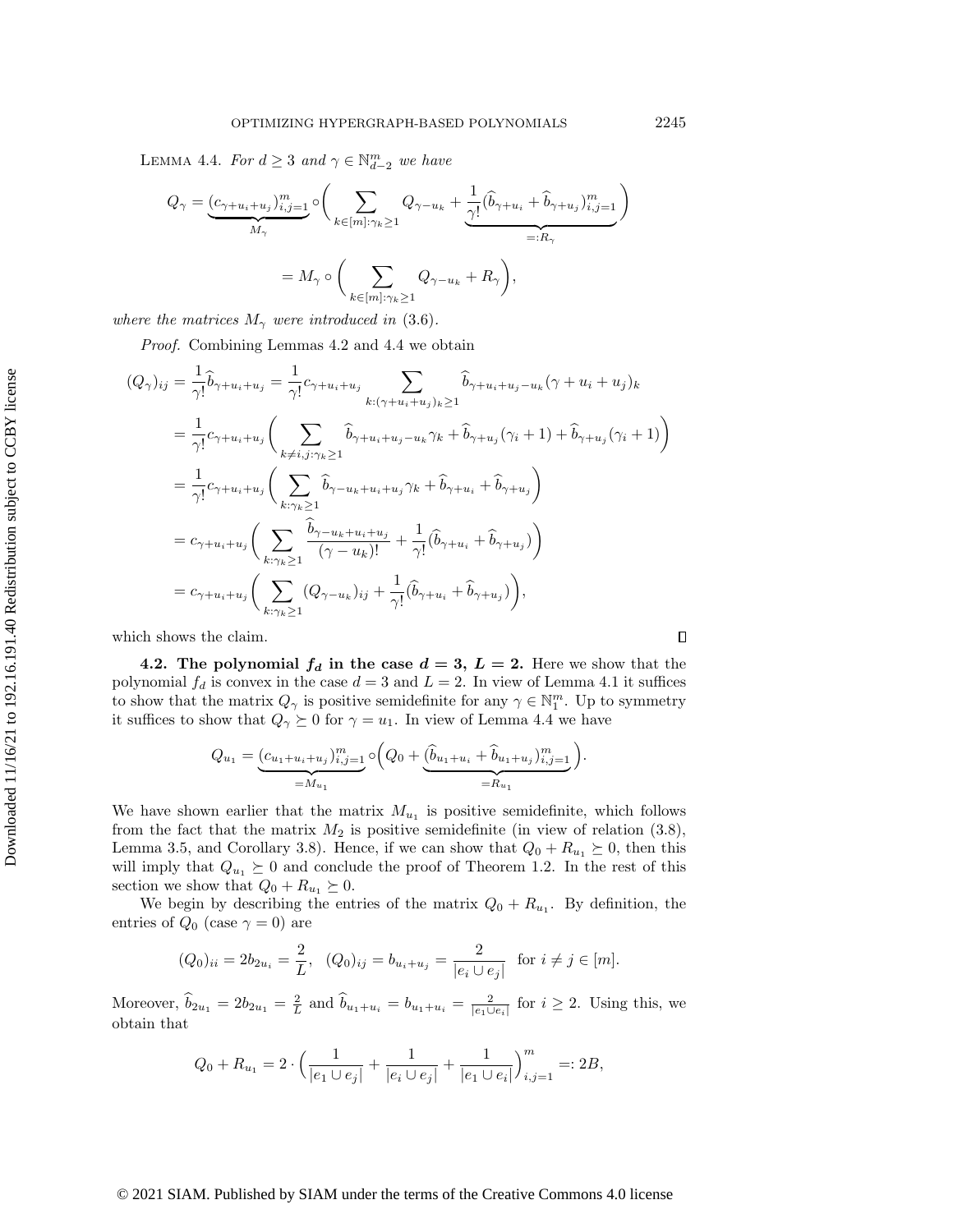where we define the matrix  $B$  as

<span id="page-19-0"></span>(4.9) 
$$
B := \left(\frac{1}{|e \cup f|} + \frac{1}{|e_1 \cup e|} + \frac{1}{|e_1 \cup f|}\right)_{e, f \in E}
$$

The main result of this section is the next lemma, which shows that the matrix B (and thus  $Q_0 + R_{u_1}$ ) is positive semidefinite. As observed above, this implies that the polynomial  $f_3$  is convex for  $L = 2$  and thus settles Conjecture [1](#page-15-1) for the case  $d = 3, L = 2.$ 

<span id="page-19-1"></span>PROPOSITION 4.5. Assume  $L = 2$ . The matrix B in [\(4.9\)](#page-19-0) is positive semidefinite.

.

.

.

Before proceeding to the proof, let us make a few observations. Note that the matrix  $B$  from  $(4.9)$  can be decomposed as

$$
B = \underbrace{\left(\frac{1}{|e \cup f|}\right)_{e,f \in E}}_{=M_0} + \underbrace{\left(\frac{1}{|e_1 \cup e|} + \frac{1}{|e_1 \cup f|}\right)_{e,f \in E}}_{=:R}
$$

So,  $B = M_0 + R$ , where  $M_0 = M_\emptyset$  has been shown earlier to be positive semidefinite (recall Corollary [3.8,](#page-15-3) or note that  $M_0$  is the matrix M from [\(3.1\)](#page-9-1) as we are in the case  $L = 2$ ). On the other hand, the matrix R is not positive semidefinite. In fact, R has rank 2 and has a negative eigenvalue. One can infer from the results in section [3.1](#page-9-2) that  $\lambda_{\min}(M_0) = 1/12$ , while one can check that  $\lambda_{\min}(R) < -1/12 = -0.0833...$  when  $n \geq 6$  (see Table [1](#page-22-1) below). Hence in general one cannot argue that  $B \succeq 0$  by simply looking at the smallest eigenvalues of its summands  $M_0$  and  $R$ . On a very high level, we will show positive semidefiniteness of the matrix  $B$  by observing that it has a simple block structure, which we can exploit by taking several successive Schur complements; in this way we obtain well-structured matrices that can be directly shown to be positive semidefinite. The exact details are not difficult, but a bit technically involved.

In the rest of the section we prove Proposition [4.5.](#page-19-1) To fix ideas we let  $e_1$  be the edge  $e_1 = \{ 1, 2\}$ , and to simplify notation we set  $p = n - 2$  and  $q = \binom{n - 2}{2}$ . Then the index set of B can be partitioned into  $\{ e_1\} \cup I_1 \cup I_2 \cup I_0$ , setting  $I_k = \{ \{ k, i\} : 3 \leq i \leq n\}$ for  $k = 1, 2$ , and  $I_0 = \{ \{ i, j \} : 3 \leq i < j \leq n \}$ . So  $| I_1 | = | I_2 | = p$  and  $| I_0 | = q$ . With respect to this partition one can verify that the matrix  $B$  has the following block-form:

|  |                                                                                                                                 | $I_1$ $I_2$ |                                                                                                                                                                                                                                                        |
|--|---------------------------------------------------------------------------------------------------------------------------------|-------------|--------------------------------------------------------------------------------------------------------------------------------------------------------------------------------------------------------------------------------------------------------|
|  | $e_1 \left( \begin{array}{c} \frac{3}{2} \\ \end{array} \right) \left( \begin{array}{c} \frac{7}{6}J_{1,p} \end{array} \right)$ |             | $\frac{7}{6}J_{1,p}$ $J_{1,q}$                                                                                                                                                                                                                         |
|  |                                                                                                                                 |             | $B = I_1 \begin{bmatrix} \frac{7}{6}J_{p,1} \end{bmatrix} \begin{bmatrix} J_p + \frac{1}{6}I_p \end{bmatrix} \begin{bmatrix} \frac{11}{12}J_p + \frac{1}{12}I_p \end{bmatrix} \begin{bmatrix} \frac{5}{6}J_{p,q} + \frac{1}{12}\Gamma^T \end{bmatrix}$ |
|  |                                                                                                                                 |             | $I_2 \left[ \frac{7}{6} J_{p,1} \right] \left[ \frac{11}{12} J_p + \frac{1}{12} I_p \right] \left[ J_p + \frac{1}{6} I_p \right] \left[ \frac{5}{6} J_{p,q} + \frac{1}{12} \Gamma^T \right]$                                                           |
|  |                                                                                                                                 |             | $I_0 \setminus J_{q,1}$ $\Big \frac{5}{6}J_{q,p} + \frac{1}{12}\Gamma\Big \frac{5}{6}J_{q,p} + \frac{1}{12}\Gamma\Big \ M + \frac{1}{2}J_q\ J$                                                                                                         |

Here M is the matrix from [\(3.1\)](#page-9-1) (replacing n with  $p = n - 2$ ). We have shown in section [3.1](#page-9-2) (see relation  $(3.2)$  and Lemma [3.1\)](#page-9-4) that M can be decomposed as

$$
M = \frac{1}{12}I_q + \frac{1}{4}J_q + \frac{1}{12}\Gamma\Gamma^T,
$$

where  $\Gamma = \Gamma_p$  is the  $\binom{p}{2} \times p$  matrix whose  $(f, i)$ th entry is  $|\{ i\} \cap f|$ .

We now proceed to show that the matrix  $B$  is positive semidefinite. Note that its lower right diagonal block indexed by the set  $I_0$  is positive semidefinite (since  $M \succeq 0$ ).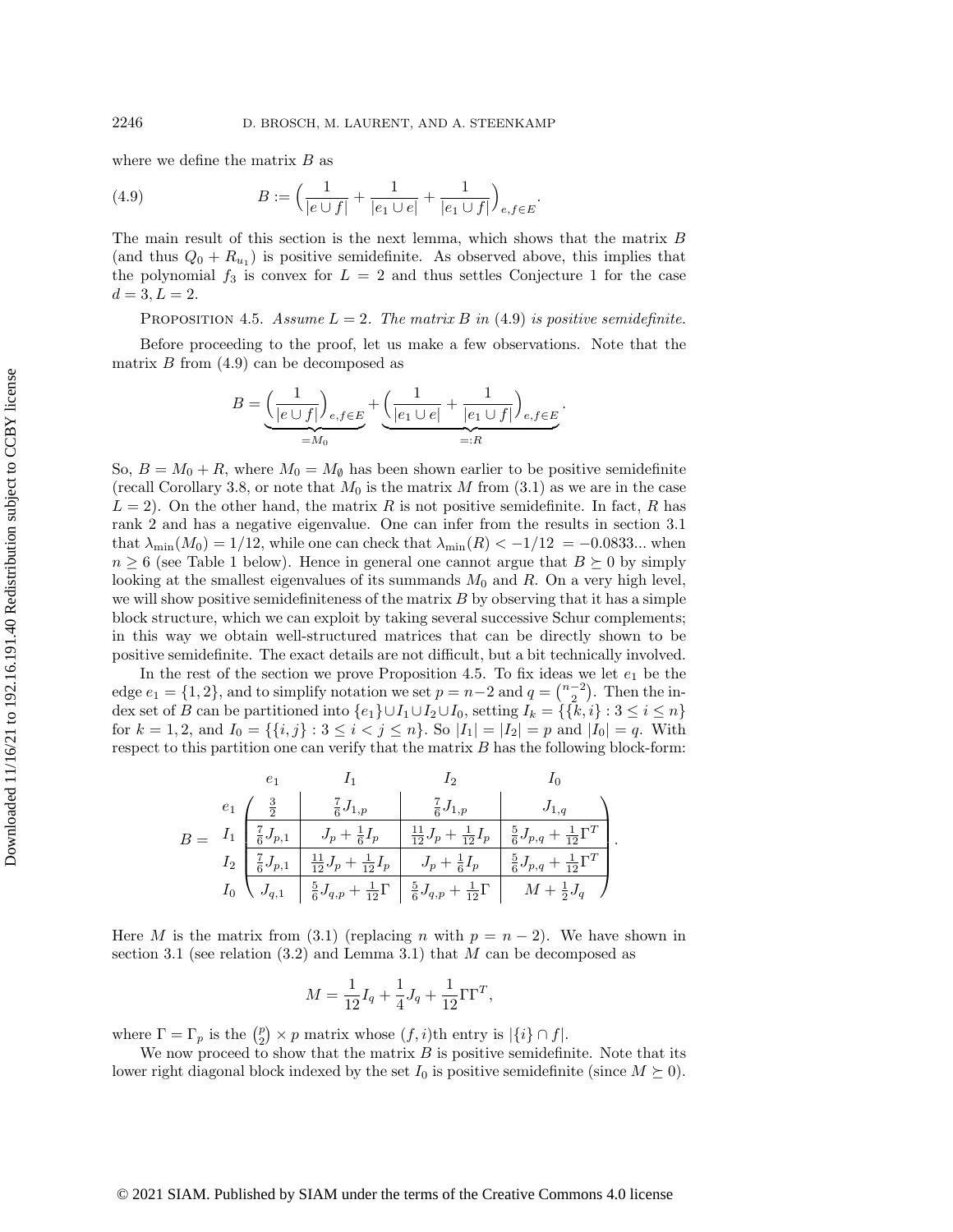Our strategy is now to "eliminate" the three borders indexed by the sets  $\{e_1\}$ ,  $I_1$ , and  $I_2$  successively, one by one, by taking Schur complements, until reaching a final matrix (indexed by  $I_0$ ) whose positive semidefiniteness can be seen directly. To do the Schur complement operations we will need to invert matrices of the form  $aI + bJ$ . The next lemma indicates how to do that; its proof is straightforward and thus omitted.

<span id="page-20-0"></span>LEMMA 4.6. For  $a, b \in \mathbb{R}$  such that  $a+p b \neq 0$ , the matrix  $aI_p+bJ_p$  is nonsingular with inverse

$$
(aI_p + bJ_p)^{-1} = \frac{1}{a} \left( I_p - \frac{b}{pb + a} \right) J_p.
$$

Now come three steps where we successively eliminate the three borders of B indexed by  $\{e_1\}$ ,  $I_1$ , and  $I_2$ , by taking successive Schur complements with respect to the upper left corner.

Step 1: We take a first Schur complement with respect to the upper left corner of B (indexed by  $e_1$ ). We call  $B_1$  the resulting matrix, which reads

$$
\begin{split}\n&\left(\begin{array}{c|c}J_p+\frac{1}{6}I_p&\frac{11}{12}J_p+\frac{1}{12}I_p&\frac{5}{6}J_{p,q}+\frac{1}{12}\Gamma^T\\ \frac{11}{12}J_p+\frac{1}{12}I_p&J_p+\frac{1}{6}I_p&\frac{5}{6}J_{p,q}+\frac{1}{12}\Gamma^T\\ \frac{5}{6}J_{q,p}+\frac{1}{12}\Gamma&\frac{5}{6}J_{q,p}+\frac{1}{12}\Gamma&\frac{1}{12}I_q+\frac{1}{12}\Gamma\Gamma^T+\frac{3}{4}J_q\end{array}\right)\\ &-\frac{2}{3}\begin{pmatrix}\frac{7}{6}J_{p,1}\\ \frac{7}{6}J_{p,1}\\ J_{q,1}\end{pmatrix}\begin{pmatrix}\frac{7}{6}J_{1,p}&\frac{7}{6}J_{1,p}&J_{1,q}\end{pmatrix}\\ &=\frac{\begin{pmatrix}\frac{5}{64}J_p+\frac{1}{6}I_p&\frac{1}{108}J_p+\frac{1}{12}I_p&\frac{1}{18}J_{p,q}+\frac{1}{12}\Gamma^T\\ \frac{1}{108}J_p+\frac{1}{12}I_p&\frac{5}{54}J_p+\frac{1}{6}I_p&\frac{1}{18}J_{p,q}+\frac{1}{12}\Gamma^T\\ \frac{1}{18}J_{q,p}+\frac{1}{12}\Gamma&\frac{1}{18}J_{q,p}+\frac{1}{12}\Gamma&\frac{1}{12}I_q+\frac{1}{12}\Gamma^T+\frac{1}{12}J_q\end{pmatrix}.\n\end{split}
$$

Setting  $B_1 = 6\widetilde B_1$ , we obtain  $B \succeq 0 \Longleftrightarrow \widetilde B_1 \succeq 0 \Longleftrightarrow B_1 \succeq 0$ , where

$$
B_1 = \begin{pmatrix} \frac{5}{9}J_p + I_p & \frac{1}{18}J_p + \frac{1}{2}I_p & \frac{1}{3}J_{p,q} + \frac{1}{2}\Gamma^T \\ \frac{1}{18}J_p + \frac{1}{2}I_p & \frac{5}{9}J_p + I_p & \frac{1}{3}J_{p,q} + \frac{1}{2}\Gamma^T \\ \frac{1}{3}J_{q,p} + \frac{1}{2}\Gamma & \frac{1}{3}J_{q,p} + \frac{1}{2}\Gamma & \frac{1}{2}I_q + \frac{1}{2}\Gamma\Gamma^T + \frac{1}{2}J_q \end{pmatrix}
$$

.

Step 2: We now take the Schur complement with respect to the upper left corner of  $B_1$  (indexed by  $I_1$ ), where we use Lemma [4.6](#page-20-0) to invert it:

$$
(I_p + 5/9J_p)^{-1} = I_p - 5/(5p + 9)J_p.
$$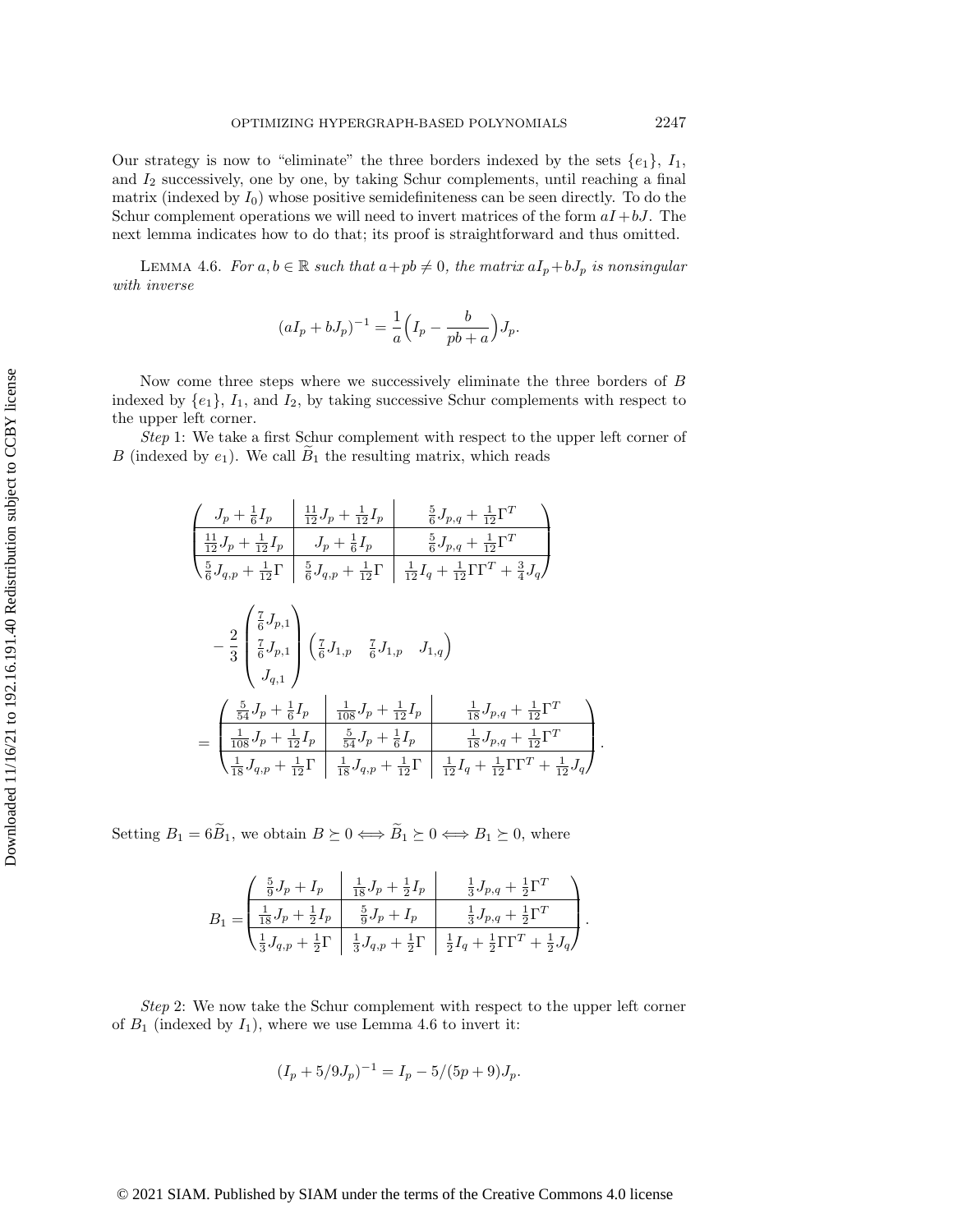After taking this Schur complement the resulting matrix  $\tilde B_2$  reads

$$
\widetilde{B}_{2} = \begin{pmatrix} \frac{5}{9}J_{p} + I_{q} & \frac{1}{3}J_{p,q} + \frac{1}{2}\Gamma^{T} \\ \frac{1}{3}J_{q,p} + \frac{1}{2}\Gamma & \frac{1}{2}I_{q} + \frac{1}{2}\Gamma\Gamma^{T} + \frac{1}{2}J_{q} \end{pmatrix} \n- \begin{pmatrix} \frac{1}{18}J_{p} + \frac{1}{2}I_{p} \\ \frac{1}{3}J_{q,p} + \frac{1}{2}\Gamma \end{pmatrix} \left( I_{p} - \frac{5}{(5p+9)}J_{p} \right) \left( \frac{1}{18}J_{p} + \frac{1}{2}I_{p} & \frac{1}{3}J_{p,q} + \frac{1}{2}\Gamma^{T} \right) \n= \begin{pmatrix} \frac{3}{4}I_{p} + \frac{11p+23}{4(5p+9)}J_{p} & \frac{1}{4}\Gamma^{T} + \frac{3p+7}{2(5p+9)}J_{p,q} \\ \frac{1}{4}\Gamma + \frac{3p+7}{2(5p+9)}J_{q,p} & \frac{1}{2}I_{q} + \frac{1}{4}\Gamma\Gamma^{T} + \frac{3p+7}{2(5p+9)}J_{q} \end{pmatrix}.
$$

Setting  $B_2 = 4\widetilde{B}_2$  we obtain  $B \succeq 0 \Longleftrightarrow B_1 \succeq 0 \Longleftrightarrow B_2 \succeq 0$ , where

$$
B_2 = \begin{pmatrix} 3I_p + \frac{11p+23}{5p+9}J_p & \Gamma^T + \frac{2(3p+7)}{5p+9}J_{p,q} \\ \Gamma + \frac{2(3p+7)}{5p+9}J_{q,p} & 2I_q + \Gamma\Gamma^T + \frac{2(3p+7)}{5p+9}J_q \end{pmatrix}.
$$

Step 3: Inverting the top left block of  $B_2$  via Lemma [4.6](#page-20-0) gives

$$
\left(3I_p + \frac{11p+23}{5p+9}J_p\right)^{-1} = \frac{1}{3}I_p - \frac{(11p+23)}{3(11p^2+38p+27)}J_p.
$$

Taking the third and final Schur complement with respect to this block in  $B_2$  we get the matrix

$$
B_3 := 2I_q + \Gamma \Gamma^T + \frac{2(3p+7)}{5p+9} J_q
$$

$$
-\left(\Gamma^T + \frac{2(3p+7)}{5p+9} J_{q,p}\right) \left(\frac{1}{3} I_p - \frac{(11p+23)}{3(11p^2+38p+27)} J_p\right) \left(\Gamma^T + \frac{2(3p+7)}{5p+9} J_{p,q}\right)
$$

$$
= 2I_q + \frac{2}{3} \Gamma \Gamma^T + \frac{2(9p+25)}{3(11p+27)} J_q.
$$

It is now clear that  $B_3 \succeq 0$ . In turn, this implies that  $B_2 \succeq 0$  and thus  $B \succeq 0$ , which concludes the proof of Proposition [4.5.](#page-19-1)

We conclude with an indication as to why the above proof seems difficult to extend to the general case  $L \geq 3$ . The biggest hurdle lies in the richness of the possible intersections between edges of large size. More concretely, recall that the  $(e, f)$ th entry of the matrix B in [\(4.9\)](#page-19-0) depends on  $|e \cup f|$ ,  $|e \cup e_1|$ , and  $|f \cup e_1|$ . So one has to take into account how the two edges  $e, f$  pairwise interact within  $e_1$  and outside of it, which becomes technically involved when  $|e_1| = L$  is large. So the matrix B has an increasingly involved block structure when L grows. In addition some of the blocks in B may have a form that requires an additional symmetry reduction to become amenable.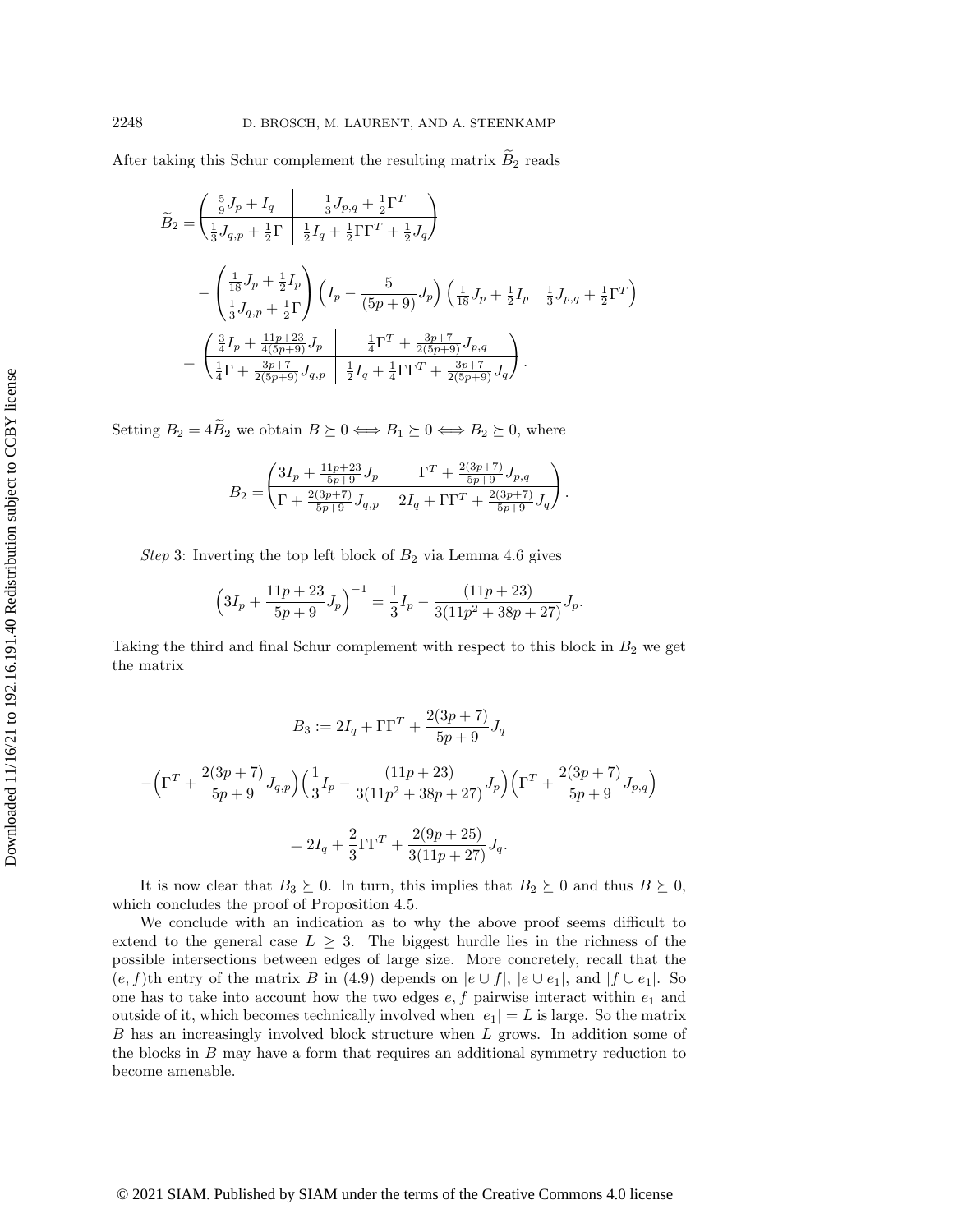TABLE 1 Case  $d = 3, L = 2$ .

<span id="page-22-1"></span>

| d. |                | $\boldsymbol{n}$ |          | $\lambda_{min}(Q_{\gamma})$ | $\lambda_{min}(B_{\gamma})$ | $\lambda_{min}(R_{\gamma})$ |
|----|----------------|------------------|----------|-----------------------------|-----------------------------|-----------------------------|
| 3  | $\overline{2}$ | 3                | [[1, 2]] | 0.0556                      | 0.1667                      | $-0.0236$                   |
| 3  | $\overline{2}$ | $\overline{4}$   | [[1, 2]] | 0.0347                      | 0.0833                      | $-0.0478$                   |
| 3  | $\overline{2}$ | 5                | [[1, 2]] | 0.0347                      | 0.0833                      | $-0.0729$                   |
| 3  | $\overline{2}$ | 6                | [[1, 2]] | 0.0347                      | 0.0833                      | $-0.0987$                   |
| 3  | $\overline{2}$ |                  | [[1, 2]] | 0.0347                      | 0.0833                      | $-0.1249$                   |
| 3  | 2              | 8                | 1, 2     | 0.0347                      | 0.0833                      | $-0.1514$                   |

<span id="page-22-0"></span>4.3. Some numerical justification for convexity of  $f_d$ . We have carried out some numerical experiments for a range of values of  $d, L, n$  and verified that the matrices  $Q_\gamma$  are positive semidefinite for all  $\gamma \in \mathbb N_{d-2}^n$  in these cases. Hence for these values the polynomial  $f_d$  is convex and Conjecture [1](#page-15-1) holds. Recall from Lemma [4.4](#page-17-0) that the matrix  $Q_\gamma$  can be decomposed as

$$
Q_{\gamma} = M_{\gamma} \circ \left( \sum_{\substack{k \in [m]: \gamma_k \ge 1 \\ =: B_{\gamma}}} Q_{\gamma - u_k} + R_{\gamma} \right) = M_{\gamma} \circ (B_{\gamma} + R_{\gamma}).
$$

By the results in section [3](#page-8-1) we already know that the matrix  $M_\gamma$  is positive semidefinite. Hence it now suffices to show that the matrix  $B_\gamma + R_\gamma$  is positive semidefinite for each  $\gamma \in \mathbb{N}_{d-2}^n$ . We did this in the previous section for the case  $d = 3$  (and  $L = 2$ ). We have computed the minimum eigenvalues of the matrices  $Q_\gamma$ ,  $B_\gamma$ , and  $R_\gamma$  for different values of n, d, and L and give this information for the case  $L = 2$ in Table [1](#page-22-1) below (for  $d = 3$ ) and in Tables 2–[6](#page-26-17) in Appendix A (for  $d \geq 4$ ). (Further numerical results for  $L \geq 3$  can be found in the arXiv version of this paper.) In each case we consider the possible different cases for selecting  $\gamma \in \mathbb{N}^n_{d-2}$  up to symmetry; the different instances of  $\gamma$  are indicated in the column labeled  $\gamma$ . For instance, for  $d = 3, L = 2$  there is only one possibility, say  $\gamma = u_1$  corresponding to edge  $e_1 = \{ 1, 2\}$ (see Table [1\)](#page-22-1). For  $d = 4, L = 2$  there are three possibilities:  $\gamma = 2e_1$  with  $e_1 = \{ 1, 2\} ;$  $\gamma = u_1 + u_2$  with  $e_1 = \{ 1, 2\}$  and  $e_2 = \{ 1, 3\}$ ; and  $\gamma = u_1 + u_2$  with  $e_1 = \{ 1, 2\}$  and  $e_2 = \{ 3, 4\}$  (see Table [2\)](#page-23-0).

In all cases we find that  $Q_\gamma$  is positive semidefinite (in fact, positive definite). As already mentioned in section [4.2](#page-18-0) for the case  $d = 3$ , we see that in general this cannot be deduced by considering its summands separately, since  $R_{\gamma}$  has a negative smallest eigenvalue and  $\lambda_{min}(B_\gamma)+\lambda_{\min}(R_\gamma ) < 0$  from a certain n (which depends on d and L). In addition we observe that  $\lambda_{\min}(B_\gamma )$  stays constant from a certain n while  $\lambda_{\min}(R_\gamma )$  keeps decreasing. It remains an open problem to show that the property  $Q_{\gamma} \succeq 0$  holds in general.

For recent progress on this problem we refer the reader to Polak [\[15\]](#page-26-16), who proved that all the matrices  $Q_\gamma$  are positive semidefinite in the case  $d \leq 8$  and  $L = 2$ . One of the difficulties is that one needs to enumerate the distinct patterns for  $\gamma \in \mathbb{N}^m_{d-2}$ , i.e., the number of multigraphs with  $d-2$  edges. As mentioned earlier in Example [1](#page-2-0) this number is given by the OEIS sequence A050535 [\[14\]](#page-26-12), and it grows quickly with d.

## Appendix A. Numerical results for the polynomials  $f_d$ .

We group here [Table 2](#page-23-0) through [Table 6,](#page-26-17) which show the eigenvalues of the matrices  $Q_\gamma$ ,  $B_\gamma$ , and  $R_\gamma$  for  $L = 2$  and small values of n, d. To see that these are indeed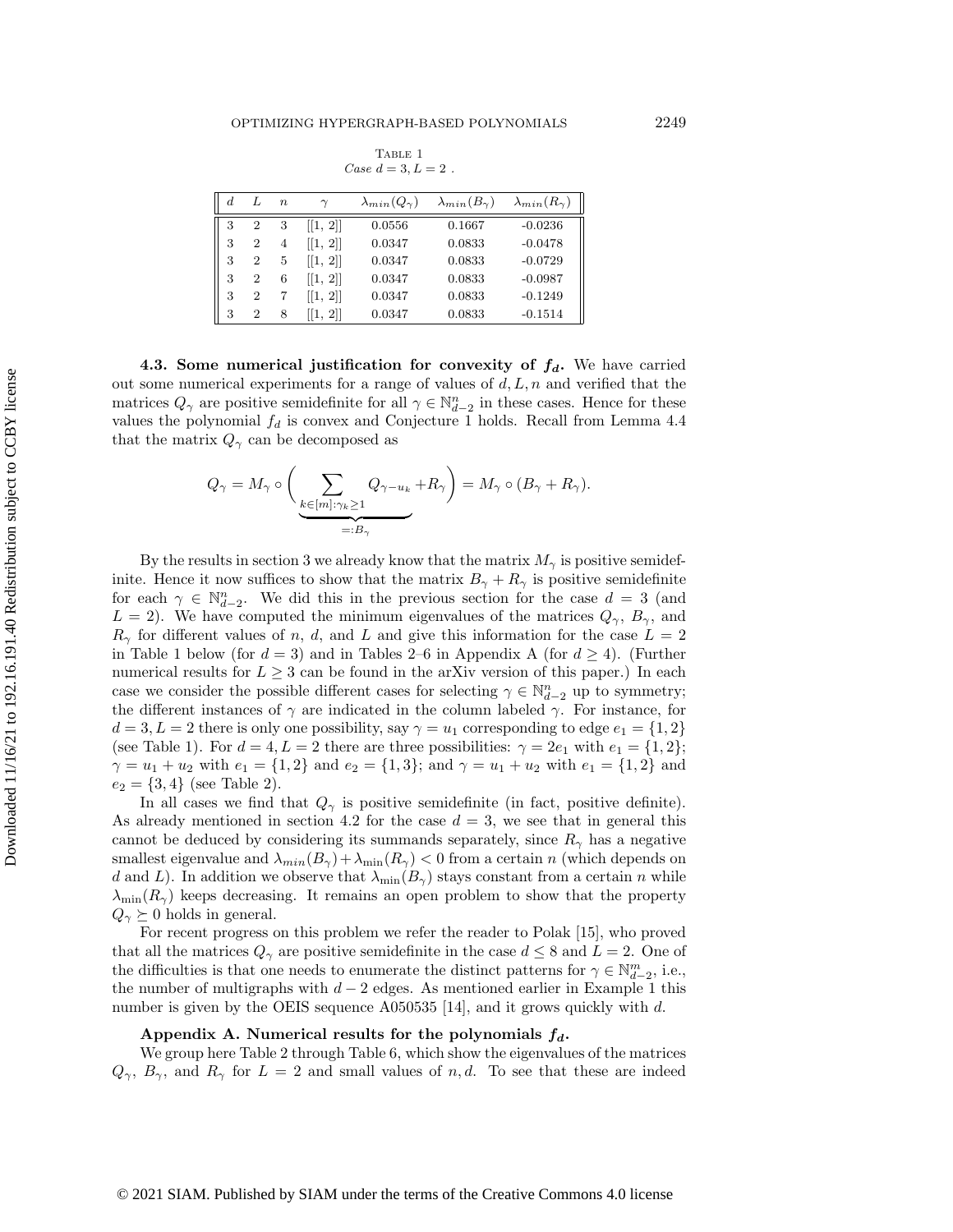TABLE 2 Case  $d = 4, L = 2$ .

<span id="page-23-0"></span>

| $_{d}$ | L              | $\boldsymbol{n}$ | $\gamma$                                         | $\lambda_{min}(Q_{\gamma})$ | $\lambda_{min}(B_{\gamma})$ | $\lambda_{min}(R_{\gamma})$ |
|--------|----------------|------------------|--------------------------------------------------|-----------------------------|-----------------------------|-----------------------------|
| 4      | $\overline{2}$ | 3                | [[1, 2], [1, 2]]                                 | 0.0185                      | 0.0556                      | $-0.0415$                   |
| 4      | $\overline{2}$ | 4                | [[1, 2], [1, 2]]                                 | 0.0133                      | 0.0347                      | $-0.0805$                   |
| 4      | $\overline{2}$ | 5                | 1, 2 ,<br> 1, 2                                  | 0.0133                      | 0.0347                      | $-0.1189$                   |
| 4      | $\overline{2}$ | 6                | 1, 2 ,<br> 1, 2                                  | 0.0133                      | 0.0347                      | $-0.1572$                   |
| 4      | $\overline{2}$ | 3                | [[1, 3],<br>$2$ ]<br>$\left\lceil 1\right\rceil$ | 0.0593                      | 0.1778                      | $-0.0028$                   |
| 4      | $\overline{2}$ | 4                | [[1, 3], [1, 2]]                                 | 0.0238                      | 0.0802                      | $-0.0478$                   |
| 4      | $\overline{2}$ | 5                | 1, 3 ,  1, 2                                     | 0.0214                      | 0.0743                      | $-0.092$                    |
| 4      | $\overline{2}$ | 6                | [1, 3], [1, 2]                                   | 0.0214                      | 0.0741                      | $-0.1359$                   |
| 4      | $\overline{2}$ | 7                | [[1, 3], [1, 2]]                                 | 0.0214                      | 0.074                       | $-0.1798$                   |
| 4      | $\overline{2}$ | 4                | [[3, 4], [1, 2]]                                 | 0.0174                      | 0.0694                      | $-0.0012$                   |
| 4      | $\overline{2}$ | 5                | [3, 4], [1, 2]                                   | 0.0174                      | 0.0694                      | $-0.029$                    |
| 4      | $\overline{2}$ | 6                | [3, 4],<br>[1, 2]                                | 0.0174                      | 0.0694                      | $-0.0565$                   |
| 4      | $\overline{2}$ | 7                | [[3, 4], [1, 2]]                                 | 0.0174                      | 0.0694                      | $-0.084$                    |
| 4      | $\overline{2}$ | 8                | 3, 4 ,<br> 1,<br>$2$                             | 0.0174                      | 0.0694                      | $-0.1115$                   |
| 4      | $\overline{2}$ | 9                | [[3, 4],<br> 1, 2                                | 0.0174                      | 0.0694                      | $-0.139$                    |

TABLE 3 Case  $d = 5, L = 2.$ 

| $\overline{d}$ | L              | $\boldsymbol{n}$  | $\gamma$                                                          | $\lambda_{min}(Q_{\gamma})$ | $\lambda_{min}(B_{\gamma})$ | $\lambda_{min}(R_{\gamma})$ |
|----------------|----------------|-------------------|-------------------------------------------------------------------|-----------------------------|-----------------------------|-----------------------------|
| $\overline{5}$ | $\overline{2}$ | $\overline{3}$    | [[1, 2], [1, 2], [1, 2]]                                          | 0.0062                      | 0.0185                      | $-0.0425$                   |
| $\overline{5}$ | $\overline{2}$ | $\overline{4}$    | [[1, 2], [1, 2], [1, 2]]                                          | 0.0049                      | 0.0133                      | $-0.0804$                   |
| 5              | $\overline{2}$ | $\bf 5$           | [[1, 2], [1, 2], [1, 2]]                                          | 0.0049                      | 0.0133                      | $-0.1163$                   |
| $\overline{5}$ | $\overline{2}$ | $\overline{3}$    | [[1, 3],<br>[1, 2],<br>$\overline{2}$ ]<br>Ī,                     | 0.0298                      | 0.0894                      | $-0.0062$                   |
| $\overline{5}$ | $\overline{2}$ | $\overline{4}$    | [[1, 3], [1, 2], [1, 2]]                                          | 0.0111                      | 0.0396                      | $-0.0605$                   |
| 5              | $\overline{2}$ | 5                 | [[1, 3], [1, 2], [1, 2]]                                          | 0.0098                      | 0.0358                      | $-0.112$                    |
| 5              | $\overline{2}$ | $\,6$             | [[1, 3], [1, 2], [1, 2]]                                          | 0.0098                      | 0.0358                      | $-0.162$                    |
| $\overline{5}$ | $\overline{2}$ | $\overline{4}$    | [[3, 4],<br>[1, 2],<br>$\overline{2}]]$<br>Ī1,                    | 0.0077                      | 0.0307                      | $-0.0085$                   |
| 5              | $\overline{2}$ | 5                 | [[3, 4], [1, 2], [1, 2]]                                          | 0.0072                      | 0.0307                      | $-0.038$                    |
| 5              | $\overline{2}$ | 6                 | [[3, 4], [1, 2], [1, 2]]                                          | 0.0067                      | 0.0307                      | $-0.0667$                   |
| 5              | $\overline{2}$ | $\scriptstyle{7}$ | [[3, 4], [1, 2], [1, 2]]                                          | 0.0067                      | 0.0307                      | $-0.0948$                   |
| $\overline{5}$ | $\overline{2}$ | $\overline{4}$    | [1, 3],<br>[1, 2]<br>[[1, 4],                                     | 0.0263                      | 0.1052                      | $-0.009$                    |
| 5              | $\overline{2}$ | $\bf 5$           | [[1, 4], [1, 3], [1, 2]]                                          | 0.0162                      | 0.0716                      | $-0.0681$                   |
| 5              | $\overline{2}$ | 6                 | [[1, 4], [1, 3], [1, 2]]                                          | 0.0151                      | 0.0676                      | $-0.1255$                   |
| 5              | $\overline{2}$ | $\overline{7}$    | [[1, 4], [1, 3], [1, 2]]                                          | 0.015                       | 0.0675                      | $-0.1819$                   |
| 5              | $\overline{2}$ | 8                 | [[1, 4],<br>[1, 3], [1, 2]                                        | 0.015                       | 0.0675                      | $-0.2374$                   |
| $\overline{5}$ | $\overline{2}$ | $\overline{4}$    | $\overline{[1, 3]},$<br>[[2, 4],<br>Ī1,<br>$2$ ]                  | 0.0188                      | 0.0753                      | $-0.0063$                   |
| 5              | $\overline{2}$ | 5                 | [[2, 4], [1, 3], [1, 2]]                                          | 0.0151                      | 0.0678                      | $-0.0613$                   |
| 5              | $\overline{2}$ | $\,6$             | [[2, 4], [1, 3], [1, 2]]                                          | 0.0139                      | 0.0635                      | $-0.1147$                   |
| 5              | $\overline{2}$ | 7                 | [[2, 4], [1, 3], [1, 2]]                                          | 0.0139                      | 0.0635                      | $-0.167$                    |
| 5              | $\overline{2}$ | 8                 | [1, 2]<br>[[2, 4],<br>[1, 3],                                     | 0.0139                      | 0.0635                      | $-0.2186$                   |
| $\overline{5}$ | $\overline{2}$ | $\overline{5}$    | [[2, 3],<br>[1, 5],<br>Ī1,<br>$4$ ]                               | 0.0114                      | 0.0571                      | $-0.0053$                   |
| 5              | $\overline{2}$ | $\,6$             | [[2, 3], [1, 5], [1, 4]]                                          | 0.0113                      | 0.0569                      | $-0.0395$                   |
| 5              | $\overline{2}$ | $\scriptstyle{7}$ | [[2, 3], [1, 5], [1, 4]]                                          | 0.0107                      | 0.0569                      | $-0.0731$                   |
| 5              | $\overline{2}$ | 8                 | [[2, 3], [1, 5], [1, 4]]                                          | 0.0107                      | 0.0569                      | $-0.1062$                   |
| 5              | $\overline{2}$ | $\boldsymbol{9}$  | [2, 3],<br>[1, 5],<br>[1, 4]                                      | 0.0107                      | 0.0569                      | $-0.1391$                   |
| $\overline{5}$ | $\overline{2}$ | $\overline{3}$    | [[2, 3],<br>[1, 3],<br>[1, 2]                                     | 0.0926                      | 0.2778                      | $-0.0$                      |
| $\overline{5}$ | $\overline{2}$ | $\overline{4}$    | [2, 3], [1, 3], [1,<br>$2$ ]                                      | 0.0237                      | 0.085                       | $-0.0967$                   |
| 5              | $\overline{2}$ | $\overline{5}$    | [[2, 3],<br>[1, 3],<br>$\left\lceil 1, \right\rceil$<br>$2$ ]     | 0.0212                      | 0.0764                      | $-0.1882$                   |
| 5              | $\overline{2}$ | $\,6$             | [[2, 3],<br>[1, 2]<br>[1, 3],                                     | 0.0212                      | 0.0764                      | $-0.2766$                   |
| $\overline{5}$ | $\overline{2}$ | $\overline{6}$    | $\overline{[3, 4]},$<br>[2]<br>[[5, 6],<br>$\left 1\right\rangle$ | 0.0087                      | 0.0521                      | $-0.0011$                   |
| $\overline{5}$ | $\overline{2}$ | 7                 | [[5, 6], [3, 4],<br>$\left[1,\right]$<br>$2$ ]                    | 0.0087                      | 0.0521                      | $-0.0233$                   |
| 5              | $\overline{2}$ | 8                 | [5, 6],<br>[3, 4],<br>$2$ ]<br> 1,                                | 0.0087                      | 0.0521                      | $-0.0452$                   |
| 5              | $\overline{2}$ | 9                 | [[5, 6],<br>[3, 4],<br>$2$ ]<br>$\left\lceil 1\right\rceil$       | 0.0087                      | 0.0521                      | $-0.067$                    |
| $\overline{5}$ | $\overline{2}$ | 10                | [[5, 6], [3, 4], [1, 2]]                                          | 0.0087                      | 0.0521                      | $-0.0885$                   |
| 5              | $\overline{2}$ | 11                | [[5, 6], [3, 4], [1, 2]]                                          | 0.0087                      | 0.0521                      | $-0.11$                     |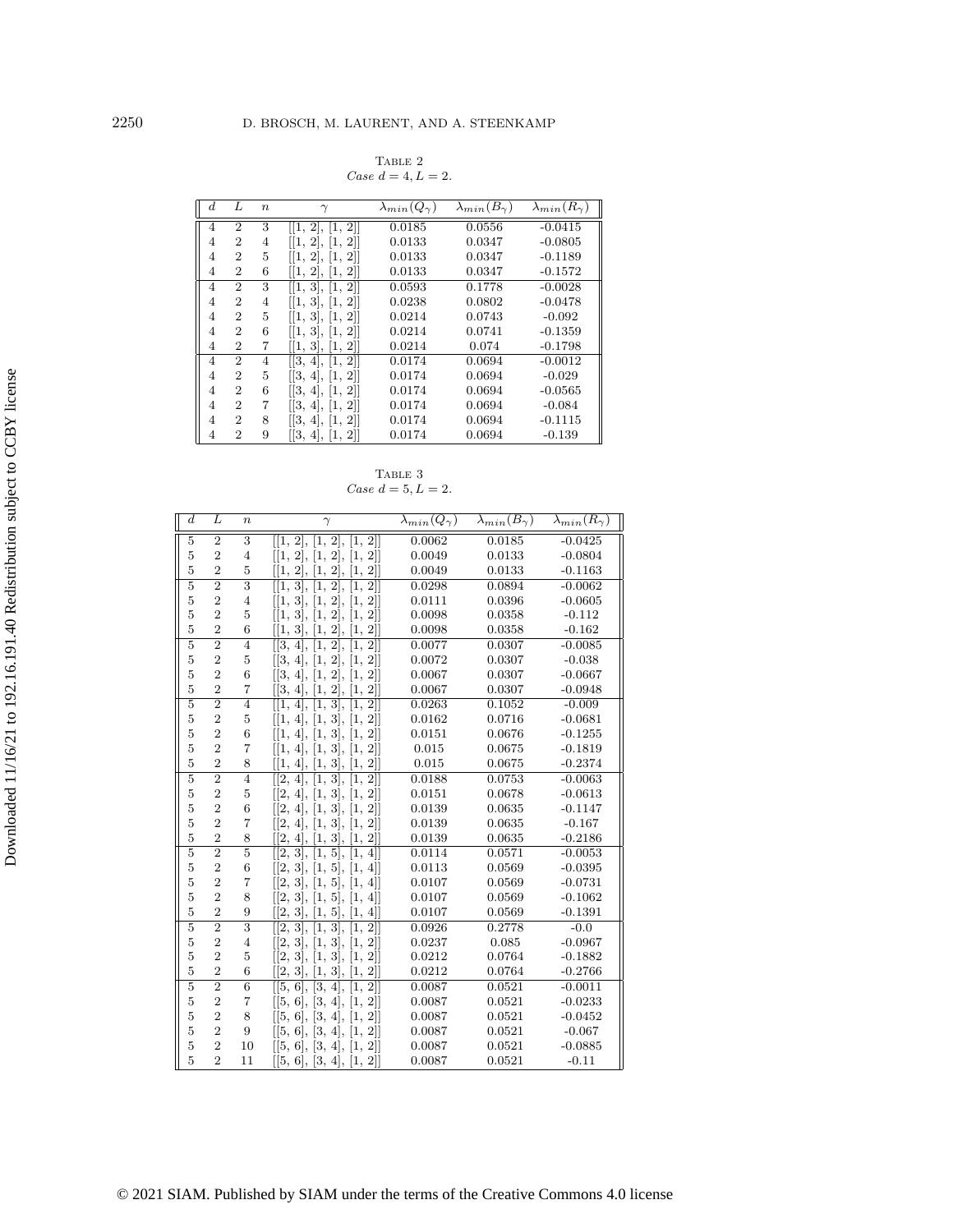TABLE  $4\,$ Case  $d = 6, L = 2$  (first part).

| $\boldsymbol{d}$ | L              | $\boldsymbol{n}$ | $\gamma$                                                  | $\lambda_{min}(Q_{\gamma})$ | $\lambda_{min}(B_{\gamma})$ | $\lambda_{min}(R_{\gamma})$ |
|------------------|----------------|------------------|-----------------------------------------------------------|-----------------------------|-----------------------------|-----------------------------|
| 6                | $\sqrt{2}$     | 3                | [[1, 2], [1, 2], [1, 2], [1, 2]]                          | 0.0021                      | 0.0062                      | $-0.0349$                   |
| 6                | $\overline{2}$ | 4                | [[1, 2], [1, 2], [1, 2], [1, 2]]                          | 0.0017                      | 0.0049                      | $-0.0652$                   |
| 6                | $\overline{2}$ | 5                | [[1, 2], [1, 2], [1, 2], [1, 2]]                          | 0.0017                      | 0.0049                      | $-0.0931$                   |
| 6                | $\overline{2}$ | 3                | [[1, 3], [1, 2], [1, 2], [1, 2]]                          | 0.0124                      | 0.0371                      | $-0.0094$                   |
| 6                | $\overline{2}$ | 4                | [[1, 3], [1, 2], [1, 2], [1, 2]]                          | 0.0044                      | 0.0165                      | $-0.0579$                   |
| 6                | $\overline{2}$ | 5                | [[1, 3], [1, 2], [1, 2], [1, 2]]                          | 0.004                       | 0.0148                      | $-0.1029$                   |
| 6                | $\overline{2}$ | 6                | [[1, 3], [1, 2], [1, 2], [1, 2]]                          | 0.004                       | 0.0148                      | $-0.1457$                   |
| $\overline{6}$   | $\overline{2}$ | 3                | [1, 3], [1, 3], [1, 2], [1, 2]                            | 0.0261                      | 0.0785                      | $-0.0016$                   |
| 6                | $\overline{2}$ | $\overline{4}$   | [[1, 3], [1, 3], [1, 2], [1, 2]]                          | 0.0064                      | 0.0237                      | $-0.0626$                   |
| 6                | $\overline{2}$ | 5                | [[1, 3], [1, 3], [1, 2], [1, 2]]                          | 0.0057                      | 0.0211                      | $-0.1193$                   |
| 6                | $\overline{2}$ | 6                | [[1, 3], [1, 3], [1, 2], [1, 2]]                          | 0.0057                      | 0.0211                      | $-0.1732$                   |
| 6                | $\overline{2}$ | 4                | [[3, 4], [1, 2], [1, 2], [1, 2]]                          | 0.0031                      | 0.0125                      | $-0.0141$                   |
| 6                | $\overline{2}$ | 5                | [[3, 4], [1, 2], [1, 2], [1, 2]]                          | 0.0026                      | 0.0124                      | $-0.0384$                   |
| 6                | $\overline{2}$ | 6                | [[3, 4], [1, 2], [1, 2], [1, 2]]                          | 0.0024                      | 0.0115                      | $-0.0616$                   |
| 6                | $\overline{2}$ | $\overline{4}$   | [[3, 4], [3, 4], [1, 2], [1, 2]]                          | 0.0038                      | 0.0153                      | $-0.0007$                   |
| 6                | $\overline{2}$ | 5                | [[3, 4], [3, 4], [1, 2], [1, 2]]                          | 0.0036                      | 0.0153                      | $-0.0255$                   |
| 6                | $\overline{2}$ | 6                | [[3, 4], [3, 4], [1, 2], [1, 2]]                          | 0.0033                      | 0.0153                      | $-0.0492$                   |
| 6                | $\overline{2}$ | 7                | [[3, 4], [3, 4], [1, 2], [1, 2]]                          | 0.0033                      | 0.0153                      | $-0.0721$                   |
| 6                | $\overline{2}$ | $\overline{4}$   | [[1, 4], [1, 3], [1, 2], [1, 2]]                          | 0.0147                      | 0.0589                      | $-0.0142$                   |
| 6                | $\overline{2}$ | 5                | [[1, 4], [1, 3], [1, 2], [1, 2]]                          | 0.0084                      | 0.0386                      | $-0.0771$                   |
| 6                | $\overline{2}$ | 6                | [[1, 4], [1, 3], [1, 2], [1, 2]]                          | 0.0078                      | 0.036                       | $-0.1372$                   |
| 6                | $\overline{2}$ | 7                | [[1, 4], [1, 3], [1, 2], [1, 2]]                          | 0.0078                      | 0.036                       | $-0.1952$                   |
| 6                | $\overline{2}$ | $\overline{4}$   | [[2, 4], [1, 3], [1, 2], [1, 2]]                          | 0.0129                      | 0.0514                      | $-0.0151$                   |
| 6                | $\overline{2}$ | 5                | [[2, 4], [1, 3], [1, 2], [1, 2]]                          | 0.0079                      | 0.037                       | $-0.0766$                   |
| 6                | $\overline{2}$ | 6                | [[2, 4], [1, 3], [1, 2], [1, 2]]                          | 0.0073                      | 0.0344                      | $-0.1352$                   |
| 6                | $\overline{2}$ | 7                | [[2, 4], [1, 3], [1, 2], [1, 2]]                          | 0.0073                      | 0.0344                      | $-0.1919$                   |
| 6                | $\overline{2}$ | $\overline{4}$   | [[2, 4], [1, 3], [1, 3], [1, 2]]                          | 0.0102                      | 0.0407                      | $-0.0089$                   |
| 6                | $\overline{2}$ | 5                | [[2, 4], [1, 3], [1, 3], [1, 2]]                          | 0.0074                      | 0.0343                      | $-0.064$                    |
| 6                | $\overline{2}$ | 6                | [[2, 4], [1, 3], [1, 3], [1, 2]]                          | 0.0068                      | 0.0318                      | $-0.1167$                   |
| 6                | $\overline{2}$ | 7                | [[2, 4], [1, 3], [1, 3], [1, 2]]                          | 0.0068                      | 0.0318                      | $-0.1675$                   |
| $\overline{6}$   | $\overline{2}$ | $\bf 5$          | [[2, 3], [1, 5], [1, 4], [1, 4]]                          | 0.0059                      | 0.0294                      | $-0.0148$                   |
| 6                | $\overline{2}$ | 6                | [[2, 3], [1, 5], [1, 4], [1, 4]]                          | 0.0052                      | 0.0293                      | $-0.0485$                   |
| 6                | $\overline{2}$ | 7                | [[2, 3], [1, 5], [1, 4], [1, 4]]                          | 0.0049                      | 0.0278                      | $-0.0813$                   |
| 6                | $\overline{2}$ | 8                | $\left[ [2,\,3],\, [1,\,5],\, [1,\,4],\, [1,\,4] \right]$ | 0.0049                      | 0.0278                      | $-0.1132$                   |
| 6                | $\overline{2}$ | 5                | [[2, 3], [2, 3], [1, 5], [1, 4]]                          | 0.0053                      | 0.0266                      | $-0.0055$                   |
| 6                | $\overline{2}$ | 6                | [[2, 3], [2, 3], [1, 5], [1, 4]]                          | 0.0047                      | 0.0259                      | $-0.0344$                   |
| 6                | $\overline{2}$ | 7                | [[2, 3], [2, 3], [1, 5], [1, 4]]                          | 0.0044                      | 0.0249                      | $-0.0623$                   |
| 6                | $\overline{2}$ | 8                | [[2, 3], [2, 3], [1, 5], [1, 4]]                          | 0.0044                      | 0.0249                      | $-0.0897$                   |

exhaustive, we again refer to the OEIS sequence A050535 [\[14\]](#page-26-12) giving the number of multigraphs with up to four edges. Note that some of the multigraphs can only appear if the number  $n$  of vertices is large enough.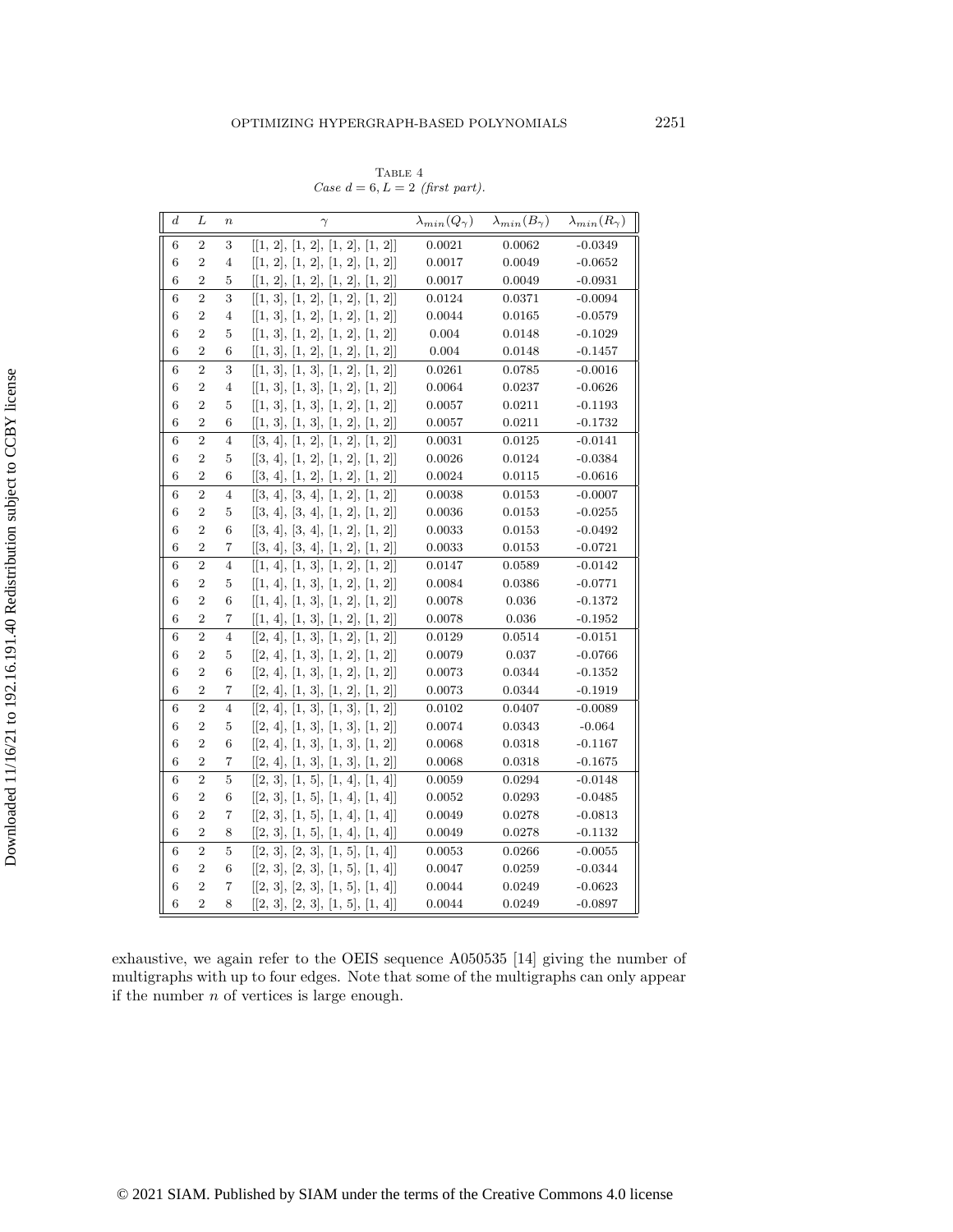| TABLE 5                            |
|------------------------------------|
| Case $d = 6, L = 2$ (second part). |

| $\boldsymbol{d}$ | L                | $\boldsymbol{n}$ | $\gamma$                                                  | $\lambda_{min}(Q_{\gamma})$ | $\lambda_{min}(B_{\gamma})$ | $\lambda_{min}(R_{\gamma})$ |
|------------------|------------------|------------------|-----------------------------------------------------------|-----------------------------|-----------------------------|-----------------------------|
| 6                | $\boldsymbol{2}$ | 3                | [[2, 3], [1, 3], [1, 2], [1, 2]]                          | 0.0525                      | 0.1574                      | $-0.0017$                   |
| $\,6$            | $\overline{2}$   | 4                | [[2, 3], [1, 3], [1, 2], [1, 2]]                          | 0.0125                      | 0.0467                      | $-0.1176$                   |
| 6                | $\overline{2}$   | 5                | [[2, 3], [1, 3], [1, 2], [1, 2]]                          | 0.0112                      | 0.0416                      | $-0.2252$                   |
| 6                | $\overline{2}$   | 6                | [[2, 3], [1, 3], [1, 2], [1, 2]]                          | 0.0112                      | 0.0416                      | $-0.3274$                   |
| 6                | $\overline{2}$   | 6                | [[5, 6], [3, 4], [1, 2], [1, 2]]                          | 0.0038                      | 0.023                       | $-0.0086$                   |
| 6                | $\overline{2}$   | 7                | [[5, 6], [3, 4], [1, 2], [1, 2]]                          | 0.0035                      | 0.0229                      | $-0.0278$                   |
| 6                | $\overline{2}$   | 8                | [[5, 6], [3, 4], [1, 2], [1, 2]]                          | 0.0033                      | 0.022                       | $-0.0466$                   |
| 6                | $\overline{2}$   | 9                | [[5, 6], [3, 4], [1, 2], [1, 2]]                          | 0.0033                      | 0.022                       | $-0.065$                    |
| 6                | $\overline{2}$   | 5                | [[1, 5], [1, 4], [1, 3], [1, 2]]                          | 0.0208                      | 0.104                       | $-0.0167$                   |
| 6                | $\,2$            | 6                | [[1, 5], [1, 4], [1, 3], [1, 2]]                          | 0.0121                      | 0.066                       | $-0.0852$                   |
| 6                | $\overline{2}$   | 7                | [[1, 5], [1, 4], [1, 3], [1, 2]]                          | 0.0115                      | 0.063                       | $-0.1515$                   |
| 6                | $\overline{2}$   | 8                | [[1, 5], [1, 4], [1, 3], [1, 2]]                          | 0.0115                      | 0.0629                      | $-0.2164$                   |
| 6                | $\overline{2}$   | 5                | [[2, 3], [1, 5], [1, 4], [1, 2]]                          | 0.0141                      | 0.0706                      | $-0.0132$                   |
| 6                | $\sqrt{2}$       | 6                | [[2, 3], [1, 5], [1, 4], [1, 2]]                          | 0.0107                      | 0.0592                      | $-0.0743$                   |
| 6                | $\overline{2}$   | 7                | [[2, 3], [1, 5], [1, 4], [1, 2]]                          | 0.0101                      | 0.0562                      | $-0.1336$                   |
| 6                | $\overline{2}$   | 8                | [[2, 3], [1, 5], [1, 4], [1, 2]]                          | 0.0101                      | 0.0562                      | $-0.1915$                   |
| 6                | $\overline{2}$   | 6                | [[2, 3], [1, 6], [1, 5], [1, 4]]                          | 0.0084                      | 0.0505                      | $-0.0119$                   |
| 6                | $\,2$            | 7                | [[2, 3], [1, 6], [1, 5], [1, 4]]                          | 0.0079                      | 0.0503                      | $-0.0503$                   |
| 6                | $\overline{2}$   | 8                | [[2, 3], [1, 6], [1, 5], [1, 4]]                          | 0.0075                      | 0.049                       | $-0.0879$                   |
| 6                | $\overline{2}$   | 9                | [[2, 3], [1, 6], [1, 5], [1, 4]]                          | 0.0075                      | 0.0489                      | $-0.1248$                   |
| 6                | $\overline{2}$   | $\overline{4}$   | [[2, 3], [1, 4], [1, 3], [1, 2]]                          | 0.0246                      | 0.0985                      | $-0.0122$                   |
| 6                | $\overline{2}$   | 5                | [[2, 3], [1, 4], [1, 3], [1, 2]]                          | 0.0162                      | 0.0746                      | $-0.1185$                   |
| 6                | $\overline{2}$   | 6                | [[2, 3], [1, 4], [1, 3], [1, 2]]                          | 0.0151                      | 0.0695                      | $-0.2198$                   |
| 6                | $\overline{2}$   | 7                | $\left[ [2,\,3],\, [1,\,4],\, [1,\,3],\, [1,\,2] \right]$ | 0.0151                      | 0.0695                      | $-0.3177$                   |
| 6                | $\overline{2}$   | $\overline{4}$   | [[3, 4], [2, 4], [1, 3], [1, 2]]                          | 0.0204                      | 0.0815                      | $-0.0003$                   |
| 6                | $\overline{2}$   | 5                | [[3, 4], [2, 4], [1, 3], [1, 2]]                          | $\,0.014\,$                 | 0.0644                      | $-0.0946$                   |
| 6                | $\overline{2}$   | 6                | [[3, 4], [2, 4], [1, 3], [1, 2]]                          | 0.0129                      | 0.0594                      | $-0.1846$                   |
| 6                | $\overline{2}$   | 7                | [[3, 4], [2, 4], [1, 3], [1, 2]]                          | 0.0129                      | 0.0594                      | $-0.2716$                   |
| 6                | $\overline{2}$   | 6                | [[2, 6], [2, 3], [1, 5], [1, 4]]                          | 0.0077                      | 0.046                       | $-0.005$                    |
| 6                | $\,2$            | 7                | [[2, 6], [2, 3], [1, 5], [1, 4]]                          | 0.0074                      | 0.0456                      | $-0.0392$                   |
| 6                | $\overline{2}$   | 8                | [[2, 6], [2, 3], [1, 5], [1, 4]]                          | 0.0071                      | 0.0456                      | $-0.0727$                   |
| 6                | $\overline{2}$   | 9                | [[2, 6], [2, 3], [1, 5], [1, 4]]                          | 0.0071                      | 0.0456                      | $-0.1055$                   |
| 6                | $\overline{2}$   | 5                | [[2, 5], [2, 3], [1, 4], [1, 3]]                          | 0.0121                      | 0.0603                      | $-0.0084$                   |
| 6                | $\overline{2}$   | 6                | [[2, 5], [2, 3], [1, 4], [1, 3]]                          | 0.01                        | 0.055                       | $-0.0643$                   |
| 6                | $\overline{2}$   | 7                | [[2, 5], [2, 3], [1, 4], [1, 3]]                          | 0.0094                      | 0.0523                      | $-0.1184$                   |
| 6                | $\overline{2}$   | 8                | [[2, 5], [2, 3], [1, 4], [1, 3]]                          | 0.0094                      | 0.0523                      | $-0.1712$                   |
| 6                | $\overline{2}$   | 6                | [[5, 6], [2, 4], [1, 3], [1, 2]]                          | 0.0077                      | 0.0461                      | $-0.0096$                   |
| 6                | $\overline{2}$   | 7                | [[5, 6], [2, 4], [1, 3], [1, 2]]                          | 0.0073                      | 0.0461                      | $-0.0451$                   |
| 6                | $\overline{2}$   | 8                | [[5, 6], [2, 4], [1, 3], [1, 2]]                          | 0.007                       | 0.0457                      | $-0.0799$                   |
| 6                | $\overline{2}$   | 9                | [5, 6], [2, 4], [1, 3], [1, 2]                            | 0.007                       | 0.0457                      | $-0.114$                    |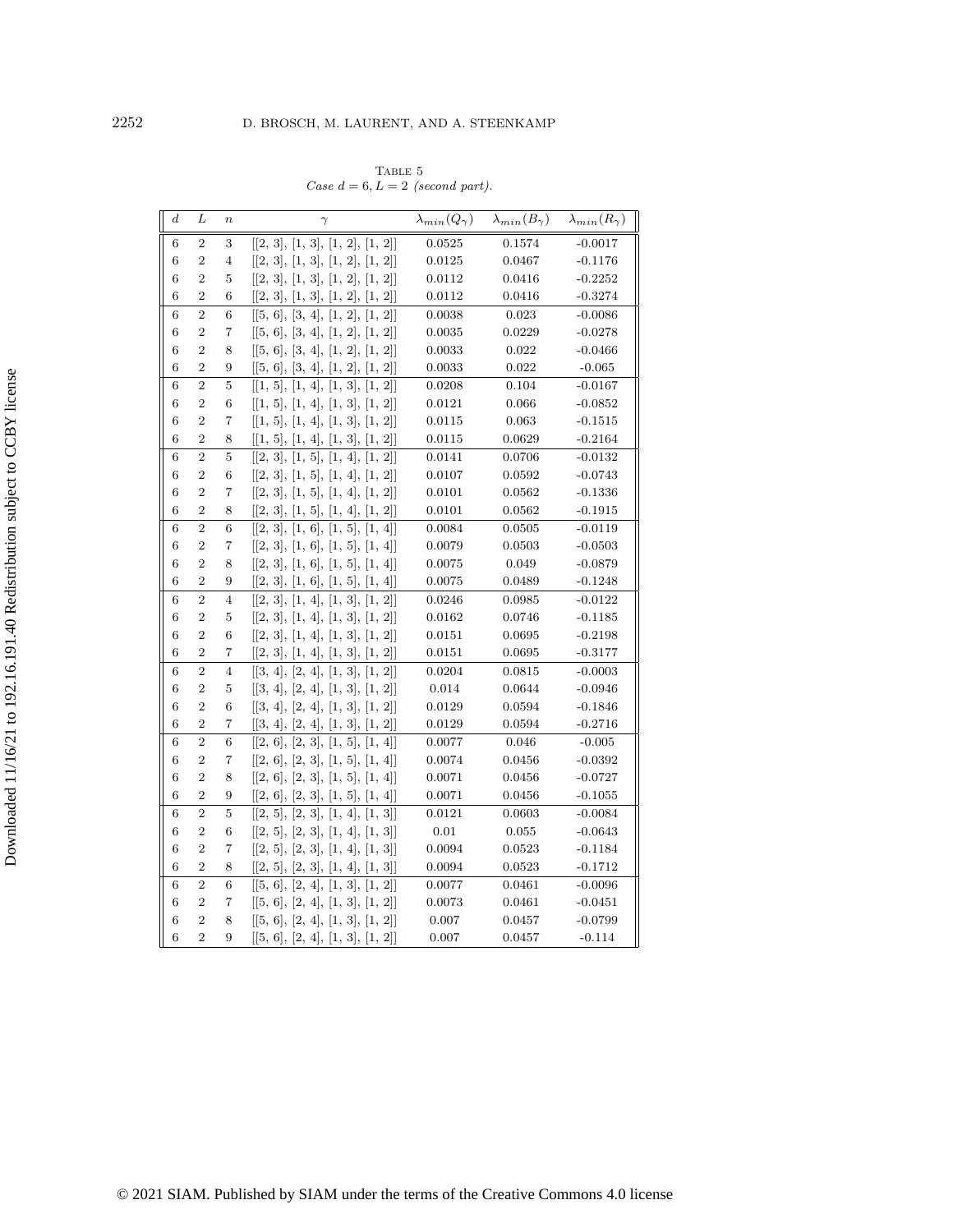TABLE 6 Case  $d = 6, L = 2$  (last part).

<span id="page-26-17"></span>

| $\boldsymbol{d}$ | Τ.                          | $n_{\cdot}$ | $\gamma$                         | $\lambda_{min}(Q_{\gamma})$ | $\lambda_{min}(B_{\gamma})$ | $\lambda_{min}(R_{\gamma})$ |
|------------------|-----------------------------|-------------|----------------------------------|-----------------------------|-----------------------------|-----------------------------|
| 6                | $\overline{2}$              | 7           | [[4, 5], [2, 3], [1, 7], [1, 6]] | 0.0057                      | 0.0399                      | $-0.0047$                   |
| 6                | $\overline{2}$              | 8           | [[4, 5], [2, 3], [1, 7], [1, 6]] | 0.0056                      | 0.0399                      | $-0.0276$                   |
| 6                | $\overline{2}$              | 9           | [[4, 5], [2, 3], [1, 7], [1, 6]] | 0.0053                      | 0.0398                      | $-0.0501$                   |
| 6                | $\overline{2}$              | 10          | [[4, 5], [2, 3], [1, 7], [1, 6]] | 0.0053                      | 0.0398                      | $-0.0723$                   |
| 6                | $\mathcal{D}_{\mathcal{L}}$ | 5           | [[4, 5], [2, 3], [1, 3], [1, 2]] | 0.0121                      | 0.0606                      | $-0.0192$                   |
| 6                | $\overline{2}$              | 6           | [4, 5], [2, 3], [1, 3], [1, 2]   | 0.0112                      | 0.0606                      | $-0.0784$                   |
| 6                | $\mathcal{D}$               |             | [4, 5], [2, 3], [1, 3], [1, 2]   | 0.0106                      | 0.0594                      | $-0.1359$                   |
| 6                | $\overline{2}$              | 8           | [[4, 5], [2, 3], [1, 3], [1, 2]] | 0.0106                      | 0.0594                      | $-0.1919$                   |
| 6                | $\overline{2}$              | 8           | [[7, 8], [5, 6], [3, 4], [1, 2]] | 0.0043                      | 0.0347                      | $-0.0008$                   |
| 6                | $\mathcal{D}_{\mathcal{L}}$ | 9           | [[7, 8], [5, 6], [3, 4], [1, 2]] | 0.0043                      | 0.0347                      | $-0.0161$                   |
| 6                | $\overline{2}$              | 10          | [7, 8], [5, 6], [3, 4], [1, 2]   | 0.0043                      | 0.0347                      | $-0.0312$                   |
| 6                | $\overline{2}$              | 11          | [[7, 8], [5, 6], [3, 4], [1, 2]] | 0.0043                      | 0.0347                      | $-0.0462$                   |

Acknowledgment. We thank two referees for their useful suggestions that helped us improve the presentation.

## REFERENCES

- <span id="page-26-7"></span>[1] C. Bachoc, D. C. Gijswijt, A. Schrijver, and F. Vallentin, Invariant semidefinite programs, in Handbook on Semidefinite, Conic and Polynomial Optimization, M. F. Anjos and J. B. Lasserre, eds., Springer, 2012, pp. 219-269.
- <span id="page-26-14"></span>[2] G. P. Barker, L. Q. Eifler, and T. P. Kezlan, A non-commutative spectral theorem, Linear Algebra Appl., 20 (1978), pp. 95-100.
- <span id="page-26-0"></span>[3] E. Cardinaels, S. Borst, and J. S. H. van Leeuwaarden, Redundancy Scheduling with Locally Stable Compatibility Graphs, preprint, [https://arxiv.org/abs/2005.14566v2,](https://arxiv.org/abs/2005.14566v2) 2020.
- <span id="page-26-8"></span>[4] E. de Klerk, D. Pasechnik, and A. Schrijver, Reductions of symmetric semidefinite programs using the regular  $*$ -representation, Math. Program., 109 (2007), pp. 613-624.
- <span id="page-26-1"></span>[5] P. Delsarte, An Algebraic Approach to the Association Schemes of Coding Theory, Philips Res. Reports Suppl. 10, Philips Research Laboratories, 1973.
- <span id="page-26-2"></span>[6] P. DELSARTE AND V. I. LEVENSHTEIN, Association schemes and coding theory, IEEE Trans. Inform. Theory, 44 (1998), pp. 2477-2504.
- <span id="page-26-13"></span>[7] K. Gardner, S. Zbarsky, S. Doroudi, M. Harchol-Balter, E. Hyytia, and A. Shceller- \" Wolf, Queueing with redundant requests: Exact analysis, Queueing Syst., 83 (2016), pp.  $227 - 259$ .
- <span id="page-26-9"></span>[8] K. GATERMANN AND P. A. PARRILO, Symmetry groups, semidefinite programs, and sums of squares, J. Pure Appl. Algebra, 192 (2004), pp. 9-128.
- <span id="page-26-3"></span>[9] D. Gijswijt, A. Schrijver, and H. Tanaka, New upper bounds for nonbinary codes based on the Terwilliger algebra and semidefinite programming, J. Comb. Theory Ser. A, 113  $(2008)$ , pp. 1719-1731.
- <span id="page-26-4"></span>[10] D. Gijswijt, H. D. Mittelmann, and A. Schrijver, Semidefinite code bounds based on quadruple distances, IEEE Trans. Inform. Theory, 58 (2012), pp. 2697-2705.
- <span id="page-26-15"></span>[11] D. Hilbert, Ein Beitrag zur Theorie des Legendre'schen Polynoms, Acta Math., 18 (1894), pp. 155-159.
- <span id="page-26-5"></span>[12] M. Laurent, Strengthened semidefinite programming bounds for codes, Math. Program., 109  $(2007)$ , pp.  $239-261$ .
- <span id="page-26-6"></span>[13] B. LITJENS, S. POLAK, AND A. SCHRIJVER, Semidefinite bounds for nonbinary codes based on quadruples, Des. Codes Cryptogr., 84 (2017), pp. 87-100.
- <span id="page-26-12"></span>[14] OEIS Foundation Inc., The On-Line Encyclopedia of Integer Sequences, [http://oeis.org/](http://oeis.org/A050535) [A050535,](http://oeis.org/A050535) 2021.
- <span id="page-26-16"></span>[15] S. Polak, Symmetry Reduction to Optimize a Hypergraph-Based Polynomial from Queueing Theory, preprint, [https://arxiv.org/abs/2104.08264,](https://arxiv.org/abs/2104.08264) 2021.
- <span id="page-26-10"></span>[16] A. RAYMOND, J. SAUNDERSON, M. SINGH, AND R. THOMAS, Symmetric sums of squares over k-subset hypercubes, Math. Program. Ser. A, 167 (2018), pp. 315-354.
- <span id="page-26-11"></span>[17] A. RAYMOND, M. SINGH, AND R. THOMAS, Symmetry in Turán sums of squares polynomials